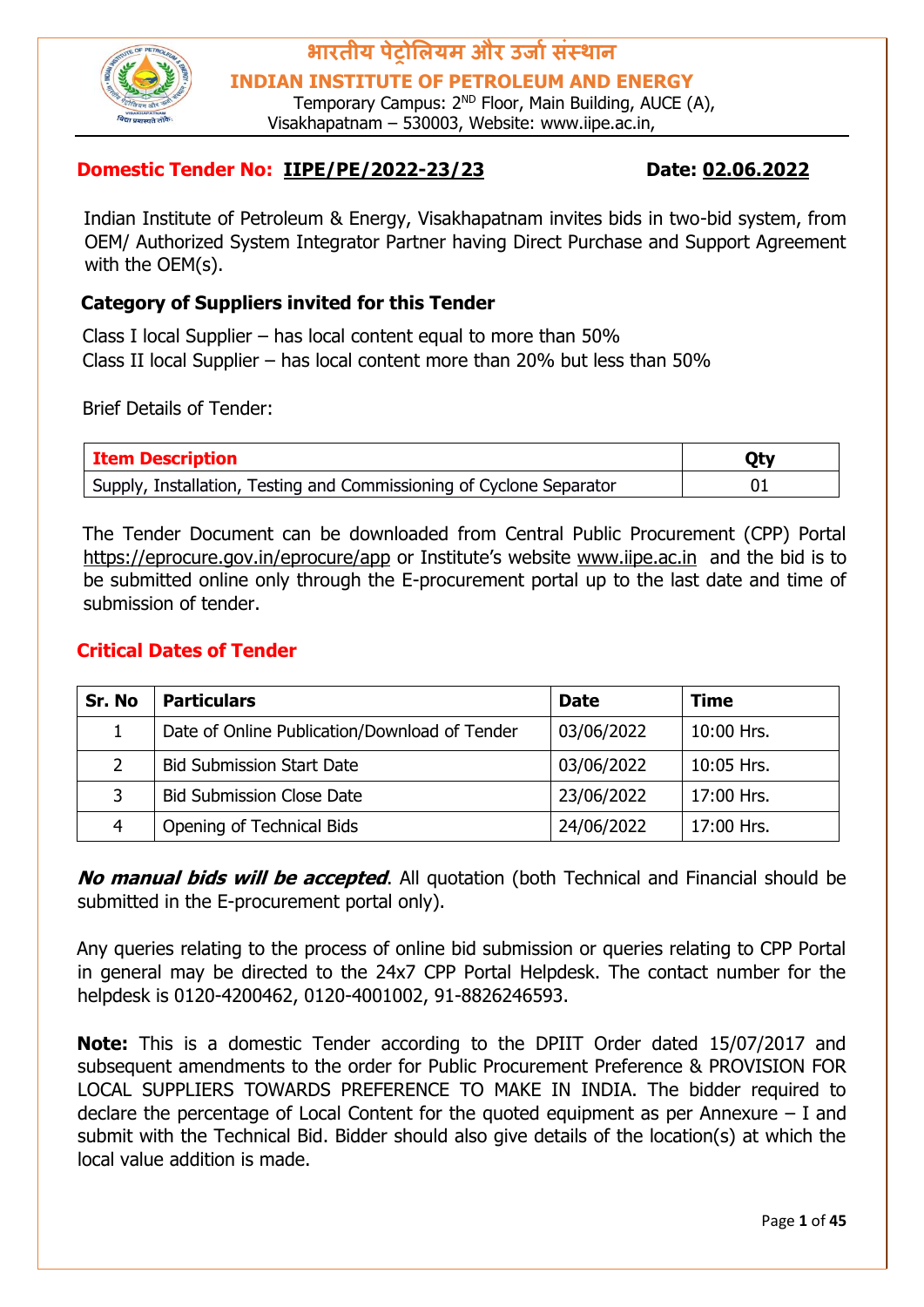

**INDIAN INSTITUTE OF PETROLEUM AND ENERGY**

Temporary Campus: 2<sup>ND</sup> Floor, Main Building, AUCE (A), Visakhapatnam – 530003, Website: www.iipe.ac.in,

#### **INDEX PAGE**

| SL. NO | <b>DESCRIPTION OF CONTENTS</b>                                                              | <b>PAGE NO</b> |
|--------|---------------------------------------------------------------------------------------------|----------------|
| 1.     | Instructions for Online BID Submission                                                      | 03             |
| 2.     | <b>Chapter -1:</b> Invitation for Tender offers                                             | 06             |
| 3.     | <b>Chapter -2: Instructions to Bidders</b>                                                  | 12             |
| 4.     | <b>Chapter -3: Conditions of Contract</b>                                                   | 15             |
| 5.     | Chapter -4: Schedule of Requirements, Specifications and allied<br><b>Technical Details</b> | 24             |
| 6.     | <b>Chapter -5: Price Schedule</b>                                                           | 26             |
| 7.     | <b>Annexure - A:</b> Format/Questionnaire for compliance of Terms<br>and Conditions         | 27             |
| 8.     | <b>Annexure - B:</b> Format of Compliance Statement of<br>specifications                    | 33             |
| 9.     | <b>Annexure - C.</b> Manufacturer's Authorization Form                                      | 34             |
| 10.    | <b>Annexure - D:</b> Bid Securing Declaration Form                                          | 35             |
| 11.    | <b>Annexure - E:</b> Previous Supply Order List Format                                      | 36             |
| 12.    | <b>Annexure - F.</b> Bidder Information Form                                                | 37             |
| 13.    | <b>Annexure - G: Blacklist Certificate</b>                                                  | 38             |
| 14.    | <b>Annexure - H:</b> Certificate by Bidder- DPIIT Registration                              | 39             |
| 15.    | <b>Annexure - I:</b> Local/ Non-Local Content                                               | 40             |
| 16.    | <b>Annexure - J:</b> No Relationship Certificate                                            | 41             |
| 17.    | <b>Annexure - K:</b> Annual Maintenance Contract                                            | 42             |
| 18.    | <b>Annexure – L:</b> Acceptance of Tender terms                                             | 43             |
| 19.    | <b>Checklist for Bidders</b>                                                                | 44             |
| 20.    | <b>Important Notice</b>                                                                     | 45             |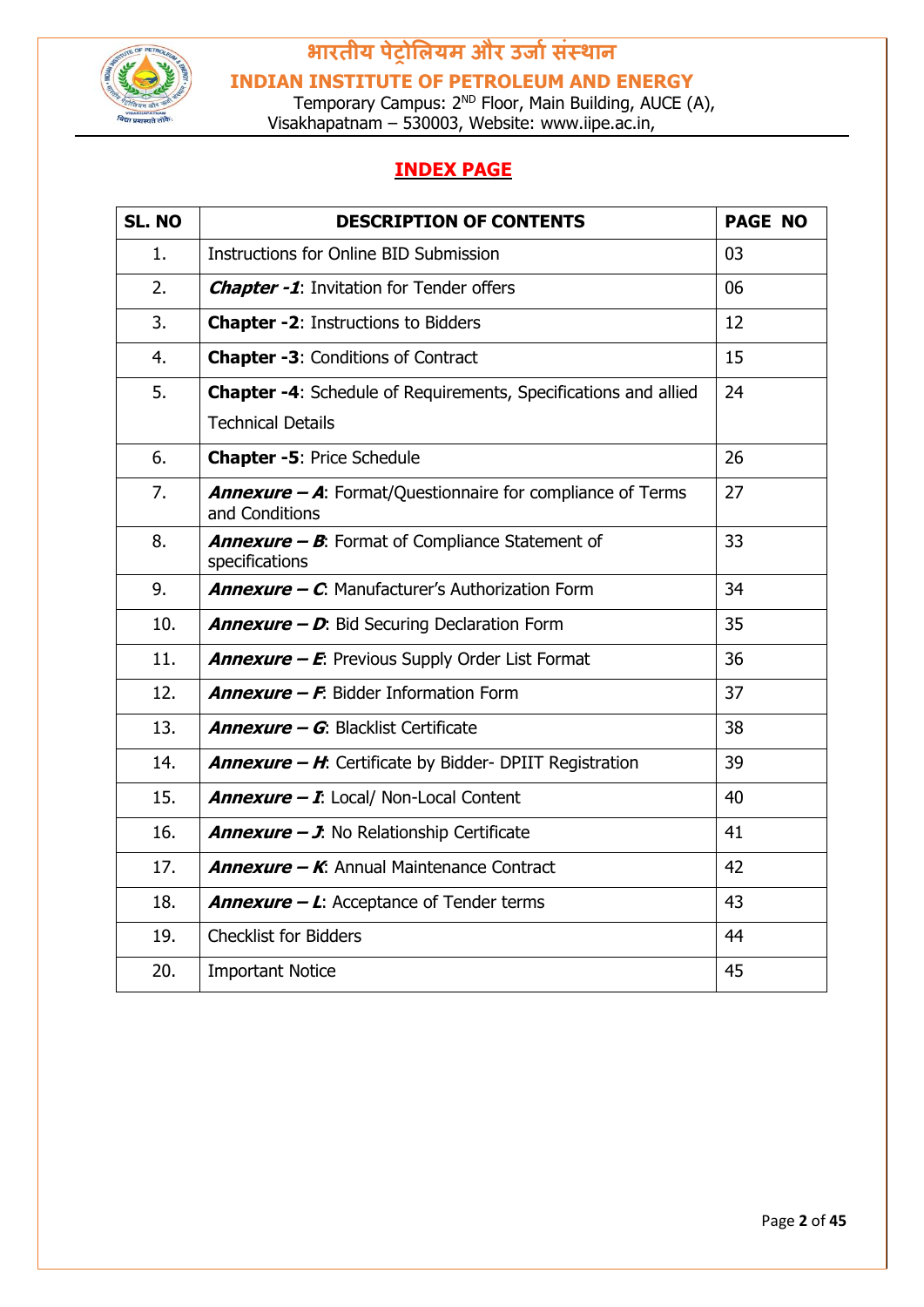

**भारतीय पेट्रोलियम और उर्ाासंस्थान INDIAN INSTITUTE OF PETROLEUM AND ENERGY**

Temporary Campus: 2<sup>ND</sup> Floor, Main Building, AUCE (A), Visakhapatnam – 530003, Website: www.iipe.ac.in,

#### **INSTRUCTIONS FOR ONLINE BID SUBMISSION**

This tender document has been published on the Central Public Procurement Portal [\(URL:https://eprocure.gov.in/eprocure/app\)](https://eprocure.gov.in/eprocure/app) & Institute website [www.iipe.ac.in.](http://www.iipe.ac.in/) The bidders are required to submit soft copies of their bids electronically on the CPP Portal, using valid Digital Signature Certificates. The instructions given below are meant to assist the bidders in registering on the CPP Portal, prepare their bids in accordance with the requirements and submitting their bids online on the CPP Portal. More information useful for submitting online bids on the CPP Portal may be obtained at: <https://eprocure.gov.in/eprocure/app> .

#### **Registration**

1. Bidders are required to enrol on the e-Procurement module of the Central Public Procurement Portal [\(URL:http://eprocure.gov.in/eprocure/app](http://eprocure.gov.in/eprocure/app) [\)](http://eprocure.gov.in/eprocure/app) by clicking on the link "Click here to Enrol". Enrolment on the CPP Portal is free of charge.

2. As part of the enrolment process, the bidders will be required to choose a unique username and assign a password for their accounts.

3. Bidders are advised to register their valid email address and mobile numbers as part of the registration process. These would be used for any communication from the CPP Portal.

4. Upon enrolment, the bidders will be required to register their valid Digital Signature Certificate (Class II or Class III Certificates with signing key usage) issued by any Certifying Authority recognized by CCA India (e.g. Sify / TCS / nCode / eMudhra etc.), with their profile.

5. Only one valid DSC should be registered by a bidder. Please note that the bidders are responsible to ensure that they do not lend their DSCs to others which may lead to misuse.

6. Bidder then logs in to the site through the secured log-in by entering their user ID / password and the password of the DSC / eToken.

7. The CPP Portal also has user manual with detailed guidelines on enrolment and participation in the online bidding process. Any queries related to process of online bids or queries related to CPP Portal may be directed to the 24x7 CPP Portal Helpdesk.

8. The Institute will not be responsible for any type of technical issue regarding uploading of Tender on website.

#### **Searching for Tender documents**

1. There are various search options built in the CPP Portal, to facilitate bidders to search active tenders by several parameters. These parameters could include Tender ID, organization name, location, date, value, etc. There is also an option of advanced search for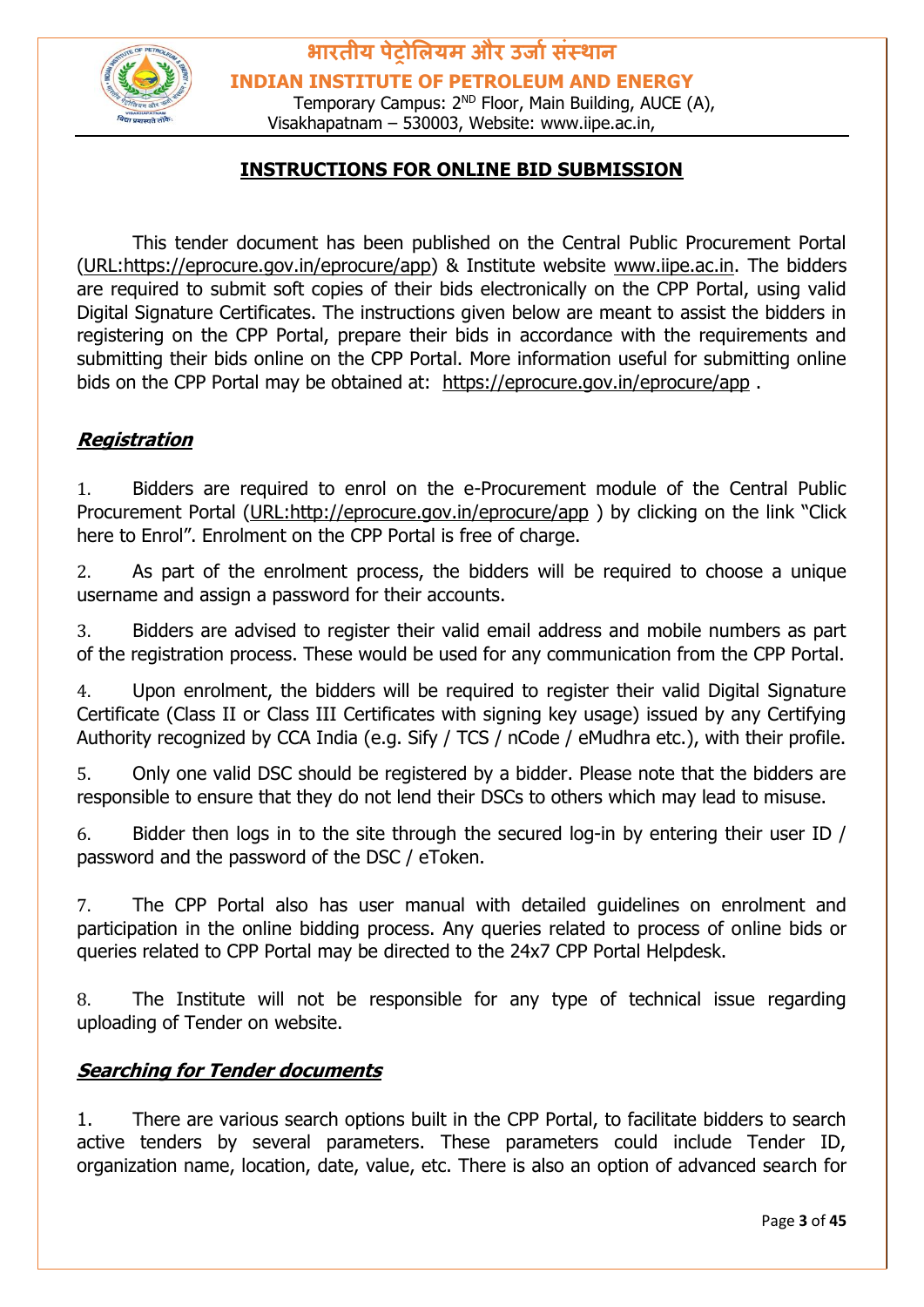

### **भारतीय पेट्रोलियम और उर्ाासंस्थान INDIAN INSTITUTE OF PETROLEUM AND ENERGY**

Temporary Campus: 2<sup>ND</sup> Floor, Main Building, AUCE (A), Visakhapatnam – 530003, Website: www.iipe.ac.in,

tenders, wherein the bidders may combine a number of search parameters such as organization name, form of contract, location, date, other keywords etc. to search for a tender published on the CPP Portal.

2. Once the bidders have selected the tenders they are interested in, they may download the required documents / tender schedules. These tenders can be moved to the respective 'My Tenders' folder. This would enable the CPP Portal to intimate the bidders through SMS / email in case there is any corrigendum issued to the tender document.

3. The bidder should make a note of the unique Tender ID assigned to each tender, in case they want to obtain any clarification / help from the Helpdesk.

#### **Preparation of bids**

1. Bidder should take into account any corrigendum published on the tender document before submitting their bids.

2. Please go through the tender advertisement and the tender document carefully to understand the documents required to be submitted as part of the bid. Please note the number of covers in which the bid documents have to be submitted, the number of documents - including the names and content of each of the document that need to be submitted. Any deviations from these may lead to rejection of the bid.

3. Bidder, in advance, should get ready the bid documents to be submitted as indicated in the tender document / schedule and generally, they can be in PDF / XLS formats. Bid documents may be scanned with 100 dpi with black and white option.

4. To avoid the time and effort required in uploading the same set of standard documents which are required to be submitted as a part of every bid, a provision of uploading such standard documents (e.g. PAN card copy, annual reports, auditor certificates etc.) has been provided to the bidders. Bidders can use "My Space" area available to them to upload such documents. These documents may be directly submitted from the "My Space" area while submitting a bid, and need not be uploaded again and again. This will lead to a reduction in the time required for bid submission process.

#### **Submission of bids**

1. Bidder should log into the site well in advance for bid submission so that he/she upload the bid in time i.e. on or before the bid submission time. Bidder will be responsible for any delay due to other issues.

2. The bidder has to digitally sign and upload the required bid documents one by one as indicated in the tender document.

3. Financial Bids can be submitted in PDF format (As per Chapter 5).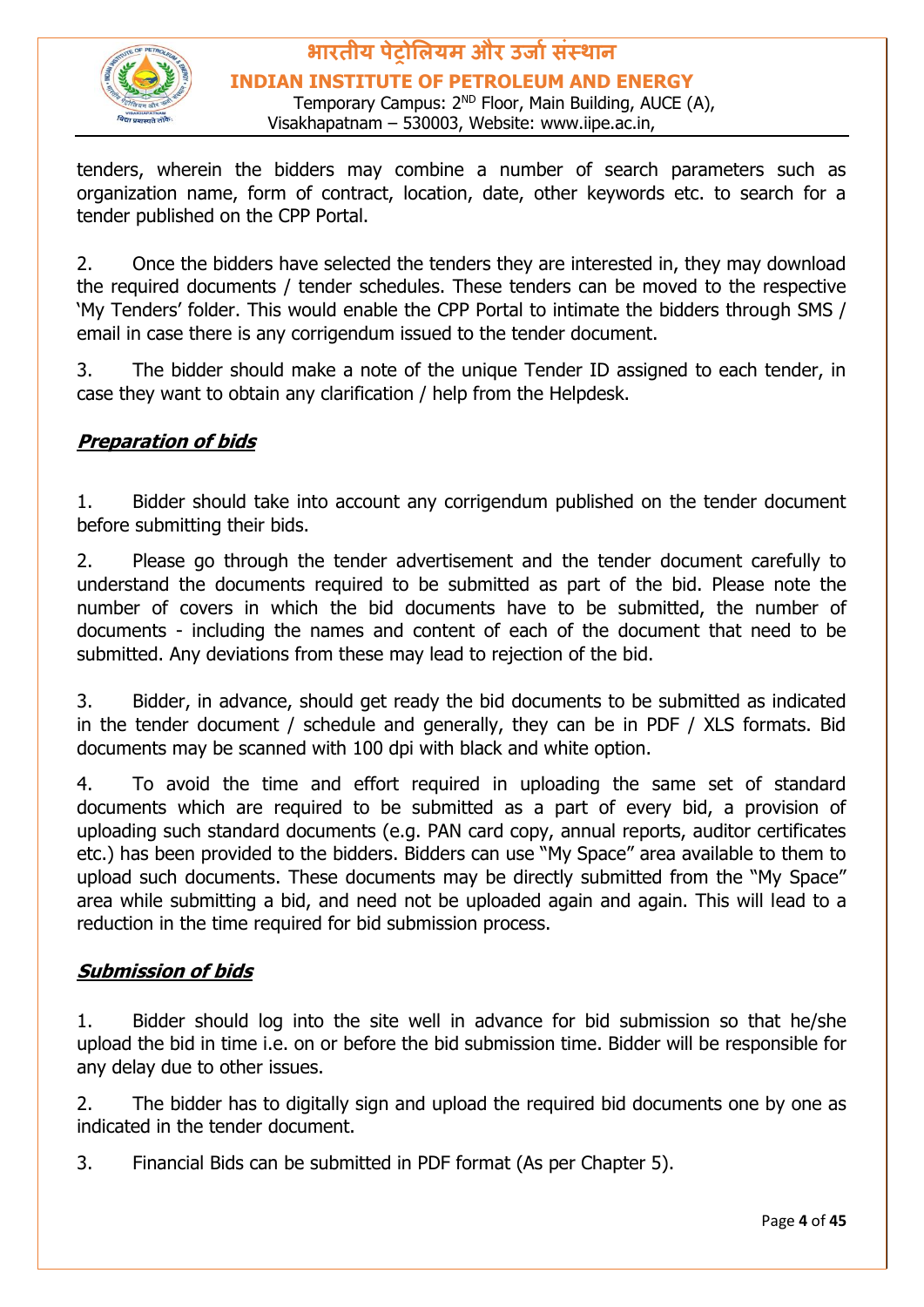

#### **भारतीय पेट्रोलियम और उर्ाासंस्थान INDIAN INSTITUTE OF PETROLEUM AND ENERGY** Temporary Campus: 2<sup>ND</sup> Floor, Main Building, AUCE (A),

Visakhapatnam – 530003, Website: www.iipe.ac.in,

Any additional components, which the bidder wants to quote and if it's not available in BOQ, can be quoted in the PDF format. The bidder may add rows to include the prices of all components & warranties, installation etc. whichever applicable.

4. Bidders are requested to note that they should necessarily submit their financial bids in the format provided (as per Chapter-5) and no other format is acceptable. The Financial Bid can be submitted in PDF format also. If the price bid has been given as a standard BOQ format with the tender document, then the same is to be downloaded and to be filled by all the bidders. Bidders are required to download the BOQ file, open it and complete the white Coloured (unprotected) cells with their respective financial quotes and other details (such as name of the bidder). No other cells should be changed. Once the details have been completed, the bidder should save it and submit it online, without changing the filename. If the BOQ file is found to be modified by the bidder, the bid will be rejected.

5. The server time (which is displayed on the bidders' dashboard) will be considered as the standard time for referencing the deadlines for submission of the bids by the bidders, opening of bids etc. The bidders should follow this time during bid submission.

6. The uploaded tender documents become readable only after the tender opening by the authorized bid openers.

7. Upon the successful and timely submission of bids, the portal will give a successful bid submission message & a bid summary will be displayed with the bid no. and the date & time of submission of the bid with all other relevant details.

8. Kindly add scanned PDF of all relevant documents in a single PDF file of compliance sheet.

#### **Assistance to bidders**

i. Any queries relating to the tender document and the terms and conditions contained therein should be addressed to the Tender Inviting Authority for a tender or the relevant contact person indicated in the tender through email **[procurement@iipe.ac.in](mailto:procurement@iipe.ac.in)** or Ph. No. **0891-2585152/0891-2856015**.

ii. Any queries relating to the process of online bid submission or queries relating to CPP Portal in general may be directed to the 24x7 CPP Portal Helpdesk. The contact number for the helpdesk is **0120-4200462, 0120-4001002, 91-8826246593**.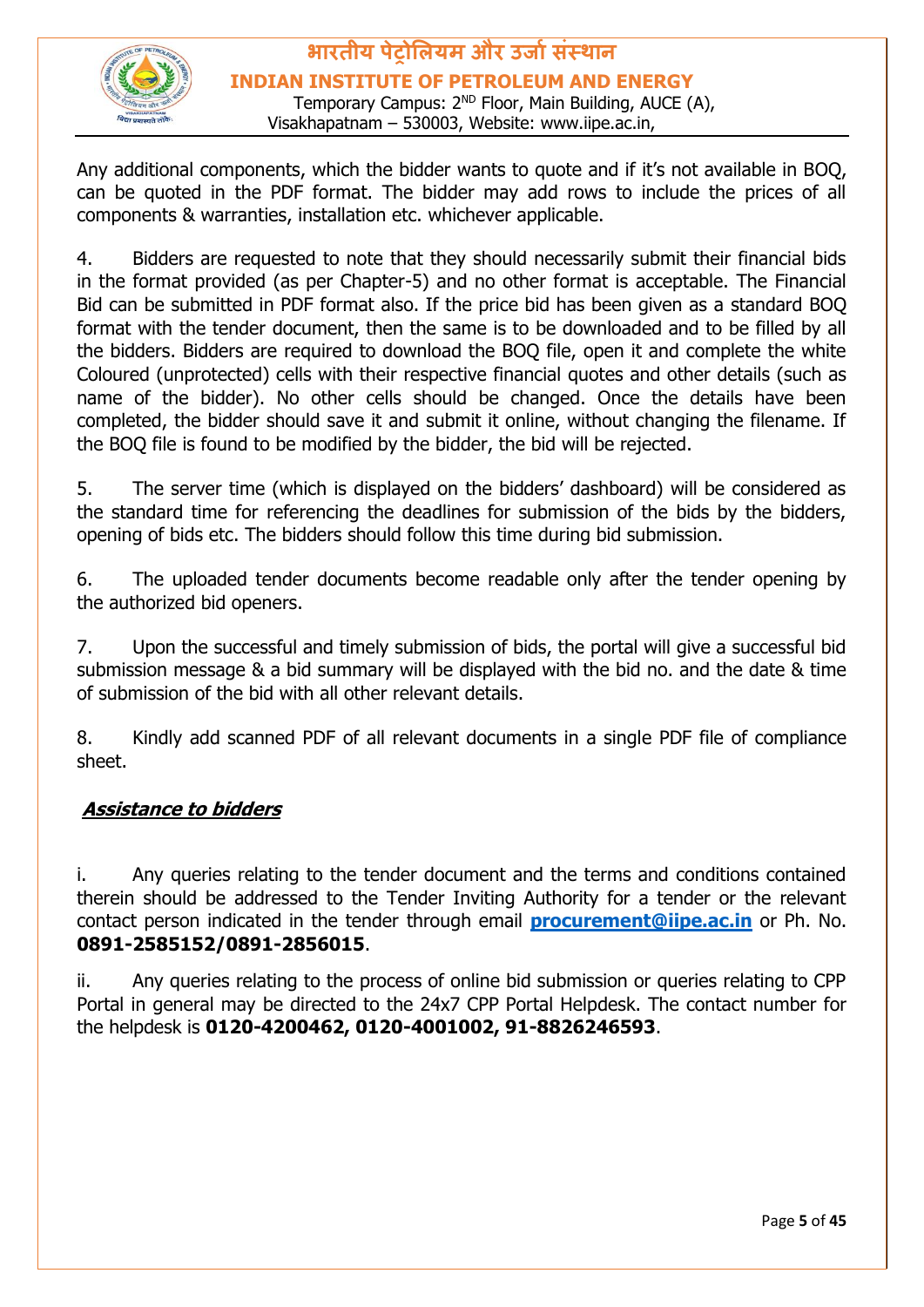

**भारतीय पेट्रोलियम और उर्ाासंस्थान INDIAN INSTITUTE OF PETROLEUM AND ENERGY**

Temporary Campus: 2<sup>ND</sup> Floor, Main Building, AUCE (A), Visakhapatnam – 530003, Website: www.iipe.ac.in,

#### **CHAPTER 1: INVITATION FOR TENDER OFFERS**

#### 1. **Indian Institute of Petroleum and Energy (IIPE), Visakhapatnam** invites e-Tender for **Supply, installation, testing and commissioning of Cyclone Separator** . The Bidders are requested to give detailed tender in two Bids i.e.:-

- a. **Part - I:** Technical Bid.
- b. **Part - II:** Commercial Bid.

#### 2. **Time Schedule:**

| Sr. No | <b>Particulars</b>                            | <b>Date</b> | <b>Time</b> |
|--------|-----------------------------------------------|-------------|-------------|
|        | Date of Online Publication/Download of Tender | 03/06/2022  | 10:00 Hrs.  |
|        | <b>Bid Submission Start Date</b>              | 03/06/2022  | 10:05 Hrs.  |
| 3      | <b>Bid Submission Close Date</b>              | 23/06/2022  | 17:00 Hrs.  |
| 4      | Opening of Technical Bids                     | 24/06/2022  | 17:00 Hrs.  |

Supply means: "Supply, Installation, Commissioning and satisfactory demonstration of the whole system and training". If any charges extra are payable for Installation, Commissioning and training, the same should be specified in the commercial offer.

#### 3. **Availability of Tender:**

The tender document can be downloaded from <http://eprocure.gov.in/eprocure/app> and be submitted only through the same website.

#### 4. **Envelop 1: Technical Bid :**

The online envelope clearly marked as "Technical Bid - Envelope No. 1" shall contain the all scanned copies of originals documents in PDF Format.

- a) Compliance statement/questionnaire of tender terms and conditions as per **Annexure-'A'**.
- b) Compliance statement of specifications as per **Annexure- 'B'**.
- c) Manufacturer authorization as per **Annexure – 'C'**.
- d) Bid Security Declaration as per **Annexure- 'D'**.
- e) Previous Supply Order List Format as per **Annexure – 'E'**.
- f) Bidder Information Form as per **Annexure – 'F'**.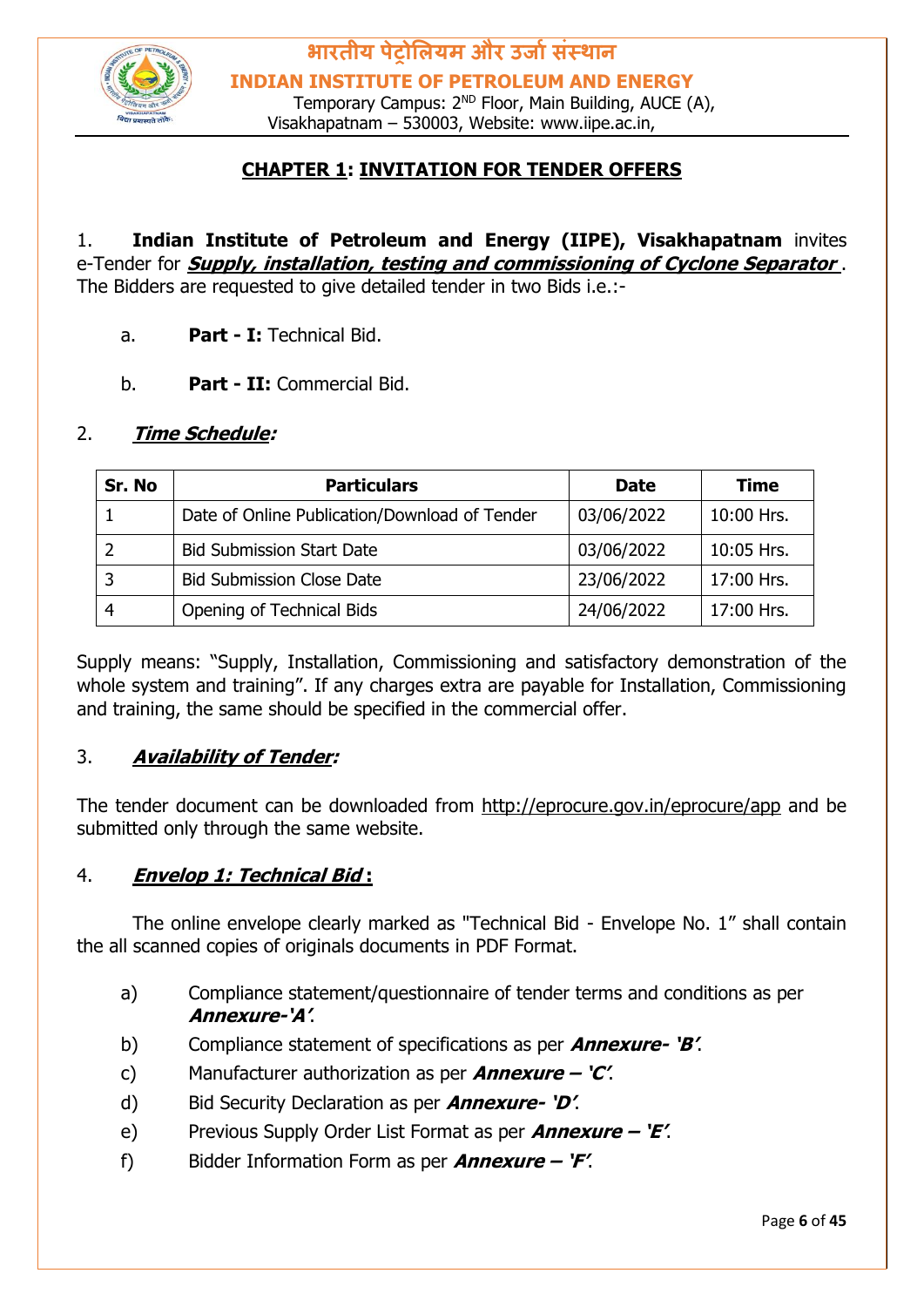

Temporary Campus: 2<sup>ND</sup> Floor, Main Building, AUCE (A), Visakhapatnam – 530003, Website: www.iipe.ac.in,

- g) Blacklist Certificate as per **Annexure – 'G'**.
- h) Certificate by Bidder- DPIIT Registration as per **Annexure – 'H'**.
- i) Self-declaration by the bidder as per **Annexure –'G'** that the items offered meet the **local/non-local content** requirement in pursuance of public procurement preference to Make in India, Order 2017 (please tick appropriate option **Annexure –'I'**)
- j) No Relationship Certificate as per **Annexure – 'J'**.
- k) Annual Maintenance Contract as per **Annexure-'K'** .
- l) Acceptance of tender terms as per **Annexure- 'L'**.
- m) Copy of GST No. and PAN No. allotted by the concerned authorities. If registered with the National Small Industries Corporation, the registration number, purpose of registration and the validity period of registration and a copy of DGS&D registration wherever it is applicable should also be provided in Technical Bid.
- n) A Well-defined and described solution document in adherence to the technical specifications documented in this tender along with technical literature/ leaflets and complete specifications of quoted model(s) along with commercial terms and conditions.
- o) In case of exemption from submission of Bid security, proof of registration with NSIC/MSME.
- p) Details of supplies of similar Works, along with photocopies of previous Purchase Orders and details of place of supply along with contact details.
- q) Please quote the specific model number catalogue number with detailed description of the item quoted.
- r) Also attach the technical literature brochure of the quoted items.

#### 5. **Tender Fee :** Nil

#### 6. The technical offer **should not contain any price information.**

#### 7. **Technical Specifications:**

i. Time & Specifications are the basic essence of the contract. It must be ensured that the offers must be strictly as per the tender specifications and must strictly adhere to the project / delivery timelines. At the same time, it must be kept in mind that merely copying our specifications in the quotation shall not make the parties eligible for consideration of the quotation.

ii. A quotation has to be supported with the printed technical leaflet / literature of the quoted model of the item by the quoting party / manufacturer and the specifications mentioned in the quotation must be reflected / supported by the printed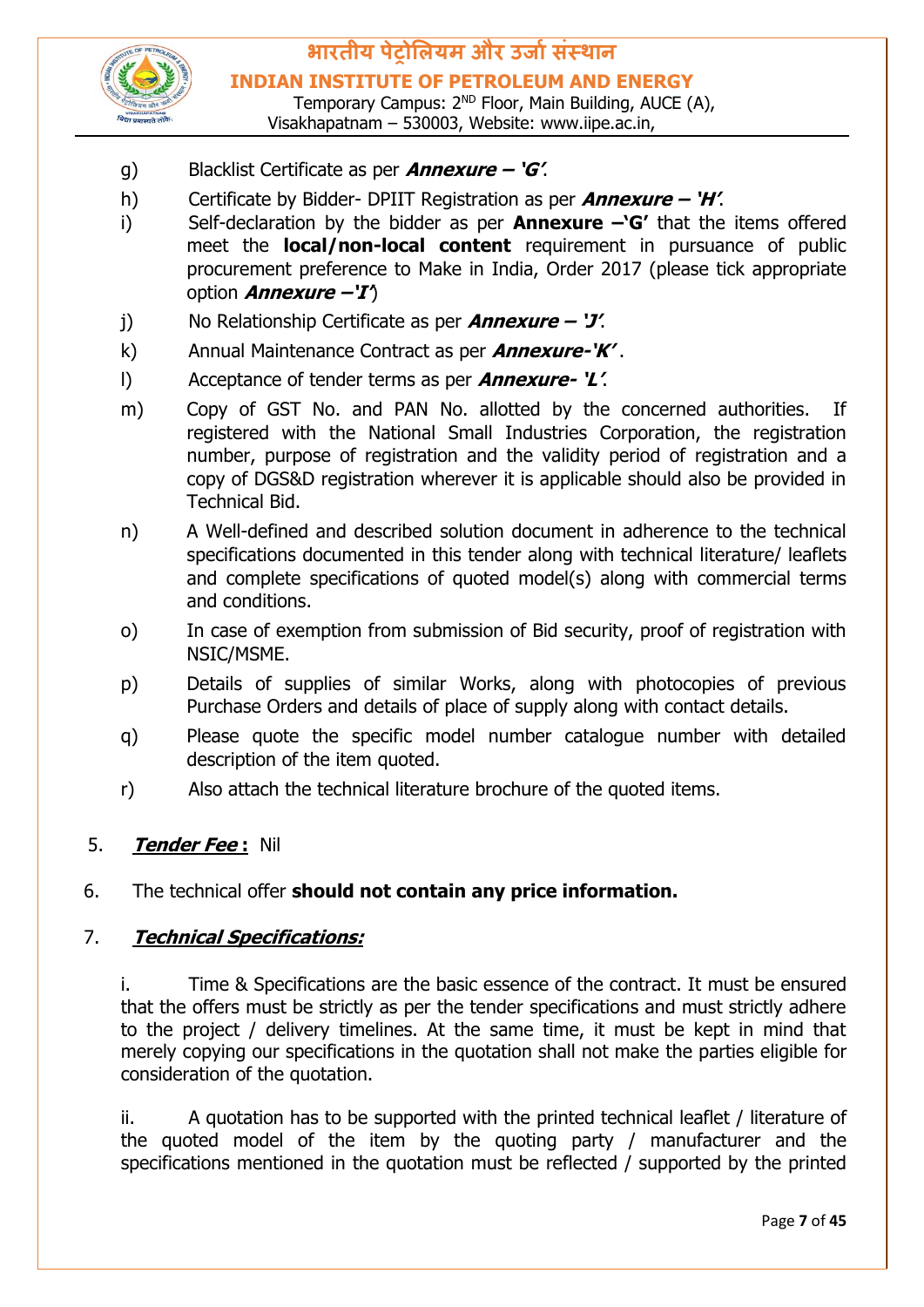

#### **भारतीय पेट्रोलियम और उर्ाासंस्थान INDIAN INSTITUTE OF PETROLEUM AND ENERGY** Temporary Campus: 2<sup>ND</sup> Floor, Main Building, AUCE (A),

Visakhapatnam – 530003, Website: www.iipe.ac.in,

technical leaflet/ literature. Therefore, the model quoted invariably be highlighted in the leaflet/ literature enclosed with the quotation.

iii. The Technical bid should not contain any price information (or) anything related to Financial Bid. Any mention of commercials/ prices in the technical bid shall lead to disqualification of the tender and shall not be considered for further evaluation process.

iv. Non-compliance of the above shall be treated as incomplete/ ambiguous bid and the bid will be ignored/ rejected without giving an opportunity for clarification/ negotiation etc. to the bidder.

#### 8. **Compliance Statements**:

i. Bidders must furnish a Compliance Statement of each and every required specification of the tender in the format at **Annexure–'B'**. The deviations, if any, from the tendered specifications should be clearly brought out in the statement. Technical literature/ leaflet showing the compliance of the specification may also be attached with the quotation.

ii. Similarly, the Compliance Statement/ questionnaire for Terms & Conditions of the tender may be furnished, as per the enclosed format at **Annexure –'A'**, along with quotation (with techno- commercial bid in case of two bid tender system).

iii. Firms are advised to submit both the compliance statements essentially along with their quotation failing which their offer may not be considered.

#### 9. **Envelope 2: "Commercial Bid"**:

The Envelope 2: Commercial Bid shall contain the following:

- i. Cost of all the items should be mentioned clearly and individually in the Commercial Offer (Part-II) only.
- ii. The bidders are requested to quote for Educational Institutional Price for Equipment and software, since we are eligible for the same.
- iii. The prices should be shown against each item for the purpose of Insurance claims / replacements if any.
- iv. List of deliverables / Bill of materials and services.
- v. In case of foreign quote, the address of Principal's / Manufacturer's and their Banker's details should be furnished.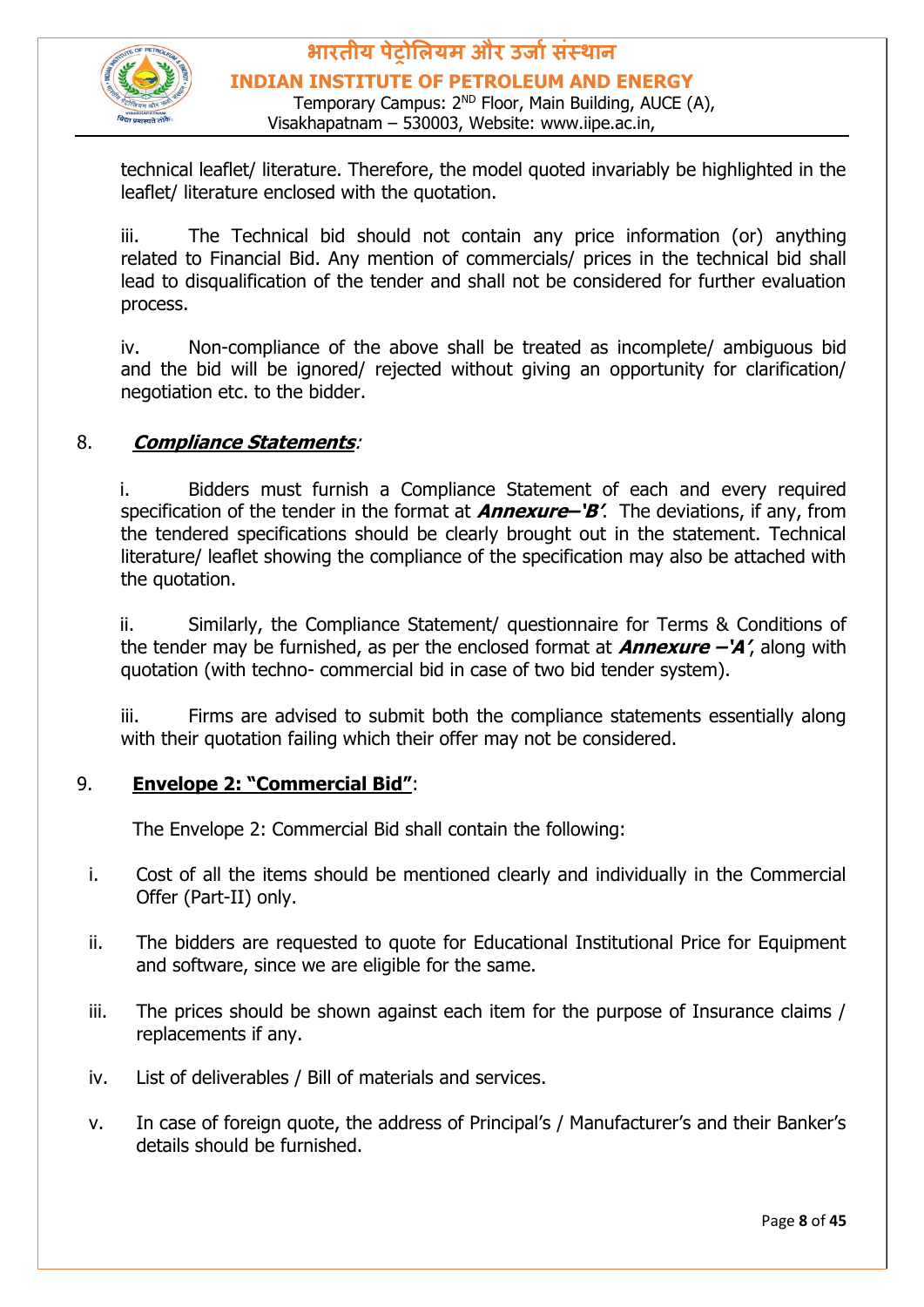

#### **Note:**

- (i) No request for extension of due date will be considered under any circumstances.
- (ii) No sub-contracting is allowed with regard to installation, commissioning, training, warranty maintenance and after sales service. This is the sole responsibility of the Principals'/ their authorized agents.

10. IIPE, Visakhapatnam may issue corrigendum to tender documents before due date of submission of bid. The bidder is required to read the tender documents in conjunction with the corrigendum, if any, issued by IIPE Visakhapatnam. The bidder is not supposed to incorporate the amendment in the body of the tender document

#### 11. **Bid opening And Evaluation process**

(i) Technical Bids will be opened on **24-06-2022** at **17:00 Hrs.**.

(ii) Financial Bids of the eligible bidders will be opened on a later date. The date and time for opening of Financial Bids will be intimated later to the technically qualified bidder(s).

(iii) Bids would be summarily rejected, if tender is submitted other than through online**.** IIPE, Visakhapatnam shall not be responsible for any technical issues.

#### 12. **Terms of the Technical Committee:**

(i) On the due date the technical bids will be opened and referred to the Technical Committee which is duly constituted by the Director, IIPE Visakhapatnam. The committee will go through the technical aspects of the tender and recommend short listed firms. The recommendation of the technical committee is the final and binding on all the parties.

(ii) The technical evaluation will be an assessment of the Technical Bid. IIPE, Visakhapatnam representatives will proceed through a detailed evaluation of the Technical Bids as defined in **Chapter IV (Schedule of requirements, specifications and allied technical details),** in order to determine whether they are substantially responsive to the requirements set forth in the tender. In order to reach such a determination, IIPE Visakhapatnam will examine the information supplied by the bidders, and shall evaluate the same as per the specifications mentioned in this tender.

(iii) The technical committee may formulate evaluation criteria in addition to the specifications and requirements indicated in the tender, in the interest of IIPE, Visakhapatnam and these criteria / recommendations will also form as a part of shortlisting of the firms.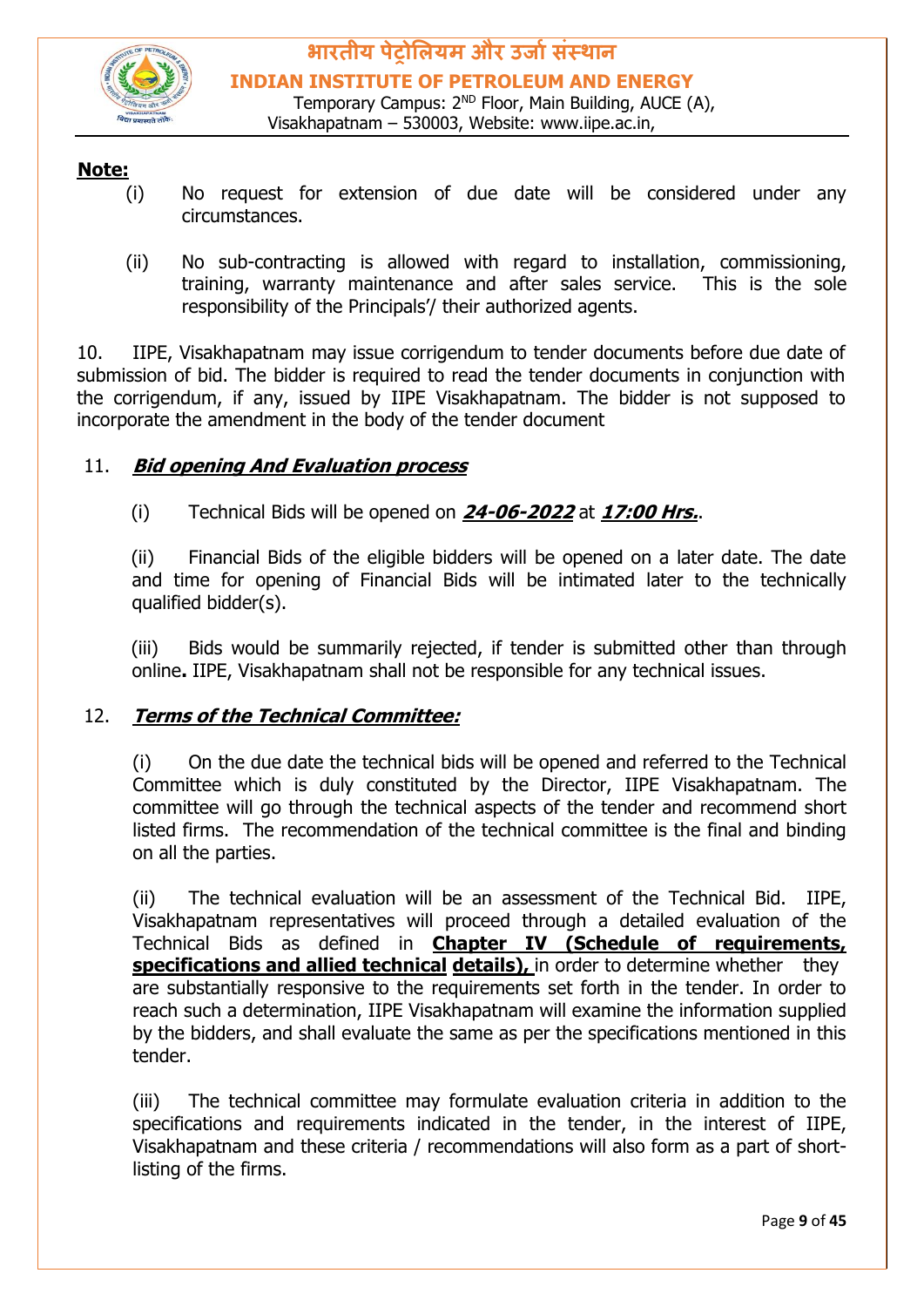

(iv) The Technical Committee will examine all the Technical aspects of the bids received. Further, the Technical Committee may seek additional information from the existing users at IIPE Visakhapatnam or from other Institutes and also call for Technical presentations from the BIDDERs if it is required so.

(v) The information received and the bids already submitted together will be examined with reference to the tendered specifications and evaluation is made by the Technical Committee.

(vi) After the technical evaluation is completed and approved, IIPE Visakhapatnam shall inform to the BIDDERs whose bids have been rejected technically with the reasons for rejection on e-Procurement Portal [\(https://eprocure.gov.in/eprocure/app\).](https://eprocure.gov.in/eprocure/app)

(vii) The successful BIDDERs will be informed regarding the date and time of Commercial bid opening.

(viii) In the event of seeking any clarification from various BIDDERs by IIPE, Visakhapatnam, the BIDDERs are required to furnish only technical clarifications that are asked for. No amendment to commercial bid will be entertained at that stage. In case if a BIDDER fails to quote for a particular item it amounts to non-compliance and hence such bid will not be considered for further evaluation. Further during this process if any BIDDER indicates the price during the clarification such bids also will not be considered for further evaluation.

(ix) The purpose of obtaining two bids (technical and commercial) is to evaluate all the firms on technical basis with reference to the tendered specifications, performance of similar Solutions/ Applications elsewhere, obtaining user views with reference to the earlier supplies. This will enable the technical committee to arrive at a fair recommendation in the interest of the organization.

(x) The Institute may call for Technical Presentation/ mock-up/ demo of the product as a part of the technical evaluation by giving sufficient time for the bidders to make arrangements for the same.

#### 13. **Commercial Bid Evaluation**:

Based on results of the Technical Evaluation IIPE, Visakhapatnam evaluates the Commercial Bid of those Bidders who qualify in the Technical Evaluation.

(a) IIPE, Visakhapatnam shall correct arithmetical errors on the following basis:

(i) If there is a discrepancy between the unit price and the line item total that is obtained by multiplying the unit price by the quantity, the unit price shall prevail and the line item total shall be corrected, unless in the opinion of the Purchaser there is an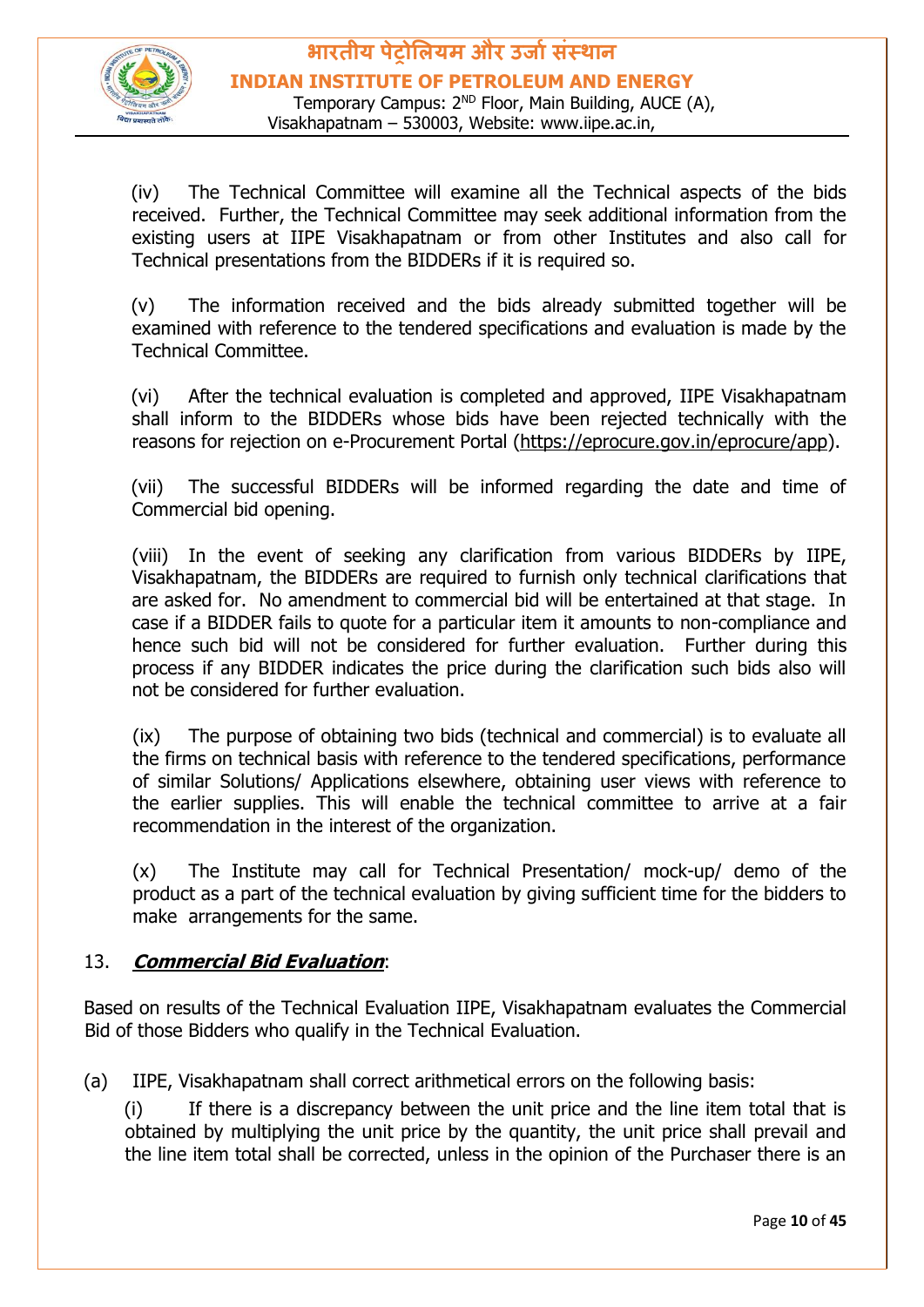

#### **भारतीय पेट्रोलियम और उर्ाासंस्थान INDIAN INSTITUTE OF PETROLEUM AND ENERGY**

Temporary Campus: 2<sup>ND</sup> Floor, Main Building, AUCE (A), Visakhapatnam – 530003, Website: www.iipe.ac.in,

obvious misplacement of the decimal point in the unit price, in which case the line item total as quoted shall govern and the unit price shall be corrected.

(ii) If there is an error in a total corresponding to the addition or subtraction of subtotals, the subtotals shall prevail and the total shall be corrected; and

(iii) If there is a discrepancy between words & figures, the amount in words shall prevail, unless the amount expressed in words is related to an arithmetic error, in which case the amount in figures shall prevail subject to (i) and (ii) above.

(b) After arriving at final pricing of individual offers of all the short-listed firms, the lowest firm will be awarded with Contract/Purchase Order.

(c) If there are any discrepancies in price schedule and tender document, please refer to the BOQ in the Central Public Procurement Portal, the BOQ item/words/conditions mentioned in BOQ prevails

14. The Director, IIPE Visakhapatnam reserves the right to accept the offer in full or in parts or reject summarily or partly.

15. The relatives / near relatives of employees of the client are prohibited from participation in this bid.

- (a) The near relatives for this purpose are defined as:
	- a. Members of a Hindu Undivided Family;
	- b. Their husband or wife;
	- c. The one is related to the other in the manner as father, mother, son(s), son's wife (daughter-in-law), daughter(s) & daughter's husband (son-inlaw), brother(s) & brother's wife, sister(s) and sister's husband (brotherin-law).

16. **Unloading:** In case of Equipment unloading at IIPE, Visakhapatnam, which will be under supplier's scope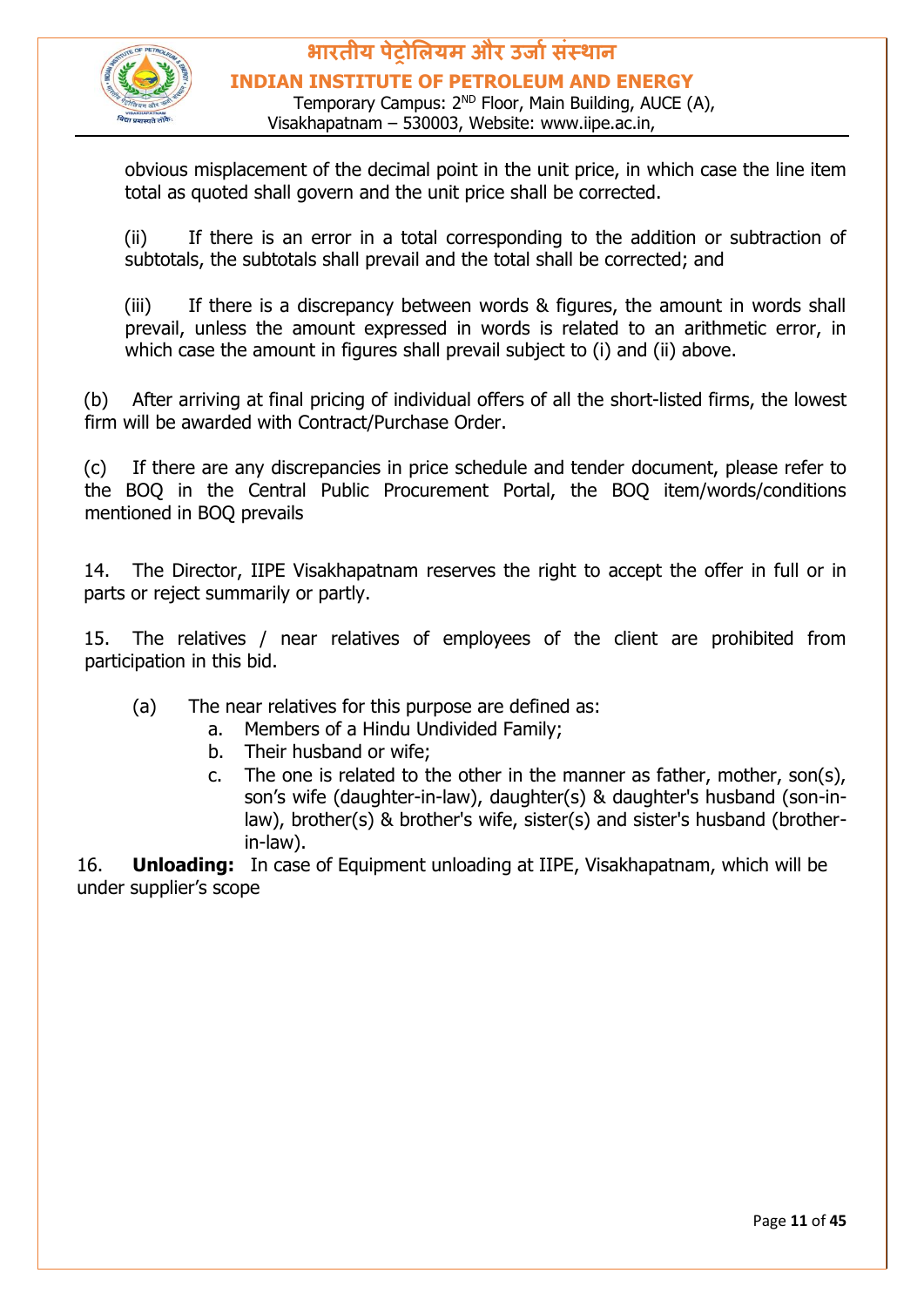

**भारतीय पेट्रोलियम और उर्ाासंस्थान INDIAN INSTITUTE OF PETROLEUM AND ENERGY**

Temporary Campus: 2<sup>ND</sup> Floor, Main Building, AUCE (A), Visakhapatnam – 530003, Website: www.iipe.ac.in,

#### **CHAPTER-2: INSTRUCTIONS TO BIDDERS**

#### 1. **Preparation and Submission of Offers:**

(a) Quotation should be submitted directly by the original manufacturer/ supplier or its sole authorized distributor/dealer/Indian Agent. In case of bid by authorized dealer/ distributor/ Indian Agent, the manufacturer authorization should be attached with the technical bid as per **Annexure-'C'.**

**One Indian Agent can participate in a tender on behalf of one manufacturer only. No offer will be entertained if the same Indian Agent is representing another manufacturer for the same item. Bids from only one authorized distributor/ retailer/ reseller will be entertained, who has authorization from the company to quote for this tender. Multiple bids from various distributors from the same manufacturer will not be entertained & the company / principle providing multiple authorizations will be rejected from the tender.** 

(b) In case a bidder is not doing business within India, it shall furnish the certificate to the effect that the bidder is or will be represented by an agent in India equipped and able to carry out the supply, maintenance, repair obligations etc. during the warranty and postwarranty period or ensure a mechanism at place for carrying out the supply, maintenance, repair obligations etc. during the warranty and post-warranty period.

(c) The bidder shall bear all costs associated with the preparation and submission of its bid irrespective of the conduct or outcome of the bidding process.

(d) The bidder should not indulge in any corrupt, fraudulent, collusive, coercive practices during the entire process of procurement and execution of contract/ order. Before the deadline for submission of the bid, IIPE Visakhapatnam reserves the right to modify the bidding document and to extend or not to extend the date of submission. Such amendment/ modification will be hosted on e-Procurement portal **[\(https://eprocure.gov.in/eprocure/app](https://eprocure.gov.in/eprocure/app) )** or on IIPE Visakhapatnam website.

(e) Conditional tenders will be summarily rejected.

(f) The Authorization Certificate from the OEM on their letter head must be given clearly authorizing the bidder as their representative for this tender. The details of the tender like the tender number, date and name of the Institute must be clearly mentioned by the OEM in its authorization letter given for submission to the bidder. Failure to submission of this document (or) improper/ incomplete/ any generic (or) vague documents shall lead to rejection of the bid.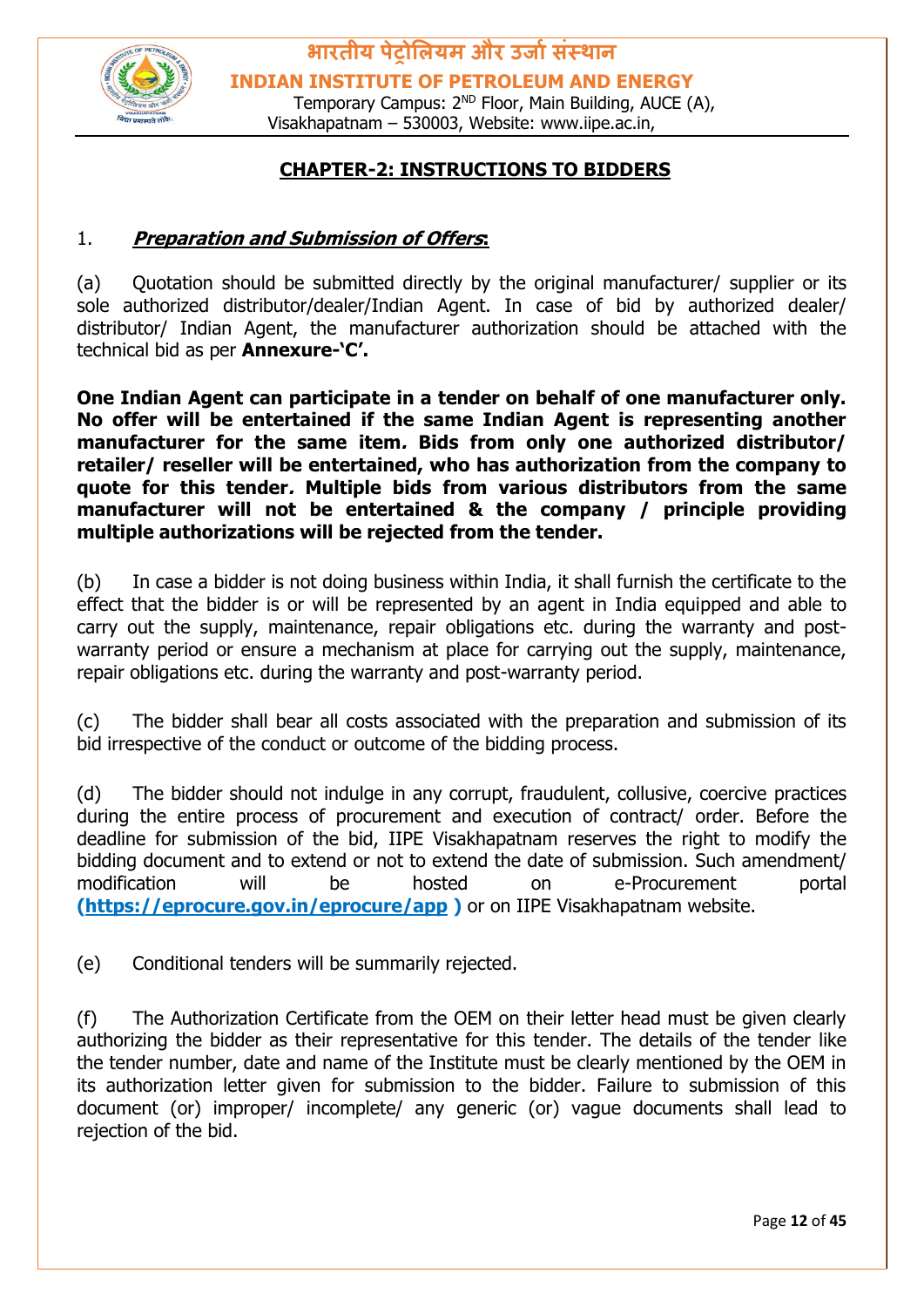

#### 2. **Delivery Period / Timeliness:**

The deliveries & installation must be completed **within 8-10 weeks** after placement of Purchase Order. The time is the essence of the contract. It is mandatory for the BIDDERs who respond to this bid to meet these expectations, as are tightly linked to IIPE, Visakhapatnam's plans of completing the project within the time frame.

#### 3. **Amalgamation/Acquisition etc.:**

In the event the Manufacturer/ Supplier proposes for amalgamation, acquisition or sale of its business to any firm during the contract period, the Buyer/ Successor of the Principal Company are liable for execution of the contract and also fulfilment of contractual obligations i.e. supply, installation, commissioning, warranty, maintenance/replacement of spares accessories etc. while submitting your bid, you may confirm this condition.

#### 4. **Bid Validity Period:**

(a) The prices must be valid at least for a period of **180 days** from the date of opening of the Tender. No changes in prices will be acceptable in any condition after opening of tender till the validity of the offer or execution of the order whichever is later.

(b) Bid evaluation will be based on the bid prices without taking into consideration the above corrections.

#### 5. **Award of Contract:**

(a) IIPE, Visakhapatnam shall award the contract to the technically qualified eligible BIDDER whose bid has been determined as the lowest evaluated commercial bid.

(b) If more than one BIDDER happens to quote the same lowest price, IIPE, Visakhapatnam reserves the right to award the contract to more than one BIDDER or any of one of the such BIDDERS.

#### 6. **IIPE, Visakhapatnam Right to vary Quantities at the time of Award:**

(a) IIPE Visakhapatnam reserves the right at the time of Contract award to increase or decrease the quantity of goods and services originally specified in the tender document without any change in unit price or other terms and conditions. Further, at the discretion of the IIPE Visakhapatnam, the quantities in the contract may be enhanced by 25% within the delivery period.

(b) Firms which have already supplied similar equipment to IIPE Visakhapatnam and have not completed required installation/ commissioning/ after sales service/ warranty replacements etc. such firms offer will not be considered for further evaluation and no enquiries thereafter will be entertained.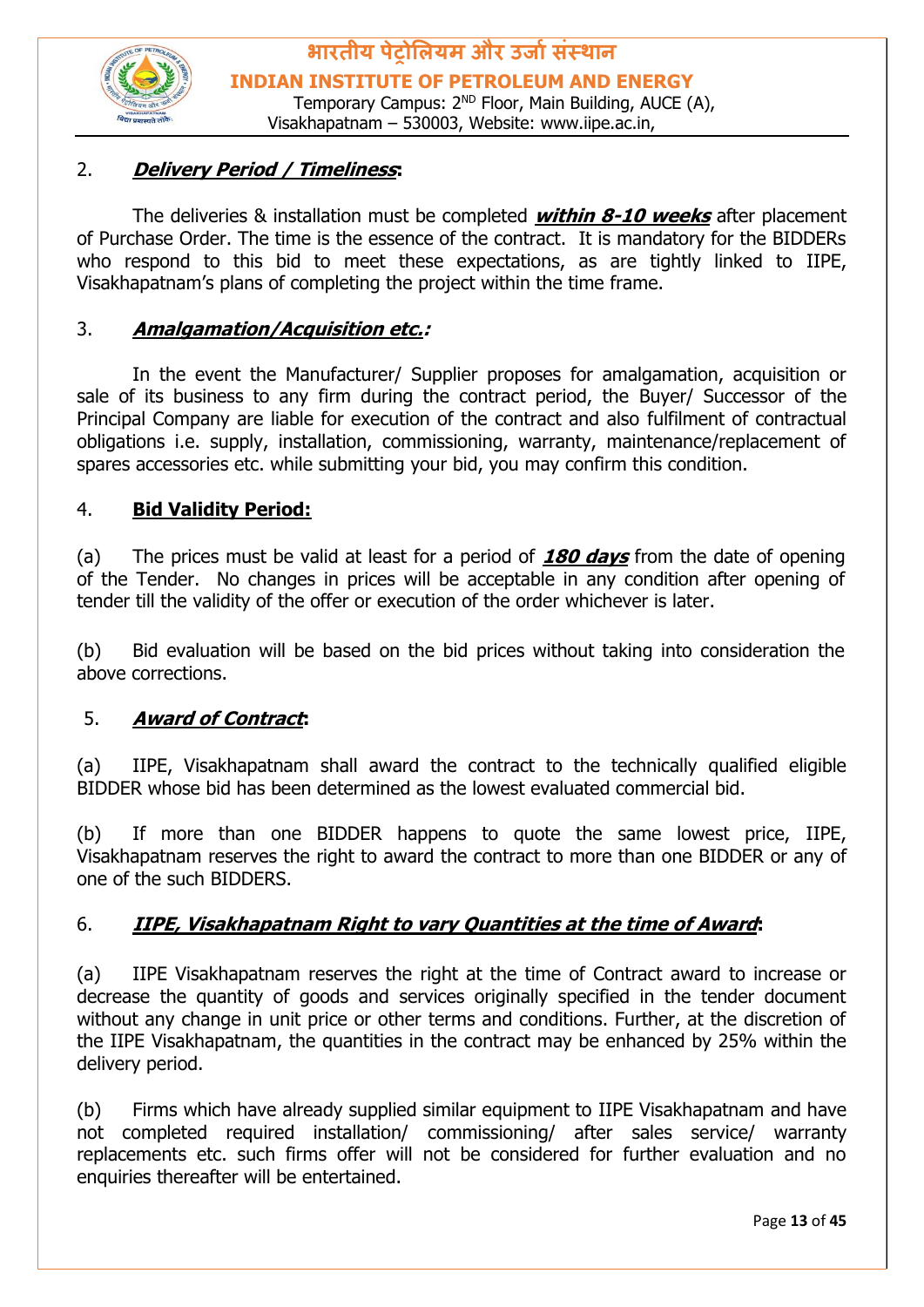

#### 7. **Fraud and Corruption:**

IIPE Visakhapatnam requires that bidders, suppliers, contractors and consultants, if any, observe the highest standard of ethics during the procurement and execution of such contracts. In pursuit of this policy,

(a) The terms set forth below are defined as follows:

(i) **"Corrupt practice"** means the offering, giving, receiving, or soliciting, directly or in directly, of anything of value to influence the action of a public official in the procurement process or in contract execution;

(ii) **"Fraudulent practice"** means a misrepresentation or omission of facts in order to influence a procurement process or the execution of a contract;

(iii) **"Collusive practice"** means a scheme or arrangement between two or more bidders, designed to establish bid prices at artificial, non-competitive levels; and

(iv) "**Coercive practice"** means harming or threatening to harm, directly or indirectly, persons or their property to influence their participation in the procurement process or affect the execution of a contract;

(b) The IIPE, Visakhapatnam will reject a proposal for award if it determines that Bidder recommended for award has, directly or through an agent, engaged in corrupt, fraudulent, collusive or coercive practices in competing for the Contract in question.

#### 8. **Interpretation of the clauses in the Tender Document / Contract Document:**

In case of any ambiguity / dispute in the interpretation of any of the clauses in this Tender Document, **The Director, IIPE Visakhapatnam's interpretation of the clauses shall be final and binding on all parties.**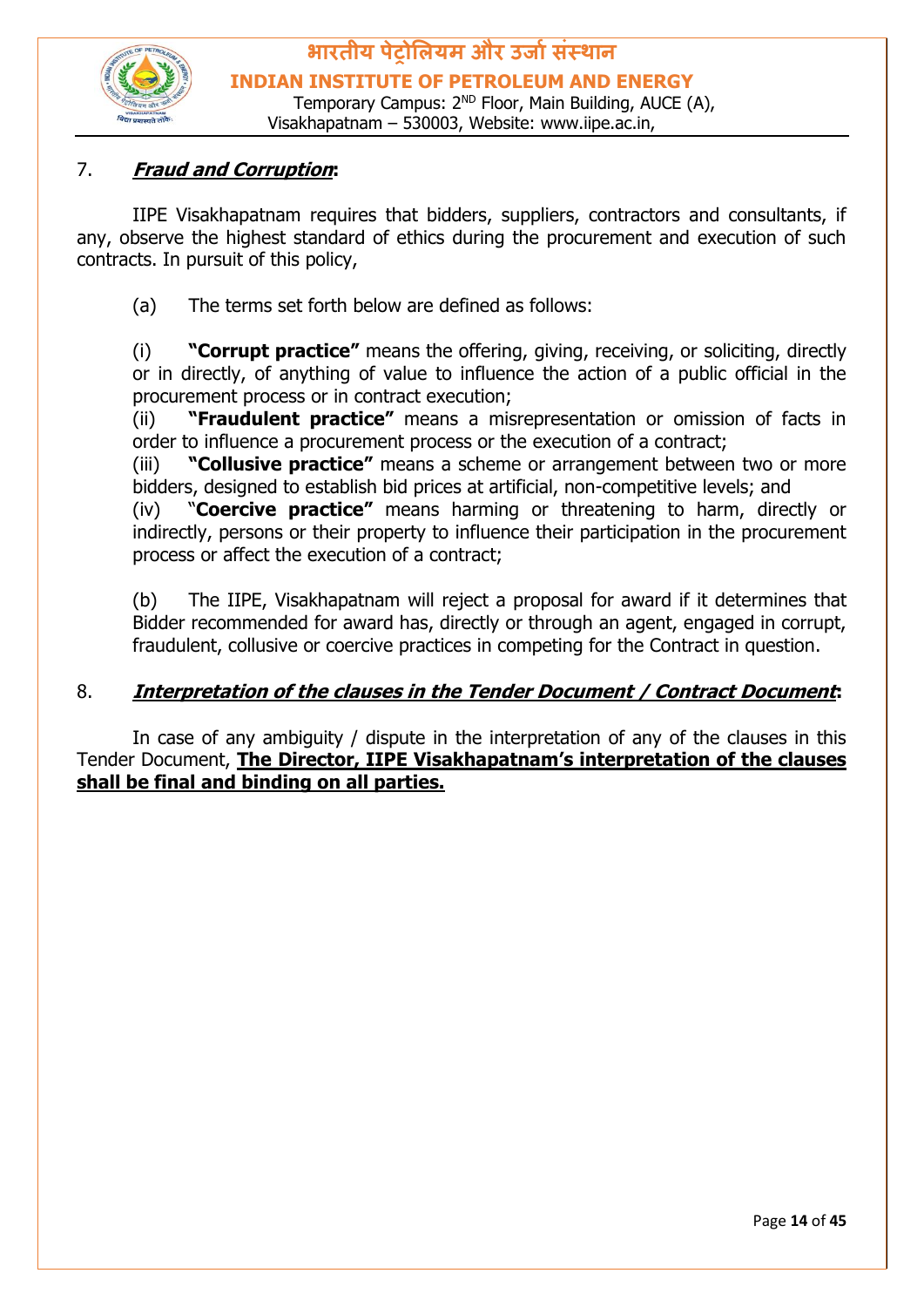

**भारतीय पेट्रोलियम और उर्ाासंस्थान INDIAN INSTITUTE OF PETROLEUM AND ENERGY**

Temporary Campus: 2<sup>ND</sup> Floor, Main Building, AUCE (A), Visakhapatnam – 530003, Website: www.iipe.ac.in,

#### **CHAPTER - 3: CONDITIONS OF CONTRACT**

#### 1. **Prices:**

Bid prices should be filled in the appropriate format as mentioned in Price Schedule.

ALL THE BIDDERS SHOULD QUOTE PRICES FOR EACH AND EVERY ITEM SEPERATELY ALONG WITH THE CONSOLIDATED PRICES APPLICABLE FOR BOTH INDIGENOUS AND IMPORTED ITEMS (if any).

#### 2. **For Goods manufactured in India:**

(i) The price of the goods must be as per the BoQ.

(ii) In case of BoQ requesting for prices without GST. GST will be paid as per the norms. In the case of BoQ requesting for prices with GST and the bidder quoting without GST, the price quoted by the bidder shall be considered as with GST as per the BoQ and the bidder must be able to supply at the same rate mentioned in the BoQ. No request for additional charges apart from those mentioned in BoQ shall be entertained.

(iii) The price mentioned in BoQ must be inclusive of transportation, Insurance, loading and unloading and any other local service required for delivering the goods for the desired destination as decided by the IIPE Visakhapatnam. Loading and unloading is strictly in the scope of the bidder. IIPE Visakhapatnam will not provide any manpower/ equipment support towards the same. The bidder must ensure all logistics, manpower support, machine and equipment's required (if any) for delivering and installing the equipment at the determined location as informed by the Institute.

(iv) The installation, commissioning and training charges (If any) must be mentioned as per the BoQ (if requested separately in BoQ) else the price quoted will be taken as inclusive of installation, commissioning and training.

(v) The institute will not be responsible in case of the bidders failing to include any of the above mentioned prices in their bid. The price mentioned in the BoQ will be final and the bidder has to comply with that, if awarded the tender.

#### (vi) **Unloading of the goods at IIPE, Visakhapatnam is strictly in the scope of the bidder. No manpower will be provided by IIPE, Visakhapatnam**.

(vii) The goods must be disinfected properly before dispatching.

(viii) A representative of the successful bidder must be available during the delivery at the Institute & must disinfectant the boxes before delivering again. In case the travel time from dispatch to reach IIPE Visakhapatnam more than 48 hours.

(ix) Any financial implication leading to any change deviation from the bid submitted shall be borne by the bidder, of accepting by the Institute.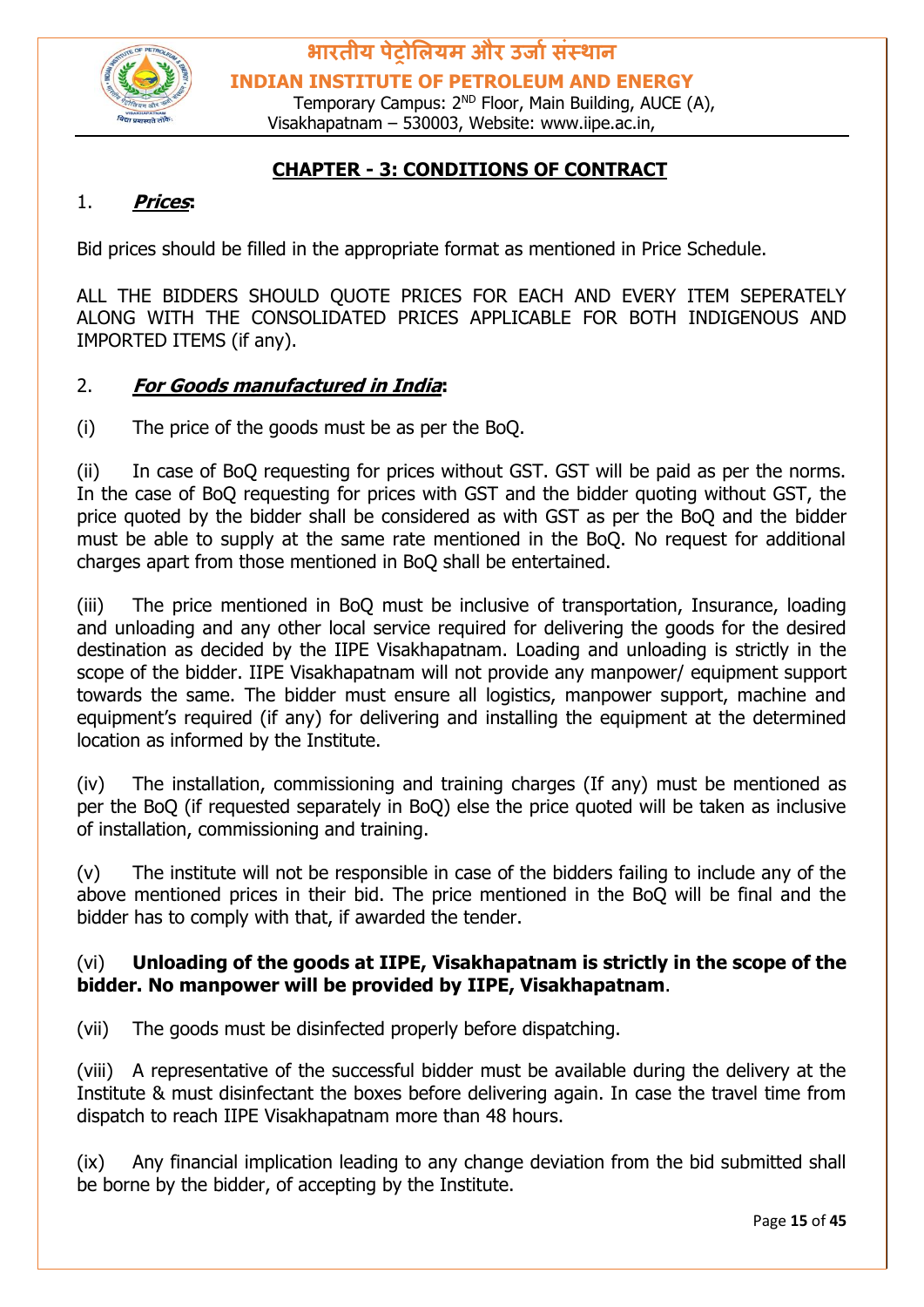

#### 3. **Agency Commission & Services:**

(a) The Indian Agency commission payable in Indian currency only after the receipt of consignment in good condition at our Stores and satisfactory installation and commissioning of the ordered equipment.

(b) Details of services rendered by you as well as after-sales services offered by you are to be made clear in the tender.

#### 4. **Performance Benchmarks:**

The technical evaluation committee needs to be provided with an evaluation system to carry out performance benchmarks.

#### (5) **Pre-installation:**

The BIDDER has to state in detail the Electrical Power/ UPS requirements, floor space, head room, foundation needed and also to state whether Air-conditioned environment is needed to house the system and to run the tests. i.e. pre-installation facilities required for installation may please be intimated in the technical bid. Subsequently, before the consignment lands in IIPE Visakhapatnam, the BIDDER shall confirm that the pre-installation requirements are sufficient for installation of the equipment. In other words, the BIDDER should continuously monitor the pre-installation requirements and see that everything is ready before the consignment is taken to the site for installation. Bidders should also bring sufficient technical manpower for verification of pre-installation pre-requisites any requirement mentioned after the arrival of equipment to IIPE, Visakhapatnam which may lead to delay in installation may lead to levy of penalty as decided by the institute.

#### (6) **Installation:**

(a) BIDDER shall be responsible for installation/ demonstration wherever applicable and for after sales service during the warranty and thereafter. If it is required to shift the equipment to a new site, buyer will notify the vendor to disassemble the system for transportation to a new location. Vendor has to assemble, install and commission it again at a new location at free of cost. Only, the transportation charges will be reimbursed to the vendor by the buyer.

(b) Installation demonstration to be arranged by the supplier free of cost and the same is to be done within 15 days of the arrival of the equipment at site, unless otherwise instructed by the Institute, failing which a penalty of INR 500 per day from the day of actual installation requested by the Institute till the date of installation done by the bidder shall be levied.

(c) After successful installation what will be the minimum down time of equipment/ instrument in case of breakdown. If the identified firm or person fails to put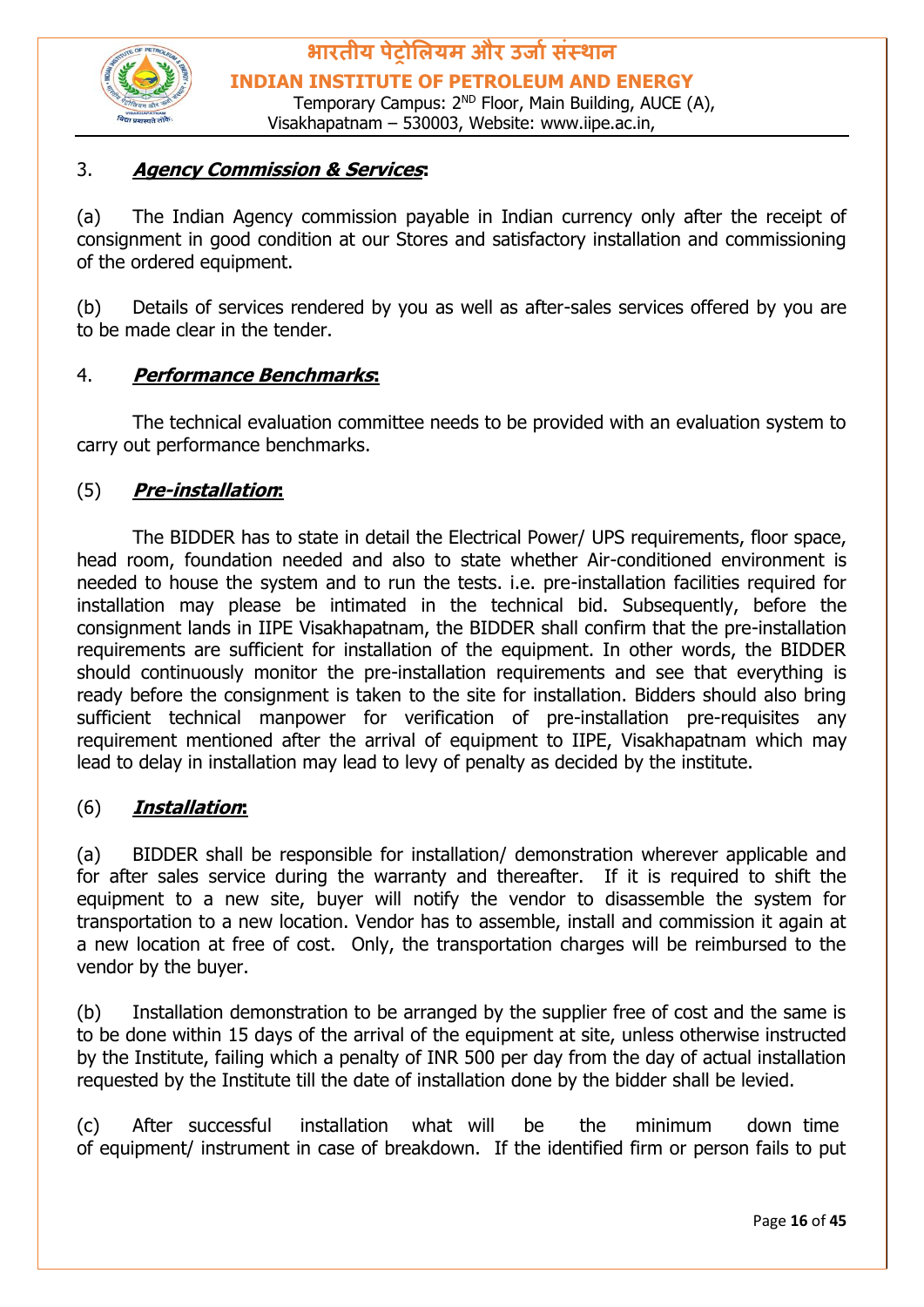

**भारतीय पेट्रोलियम और उर्ाासंस्थान INDIAN INSTITUTE OF PETROLEUM AND ENERGY** Temporary Campus: 2<sup>ND</sup> Floor, Main Building, AUCE (A),

Visakhapatnam – 530003, Website: www.iipe.ac.in,

the system into working condition what is the further alternative course of action suggested by you to adhere to minimum down time.

(d) Sufficient technical manpower and housekeeping manpower must be arranged by the bidder at the time of installation and unloading of the equipment/goods.

#### 7. **Inspection :**

(a) The inspection of the system will be done by our technical expert /Scientist in the presence of firm's representative.

(b) In case of receipt of the material in short supply or damaged condition, the supplier will have to arrange the supplies / replacement of goods free of cost pending the settlement of the insurance case wherever applicable on FOR at the IIPE Visakhapatnam, the institute till satisfactory installation of the system, with in the stipulated time as decided by the Institute failing which penalty 0.5% of the total order value per week will be levied.

#### 8. **Training :**

Wherever needed, our Scientist / Technical persons should be trained by the supplier at the project site free of cost. In case the person is to be trained at supplier's site abroad or in India it should be mentioned in the quotation clearly. The supplier should bear all the expenses for such training including 'to & fro' fares and lodging & boarding charges.

#### 9. **Warranty / Support:**

A clear confirmation on letter head should be given for this item along with acceptance to the points mentioned below: -

(a) The items covered by the schedule of requirement shall carry minimum **three years** of manufacturer's warranty from the date of acceptance of the equipment by IIPE Visakhapatnam. Warranty shall include free maintenance of the whole equipment supplied including free replacement of parts. The defects, if any, shall be attended to on immediate basis but in no case any defect should prolong for more than 24 hours. The manufacturer's warranty includes onsite warranty with parts. The defects, if any, shall be attended to on immediate basis but in no case any defect should prolong for more than 24 hours, failing which penalty INR 5000 per day would be levied and same shall be deducted from Performance Bank Guarantee. The same has to be accepted by the bidder and acceptance for the same has to be mentioned on the letter head in the technical bid.

(b) The turnaround time for resolving of any issue in case of indigenous bidders is 15 days and in case of import is 30 days from the date of intimation by the institute. Any delay in resolving the issue beyond the stipulated period mentioned above shall lead to extension of warranty period and forfeiture of the PBG.

(c) The defects, if any, during the guarantee/ warranty period are to be rectified free of charge by arranging free replacement wherever necessary. This includes cost, insurance,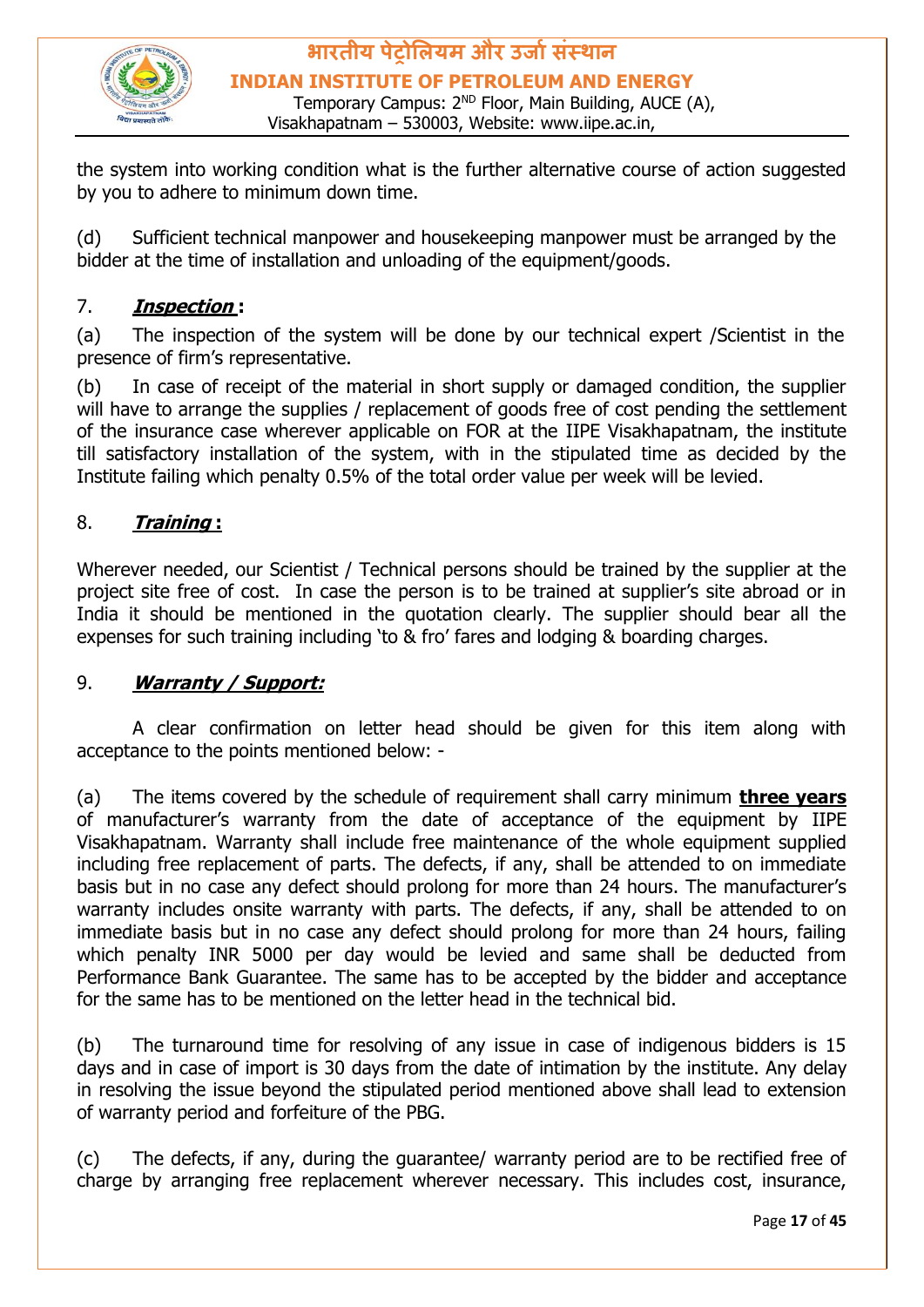

**भारतीय पेट्रोलियम और उर्ाासंस्थान INDIAN INSTITUTE OF PETROLEUM AND ENERGY** Temporary Campus: 2<sup>ND</sup> Floor, Main Building, AUCE (A), Visakhapatnam – 530003, Website: www.iipe.ac.in,

freight, custom duty, local taxes if any should be borne by the beneficiary or his agent. No cost will be borne by IIPE Visakhapatnam.

(d) The warranty on the associated software should cover providing of upgraded version/s, if any, released during the warranty period free of cost. The turnaround time for resolving of any issue in case of indigenous bidders 15 days and in case of import is 30 days from the date of intimation from institute via e-mail, any delay in resolving the issue will lead to forfeiture of their PBG. The delay in resolving the issue beyond the stipulated period mentioned above shall lead to extension of warranty period.

(e) The BIDDER shall assure the supply of spare parts even the completion of after warranty period maintenance of the equipment supplied if and when required for a period of 10 years from the date of supply of equipment on payment on approved price list basis.

(f) The equipment must be supported by a Service Centre in India manned by the principal vendor's technical support engineers. The support through this Centre must be available 24 hours in a day, seven days a week and 365 days a year. Also, it should be possible to contact the Principal's/ Head office support Centre on a toll free number/web/ mail.

(g) An undertaking from the manufacturer is required in this regard stating that they would facilitate the BIDDER on regular basis with technology / product updates & extend support for the warranty as well is to be submitted also mentioning the life of the equipment mentioned above.

(h) The vendor will have to arrange for all the testing equipment & tools required for installation, testing & maintenance etc.

(i) It is desirable that the vendor may have a local logistics support by maintaining a local spares depot in the State. This is to ensure immediate delivery of spares parts in case of any malfunction of the equipment.

(j) Details of onsite warranty, agency who shall maintain during warranty and undertake Comprehensive Service Maintenance Contract beyond warranty shall be given in the offer. In case of foreign quote, the Indian Agent who shall maintain during warranty and AMC beyond warranty shall be given in the Technical Offer

(k) **Commencement of Warranty period**: The warranty period of an item shall commence from the date of successful installation, commissioning and demonstration at IIPE, Visakhapatnam.

#### 10. **Reasonability of Prices:**

(a) The prices quoted must be the prices applicable for a premiere Educational and Research Institute of national importance, as applicable to educational research institutes must be given.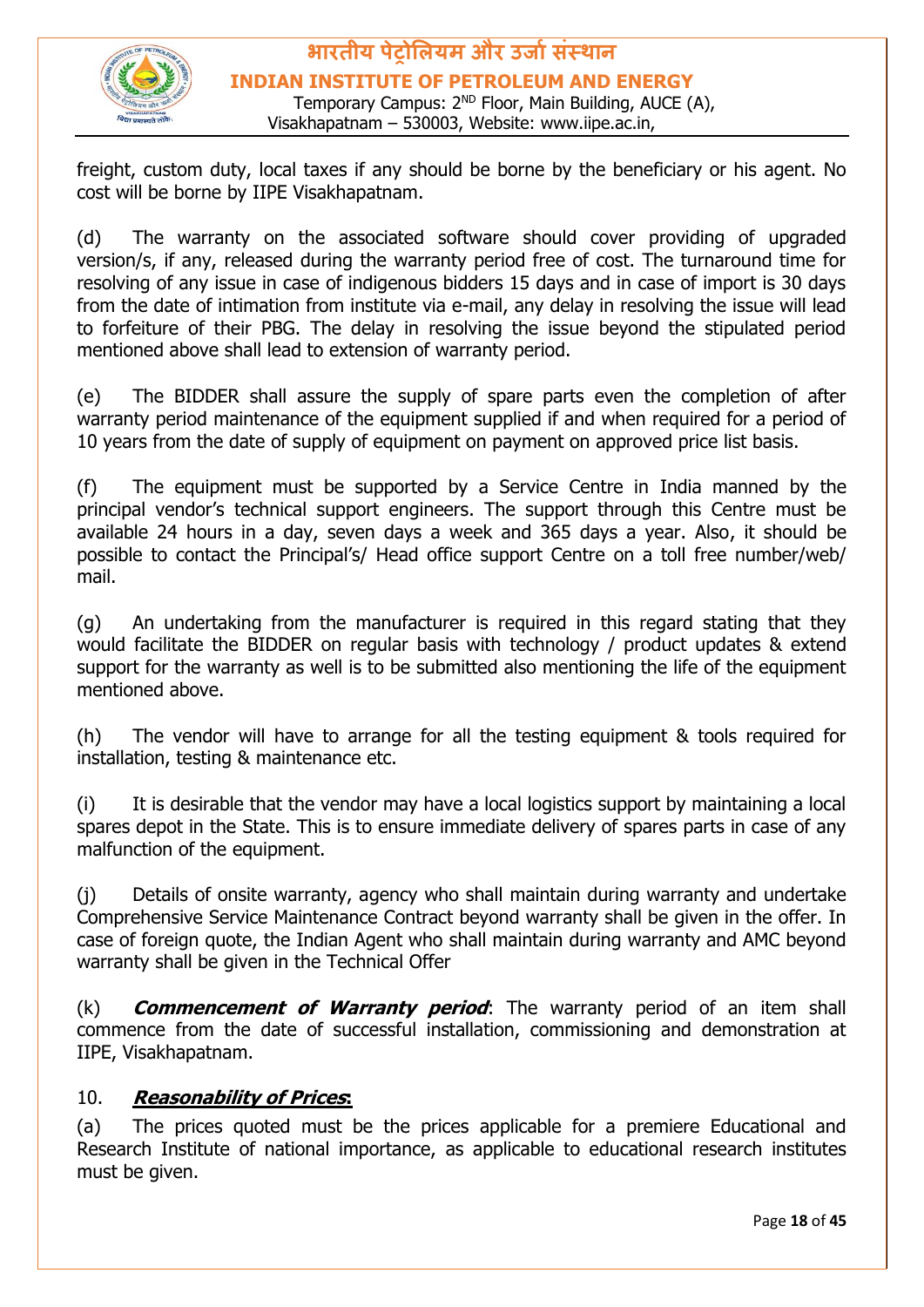

**भारतीय पेट्रोलियम और उर्ाासंस्थान INDIAN INSTITUTE OF PETROLEUM AND ENERGY** Temporary Campus: 2<sup>ND</sup> Floor, Main Building, AUCE (A), Visakhapatnam – 530003, Website: www.iipe.ac.in,

 (b) The bidder must give details of identical or similar equipment, if any, supplied to any Centrally Funded Technical Institutes CFTI's/ IISERS/ CSIR lab/ Education Research Institute during last three years along with the final price paid and Performance certificate from them.

#### 11. **Comprehensive Maintenance Contract:**

(a) The party must mention in the quotation, the rate/ amount of comprehensive maintenance charges, if IIPE opts for maintenance contract after expiry of the warranty period. This is mandatory to mention, wherever applicable.

(b) No sub-contracting will be allowed for installation or maintaining system/ equipment / instrument during or after warranty period.

#### 12. **Indemnity:**

The vendor shall indemnify, protect and save IIPE Visakhapatnam against all claims, losses, costs, damages, expenses, action suits and other proceeding, resulting from infringement of any law pertaining to patent, trademarks, copyrights etc. or such other statutory infringements in respect of all the equipment's supplied by him/ her.

#### 13. **Freight & Insurance:**

**Indigenous**: The equipment to be supplied will be insured by the vendor against all risks of loss or damage from the date of shipment till such time it is delivered at IIPE Visakhapatnam site in case of Rupee transaction.

#### 14. **Payment:**

(a) For Indigenous items, 90% payment shall be made against delivery, installation, commissioning and balance 10% on demonstration of the whole system to the satisfaction of the Institute/ Scientist/ Technologist/ Indenter/ Professor etc subject to the submission of the PBG @ 3% of the contract value.

(b) The period of PBG is required to be covered for the period which includes delivery, installation, and warranty  $+$  60 days. This BG will be refunded to the vendor only on satisfactory completion of all contract obligations as per this tender and Purchase Order issued against this tender.

(c) No advance payments are allowed under any circumstances.

#### 15. **Penalty for delayed Services/ LD:**

(a) As time is the essence of the contract, Delivery period mentioned in the Purchase Order should be strictly adhered to. Failing which the Institute will forfeit PBG / SD and also LD clause will be applicable / enforced.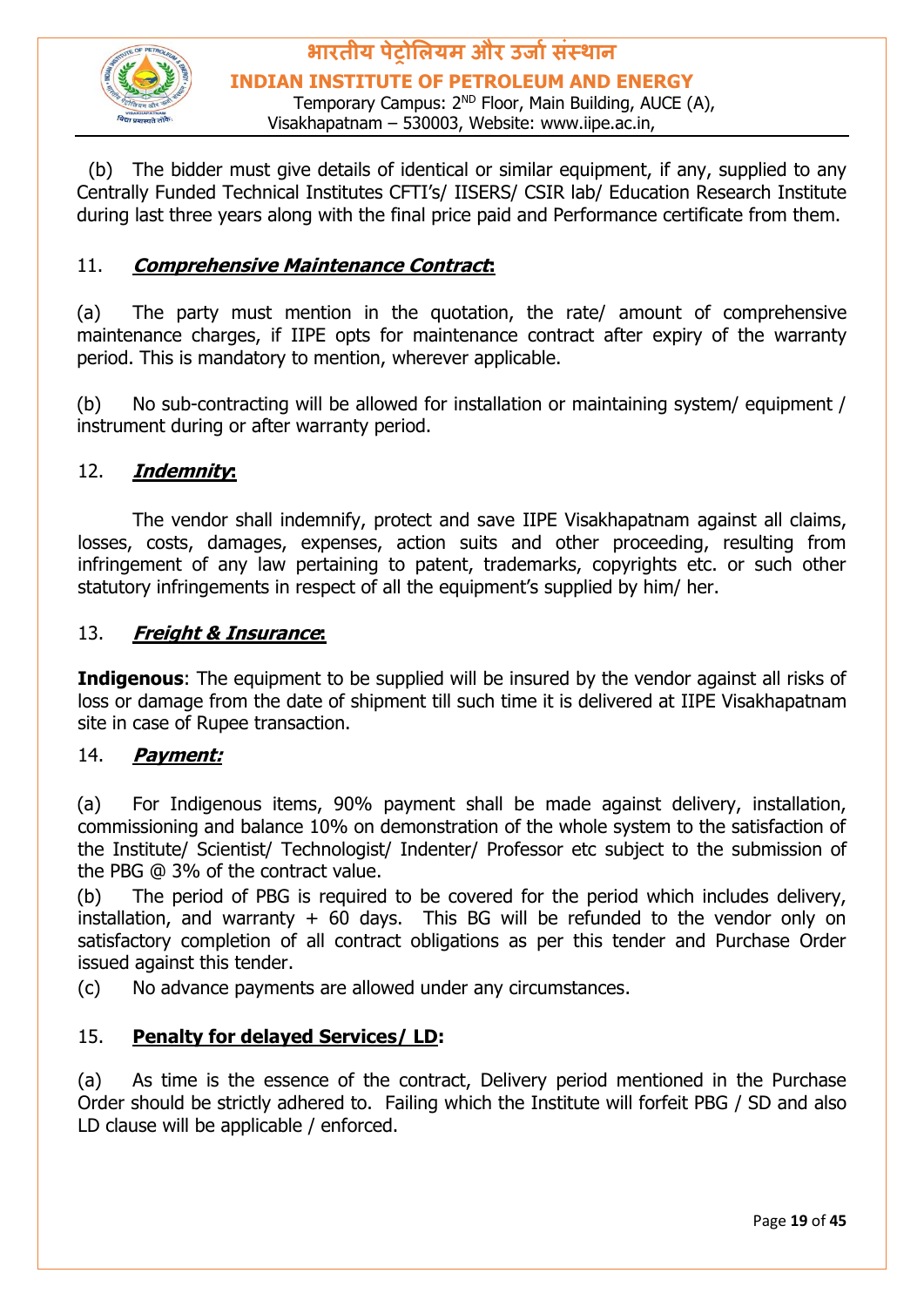

#### **भारतीय पेट्रोलियम और उर्ाासंस्थान INDIAN INSTITUTE OF PETROLEUM AND ENERGY** Temporary Campus: 2<sup>ND</sup> Floor, Main Building, AUCE (A),

Visakhapatnam – 530003, Website: www.iipe.ac.in,

(b) If the supplier fails to Supply, Install and Commission the system as per specifications mentioned in the order within the due date, the Supplier is liable to pay liquidated damages of 0.5% of order value per every week of delay subject to a maximum of 10% beyond the due date. Such money will be deducted from any amount due or which may become due to the supplier.

(c) IIPE Visakhapatnam reserves the right to cancel the order in case the delay is more than 10 weeks. Penalties, if any, will be deducted from the Security Deposit.

#### 16. **Jurisdiction:**

The disputes, legal matters, court matters, if any, shall be subject to Visakhapatnam, Andhra Pradesh Jurisdiction only.

#### 17. **Force Majeure:**

IIPE, Visakhapatnam may consider relaxing the penalty and delivery requirements, as specified in this document, if and to the extent that the delay in performance or other failure to perform its obligations under the Contract, is the result of a Force Majeure.

Force Majeure is defined as an event of effect that cannot reasonably be anticipated such as acts of God (like earthquakes, floods, storms etc.) acts of states, the direct and indirect consequences of wars (declared or undeclared) hostilities, national emergencies, civil commotion and strikes at successful Bidder's premises. The bidder will immediately notify the IIPE Visakhapatnam by reasonable detail of the Force Majeure Event. If a Force Majeure Event continues for more than 30 days, the Institute may cancel the purchase order issued, without liability.

#### 18. **Discrepancies:**

If there are any discrepancies in price schedule and tender document please refer to the BOQ in the Central Public Procurement Portal, the BOQ item/words/conditions mentioned in BOQ prevails.

#### 19. **Public Procurement (Preference to Make in India), Order 2017:**

This Institute is following and abide with the Public Procurement (Preference to Make in India), Order 2017, DIPP, MoCI Order No. P-45021/2/2017-B.E.II dated  $15<sup>th</sup>$  June, 2017 and subsequent amendments to the order. Accordingly, preference will be given to the Make in India products while evaluating the bids, subject to technically qualifying & meeting the Institute's technical requirements. However, it is the sole responsibility of the bidder(s) to specify the product quoted by them is of Make in India product along with respective documentary evidence as stipulated in the aforesaid order and the quality as mentioned in the tender in the technical bid itself.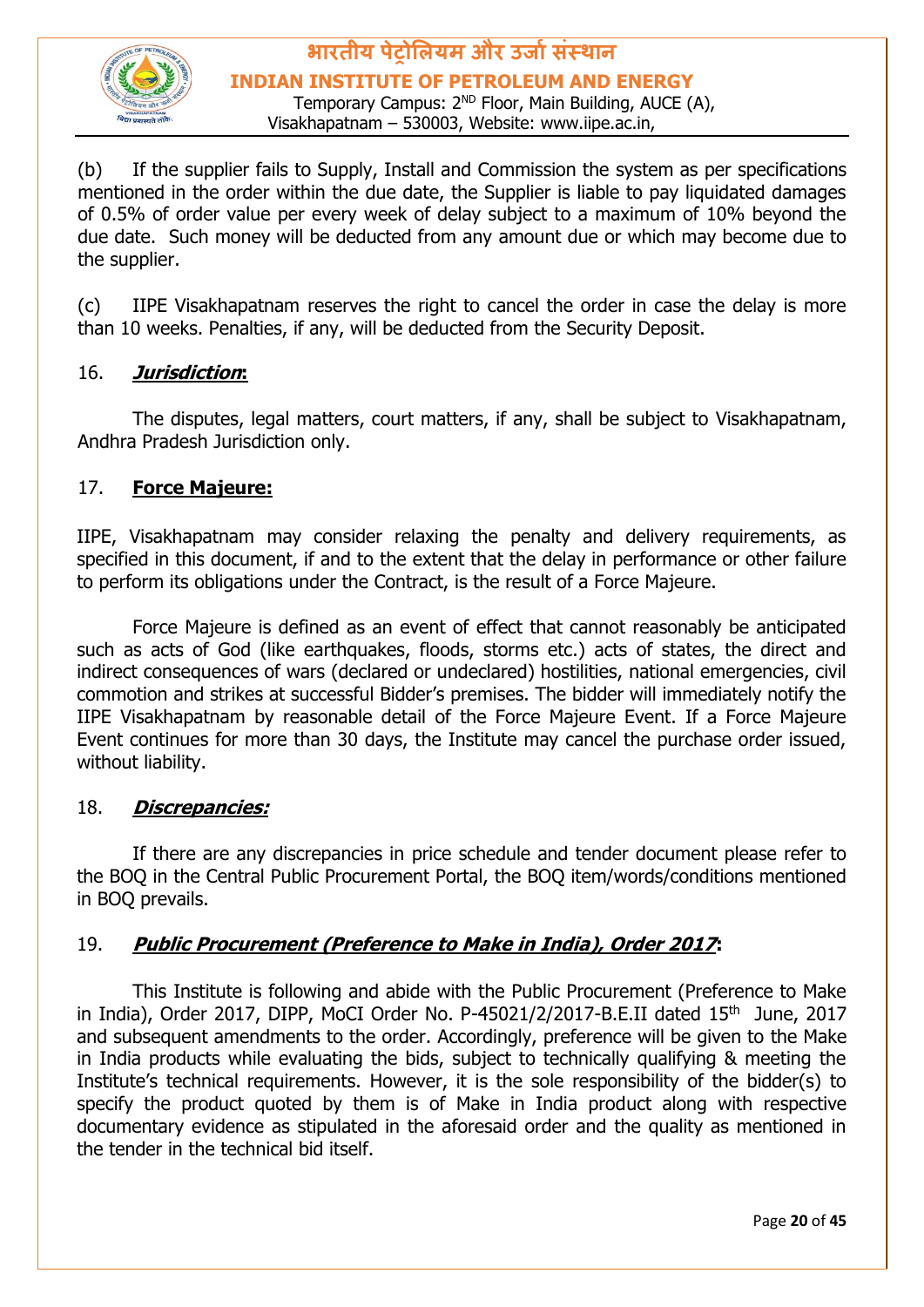

**INDIAN INSTITUTE OF PETROLEUM AND ENERGY**

Temporary Campus: 2<sup>ND</sup> Floor, Main Building, AUCE (A), Visakhapatnam – 530003, Website: www.iipe.ac.in,

(a) IIPE, Visakhapatnam shall compare all substantially responsive bids to determine the lowest valuated bid. This Institute is following and abide with the Public Procurement (Preference to Make in India), Order 2017, DIPP, MoCI Order No. P-45021/2/2017B.E.II dated 15th June 2017 and its subsequent amendments. Accordingly, preference will be given to the Make in India products while evaluating the bids, however, it is the sole responsibility of the bidder(s) to specify the product quoted by them is of Make in India product along with respective documentary evidence as stipulated in the aforesaid order in the technical bid itself**.** 

(b) As per the above order and its subsequent amendments "Local Content" means the amount of value added in India which shall be value of the item procured (excluding net domestic indirect taxes) minus the value of the imported content in the item (including all the custom duties) as a proportion of the total value, in percent. Accordingly, the suppliers will be classified in following categories.

- (i) Class I local Supplier has local content equal to more than  $50\%$ ;
- (ii) Class II local Supplier has local content more than 20% but less than 50%.

(c) **Verification of Local Content**: The Class I Local Supplier/ Class II Local Supplier/ Non-Local Supplier at the time of bidding shall be required to indicate the percentage of local content and provide self-certification that the items offered meet the local content requirement. The details of the location(s) at which the local value addition is made also needs to be specified. In case of procurement in excess of Rs.10 Crores, the suppliers shall be required to provide the certificate from the statutory auditor or cost auditor of the company giving the percentage of local content.

#### **Note**:

(i) In case a complaint is received by the procuring agency or the concerned Ministry/ Department against the claim of a bidder regarding local content/ domestic value addition in an electronic product, the same shall be referred to IIPE Visakhapatnam.

(ii) Any complaint referred to IIPE Visakhapatnam, shall be disposed of within 4 weeks. The bidder shall be required to furnish the necessary documentation in support of the domestic value addition claimed in an electronic product to IIPE Visakhapatnam. If no information is furnished by the bidder, such laboratories may take further necessary action, to establish the bonfires of the claim.

(iii) A complaint fee of Rs.2 Lakh or 1% of the value of the domestically manufactured electronic products being procured (subject to a maximum of Rs. 5 Lakh), whichever is higher, to be paid by Demand Draft to be deposited with IIPE VISAKHAPATNAM. In case, the complaint is found to be incorrect, the complaint fee shall be forfeited. In case, the complaint is upheld and found to be substantially correct, deposited fee of the complainant would be refunded without any interest.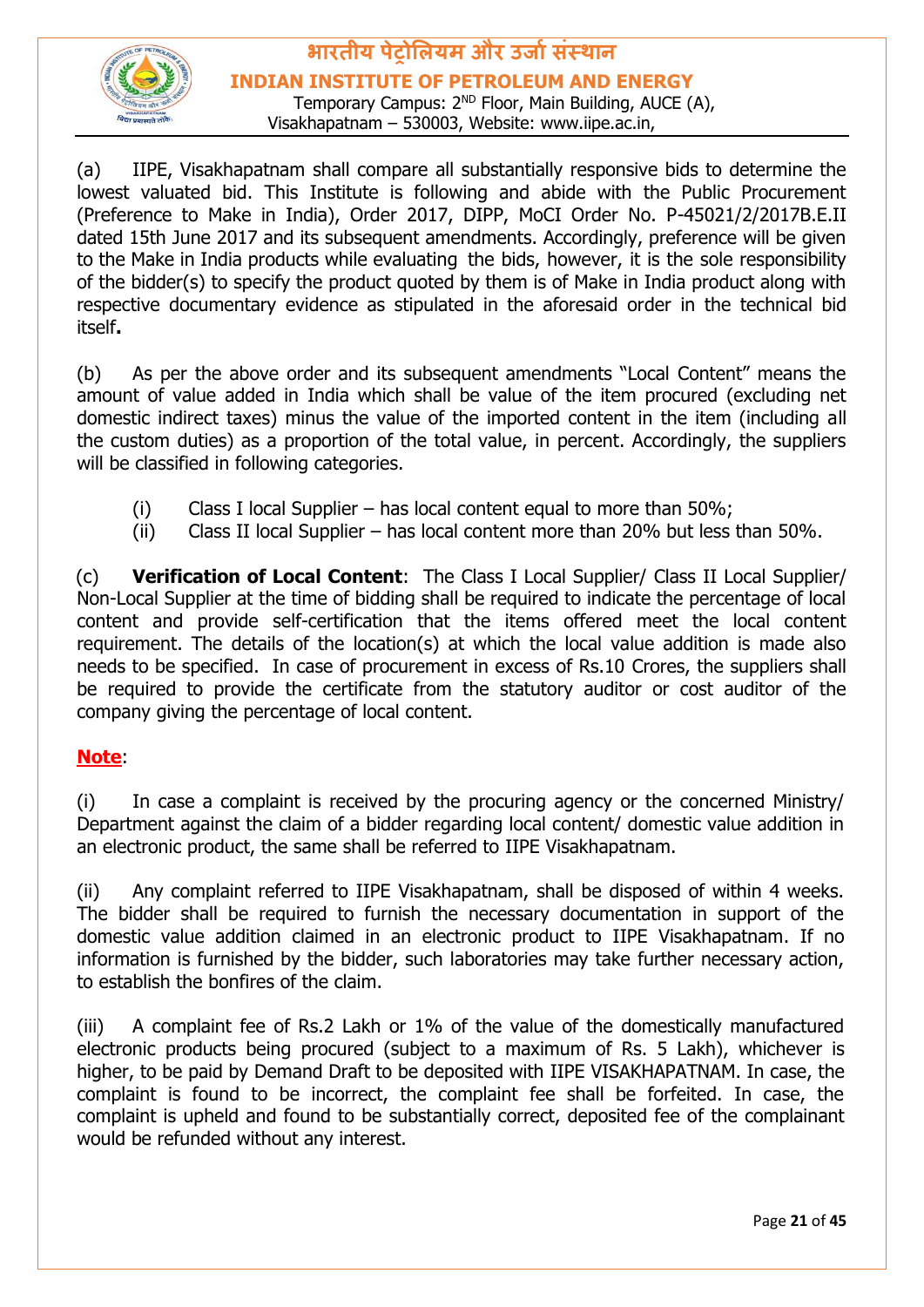

#### **भारतीय पेट्रोलियम और उर्ाासंस्थान INDIAN INSTITUTE OF PETROLEUM AND ENERGY** Temporary Campus: 2<sup>ND</sup> Floor, Main Building, AUCE (A),

Visakhapatnam – 530003, Website: www.iipe.ac.in,

(iv) False declarations will be in breach of the Code of Integrity under Rule  $175(1)(i)(h)$  of the General Financial Rules for which a bidder or its successors can be debarred for up to two years as per Rule 151 (iii) of the General Financial Rules along with such other actions as may be permissible under law.

#### **The bidders can be debarred for a period up to two years as per Rule 151(iii) of GFR 2017, in case of false declaration.**

#### **20. Requirement of registration:**

With reference to Ministry of Finance (MoF) OM No. 6/18/2019-PPD dated 23rd July 2020:-

(a) Any bidder from a country sharing a land border with India will be eligible to bid in this tender only if the bidder is registered with the Department for Promotion of Industry and Internal Trade (DPIIT).

(b) "Bidder" (including the term 'tenderer', 'consultant' or 'service provider' in certain contexts) means any person or firm or company, including any member of a consortium or joint venture (that is an association of several persons, or firms or companies), every artificial juridical person not falling in any of the descriptions of bidders stated hereinbefore, including any agency branch or office controlled by such person, participating in a procurement process.

(c) "Bidder" from a country which shares a land border with India" for the purpose of this Order means:

(i) An entity incorporated, established or registered in such a country; or

(ii) A subsidiary of an entity incorporated, established or registered in such a country; or

(iii) An entity substantially controlled through entities incorporated, established or registered in such a country; or

- (iv) An entity whose beneficial owner is situated in such a country; or
- (v) An Indian (or other) agent of such an entity; or
- (vi) A natural person who is a citizen of such a country; or

(vii) A consortium or joint venture where any member of the consortium or joint venture falls under any of the above

For details about registration procedures please visit the above mentioned OM. Mandatory documentary evidence regarding the bidder's registration with DPIIT is to be submitted along with the tender, failing which the tender shall be liable for rejection. Bidders are also requested to submit the Model Certificates for this tender as mentioned in the Ministry of Finance OM No. 6/18/2019-PPD dated 23rd July 2020.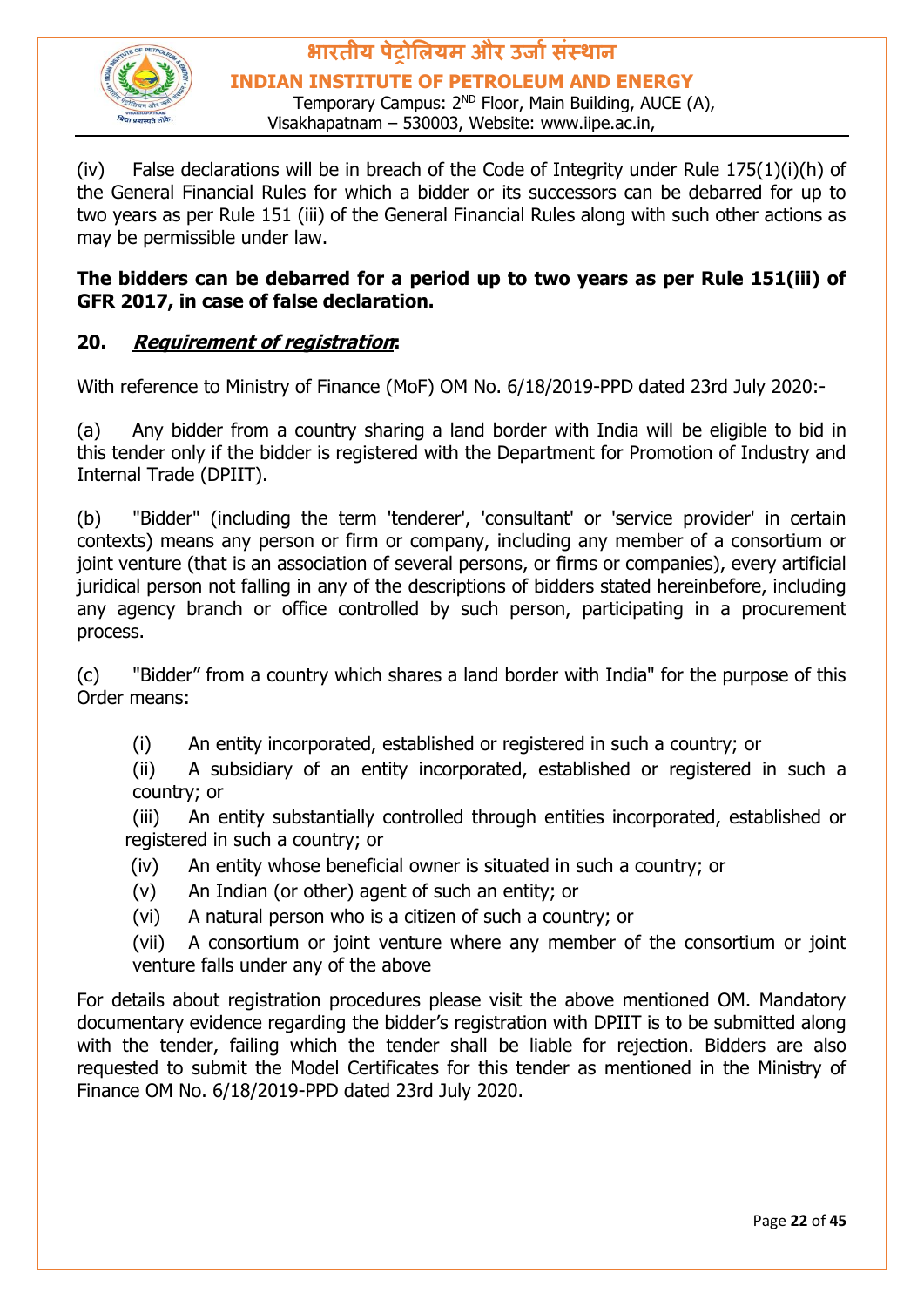

#### 21. **Arbitration :**

All disputes of any kind arising out of supply, commissioning, acceptance, warranty maintenance etc. shall be referred by either party (IIPE VISAKHAPATNAM or the bidder) after issuance of 30 days' notice in writing to the other party clearly mentioning the nature of dispute to a single arbitrator acceptable to both the parties. The venue for arbitration shall be IIPE, Visakhapatnam, India. The jurisdiction of the courts shall be Visakhapatnam, Andhra Pradesh, India.

#### 22. **Dispute Settlement:**

IIPE, Visakhapatnam and the Supplier shall make every effort to resolve amicably by direct informal negotiation any disagreement or dispute arising between them under or in connection with the Contract.

If, after twenty-one (21) days, the parties have failed to resolve their dispute or difference by such mutual consultation, then either the IIPE, Visakhapatnam or the Supplier may give notice to the other party of its intention to commence arbitration, as hereinafter provided, as to the matter in dispute, and no arbitration in respect of this matter may be commenced unless such notice is given. Any dispute or difference in respect of which a notice of intention to commence arbitration has been given in accordance with this Clause shall be finally settled by arbitration. Arbitration may be commenced prior to or after delivery of the Goods under the Contract.

The dispute settlement mechanism/arbitration proceedings shall be concluded as under:

In case of Dispute or difference arising between the IIPE Visakhapatnam and a domestic supplier relating to any matter arising out of or connected with this agreement, such disputes or difference shall be settled in accordance with the Indian Arbitration & Conciliation Act, 1996, the rules there under and any statutory modifications or re-enactments thereof shall apply to the arbitration proceedings. The dispute shall be referred to the Director, IIPE Visakhapatnam, if he is unable/ unwilling to act, to the sole arbitration of some other person appointed by his willing to act as such Arbitrator. The award of the arbitrator so appointed shall be final, conclusive and binding on all parties to this order.

The venue of the arbitration shall be the place from where the purchase order or contract is issued.

**Registrar (I/c), IIPE**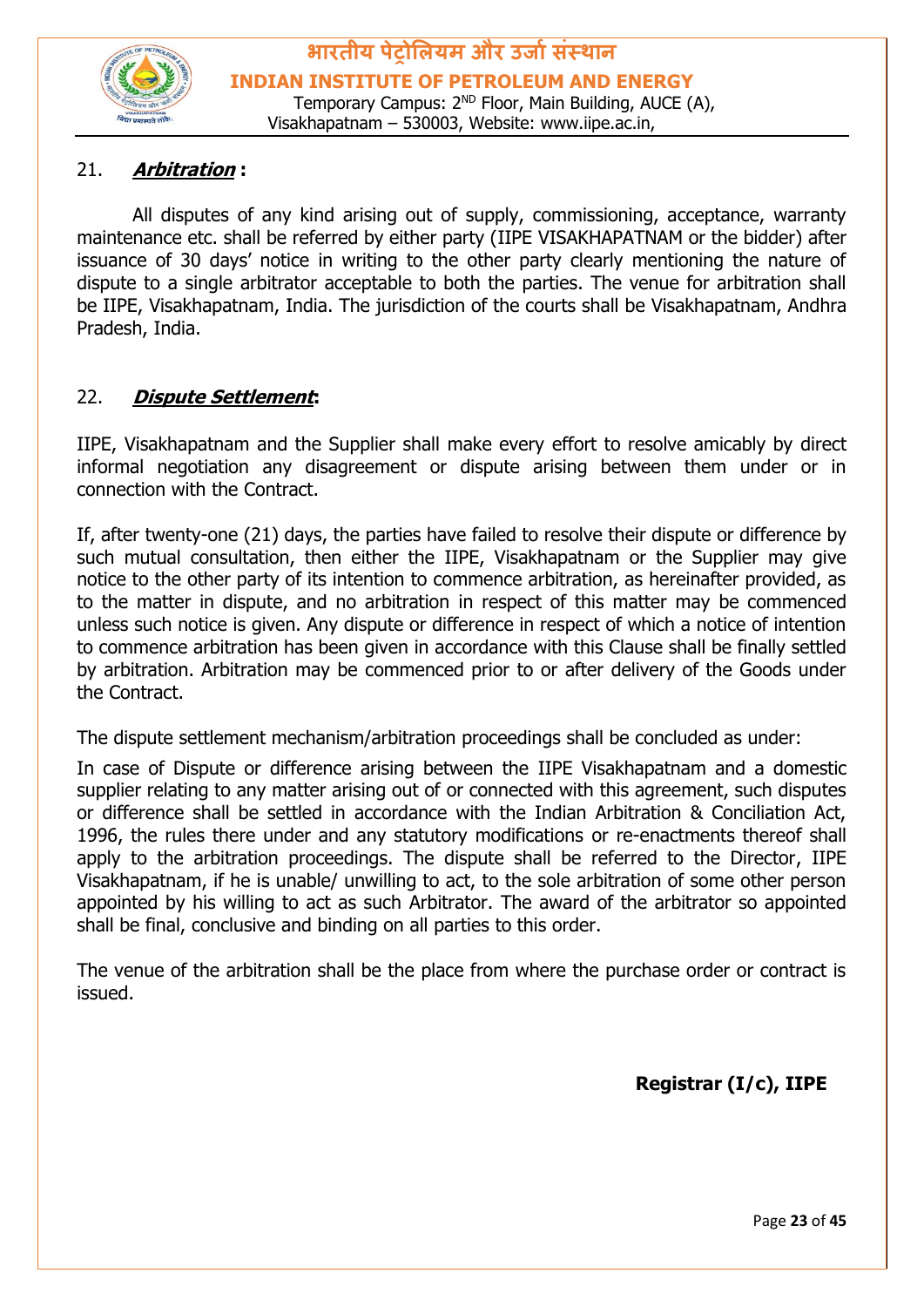

**INDIAN INSTITUTE OF PETROLEUM AND ENERGY**

Temporary Campus: 2<sup>ND</sup> Floor, Main Building, AUCE (A), Visakhapatnam – 530003, Website: www.iipe.ac.in,

#### **CHAPTER 4: TECHNICAL SPECIFICATIONS FOR CYCLONE SEPARATOR**

#### **Tender Ref. No. : IIPE/PE/2022-23/23**

| <b>Cyclone Separator</b>                                                | Cyclone part to be of Glass Material of 100 mm dia or                       |  |
|-------------------------------------------------------------------------|-----------------------------------------------------------------------------|--|
|                                                                         | more and for the safety point of view one acrylic cover to                  |  |
|                                                                         | be provided.                                                                |  |
| Air flow measurement                                                    | Pitot with manometer                                                        |  |
| <b>Whole Body Material</b>                                              | <b>Stainless Steel Body</b>                                                 |  |
| Solid Discharge Silo                                                    | Material Stainless Steel, suitable capacity with discharge<br>control valve |  |
| <b>Solids Collector</b><br>Transparent PVC container fixed with Cyclone |                                                                             |  |
| <b>Fine Dust Collector</b>                                              | Bag of Nylon cloth fixed on exit of air                                     |  |
| <b>Control</b><br>Panel                                                 | Standard make on off switch, Mains Indicator etc                            |  |
| comprises of                                                            |                                                                             |  |
| <b>Valves</b>                                                           | Suitable flow control values at inlet and outlet of the                     |  |
|                                                                         | system to be provided                                                       |  |
| <b>Others</b>                                                           | -All suitable item / accessories required to carry out the                  |  |
|                                                                         | experiment as mentioned in the description to be provided                   |  |
|                                                                         | - The whole set-up should be well designed and arranged                     |  |
|                                                                         | on a rigid structure painted with industrial PU Paint and                   |  |
|                                                                         | compatible with electric supply of single phase, 220 V AC,                  |  |
|                                                                         | 50 Hz, 5-15 amp combined socket with earth connection                       |  |

Drawings of the quoted product to be provided along with the technical bid for the technical evaluation.

**Technical compliance and Service information:**

| <b>Service</b>       | Free service of the instrument must be provided with      |  |  |  |
|----------------------|-----------------------------------------------------------|--|--|--|
|                      | regular checkups and updates at specific intervals during |  |  |  |
|                      | the warranty period or longer.                            |  |  |  |
| <b>Documentation</b> | Operation manual are to be provided at the time of        |  |  |  |
|                      | supply.                                                   |  |  |  |
| <b>Training</b>      | Operation and maintenance training to be provided as      |  |  |  |
|                      | per institute needs.                                      |  |  |  |

Page **24** of **45**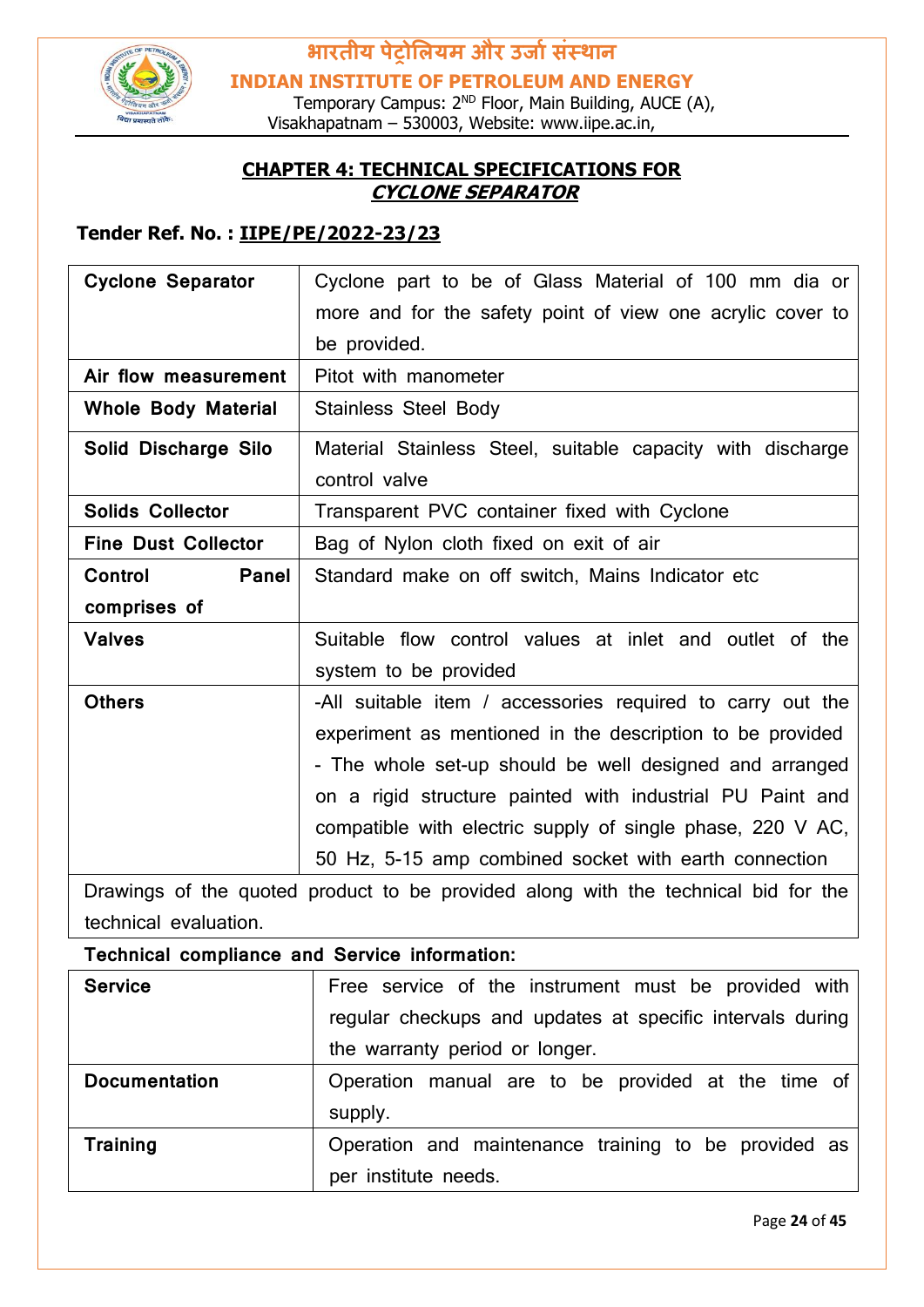

**INDIAN INSTITUTE OF PETROLEUM AND ENERGY**

Temporary Campus: 2<sup>ND</sup> Floor, Main Building, AUCE (A), Visakhapatnam – 530003, Website: www.iipe.ac.in,

| Warranty        | 03 years                                                                      |
|-----------------|-------------------------------------------------------------------------------|
| <b>Delivery</b> | Approximately within 8-10 weeks from the date of receipt<br>of confirm order. |

#### **Note:**

(a) Bidders should give point by point compliance w.r.t. the tender specifications. Bidders should provide technical literature and brochure of the offered model and mention the same in the compliance table. Bids without technical literature will be summarily rejected.

(b) Point by point compliance of the bid in a tabular format w.r.t specifications along with reference to the pages in the technical literature submitted by the bidder is to be clearly mentioned and submitted.

(c) Non-compliance to any of the two points above shall be treated as INCOMPLETE/ PARTIAL BID & shall not be considered for further process.

(d) If technical committee wishes to examine the instrument specification, the vendors may also be called for the demonstration of instrument for the various parameters.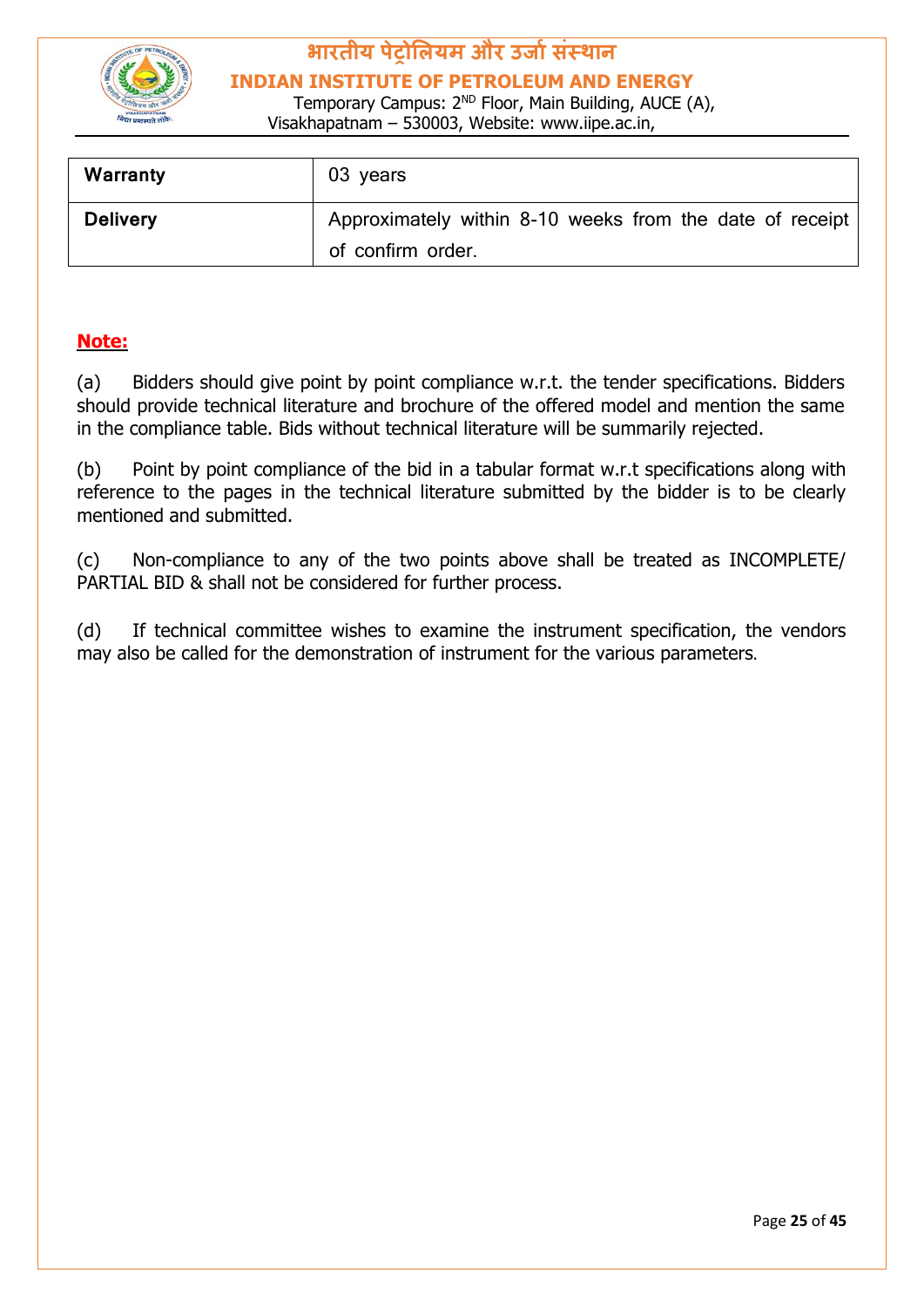

**INDIAN INSTITUTE OF PETROLEUM AND ENERGY**

Temporary Campus: 2<sup>ND</sup> Floor, Main Building, AUCE (A), Visakhapatnam – 530003, Website: www.iipe.ac.in,

#### **CHAPTER – 5: PRICE SCHEDULE**

The Bill of materials must be included in the technical offer as well as commercial offer. **However, the Technical offer should not contain any price information.**

#### **PRICE SCHEDULE FOR GOODS**

Name of the Bidder \_\_\_\_\_\_\_\_\_\_\_\_\_\_\_\_\_\_ Tender No.**IIPE/PE/2022-23/23** 

| Sr. | <b>Item</b><br><b>Description</b>                                                                       | <b>Place of</b><br><b>Manufactu</b><br>re in India | <b>Qty</b> | <b>Unit</b> | <b>Unit</b><br><b>Price</b> | <b>GST</b><br>$\frac{1}{2}$ | <b>GST</b><br><b>Amount</b> | <b>Total</b><br><b>Amount</b><br><b>Without</b><br>taxes | <b>Total</b><br><b>Amount</b><br><b>With</b><br>taxes |
|-----|---------------------------------------------------------------------------------------------------------|----------------------------------------------------|------------|-------------|-----------------------------|-----------------------------|-----------------------------|----------------------------------------------------------|-------------------------------------------------------|
| 01  | <b>Cyclone</b><br><b>Separator</b><br>(As per<br>specifications<br>mentioned in the<br>Tender Document) |                                                    | 01         | No          |                             |                             |                             |                                                          |                                                       |
| 02  | Any Other<br>Charges/Any<br>taxes, if any                                                               |                                                    |            |             |                             |                             |                             |                                                          |                                                       |

**Note:** The Institute is already registered with DSIR for GST Concession for Research Purpose(s)

Total Bid price in \_\_\_\_\_\_\_\_\_\_\_\_\_\_\_\_\_\_\_\_\_\_\_\_\_\_\_\_\_\_\_\_\_\_\_\_\_\_\_\_\_\_\_\_\_\_\_\_\_\_\_\_ in words

Signature of Bidder:

Name:

Stamp:

Note: The cost of optional items shall be indicated separately. The bidder may add rows to include the prices of all components & warranties, installation etc. whichever applicable. (a) Cost of spares

(b) Warranty if being charged include in BoQ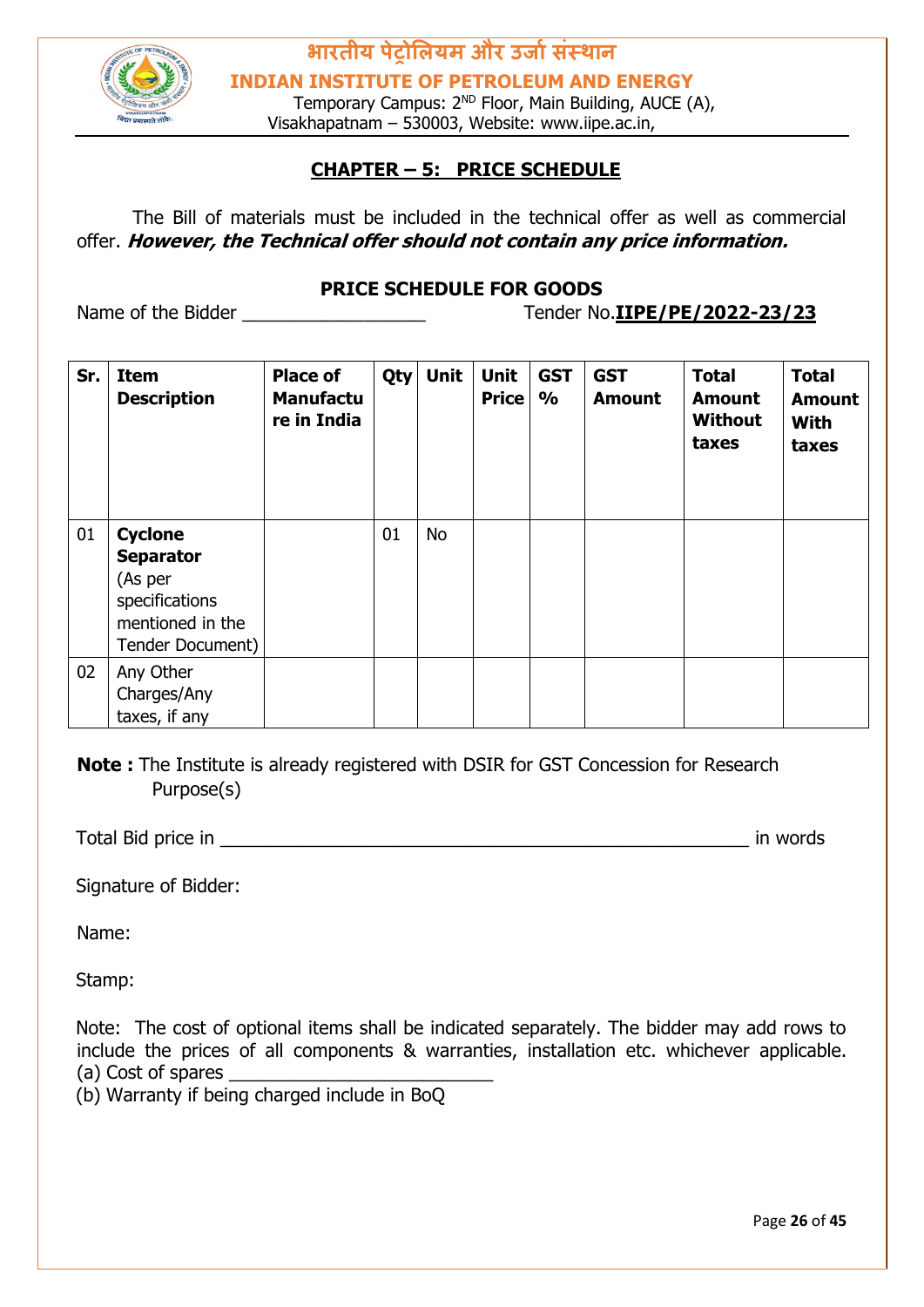

**भारतीय पेट्रोलियम और उर्ाासंस्थान INDIAN INSTITUTE OF PETROLEUM AND ENERGY**

Temporary Campus: 2<sup>ND</sup> Floor, Main Building, AUCE (A), Visakhapatnam – 530003, Website: www.iipe.ac.in,

**ANNEXURE – A** 

#### **FORMAT/QUESTIONNAIR FOR COMPLIANCE OF TERMS AND CONDITIONS**

#### **Tender No.: IIPE/PE/2022-23/23 Due Date : 22.06.2022**

#### **Note:**

#### 1. **Quotation will not be considered without submission of this format**.

2. If a particular question is not at all applicable, please write NA in compliance part in Col. No. 4 below.

3. Kindly see the relevant terms & conditions of the tender document in each question before replying to the questions mentioned in Col.2 below:

| <b>SNo</b> | <b>Terms &amp; condition of Tender document</b>                                                                         | Whether acceptable (say 'Yes'<br>or 'No' (preferably use different<br>colour ink for 'No') | Deviation from tender terms, if<br>any, with reasons for<br>noncompliance or alternative<br>condition quoted for |
|------------|-------------------------------------------------------------------------------------------------------------------------|--------------------------------------------------------------------------------------------|------------------------------------------------------------------------------------------------------------------|
|            | כ                                                                                                                       | 3                                                                                          |                                                                                                                  |
|            | a) Whether quotation is direct from Principal<br>supplier/manufacturer or their own office in<br>India (Please specify) |                                                                                            |                                                                                                                  |
|            | b) Whether quotation is being submitted by<br>Indian Agent/authorized distributor/ dealer                               |                                                                                            |                                                                                                                  |
|            | c) Whether the agent is registered with<br>NSIC/MSME                                                                    |                                                                                            |                                                                                                                  |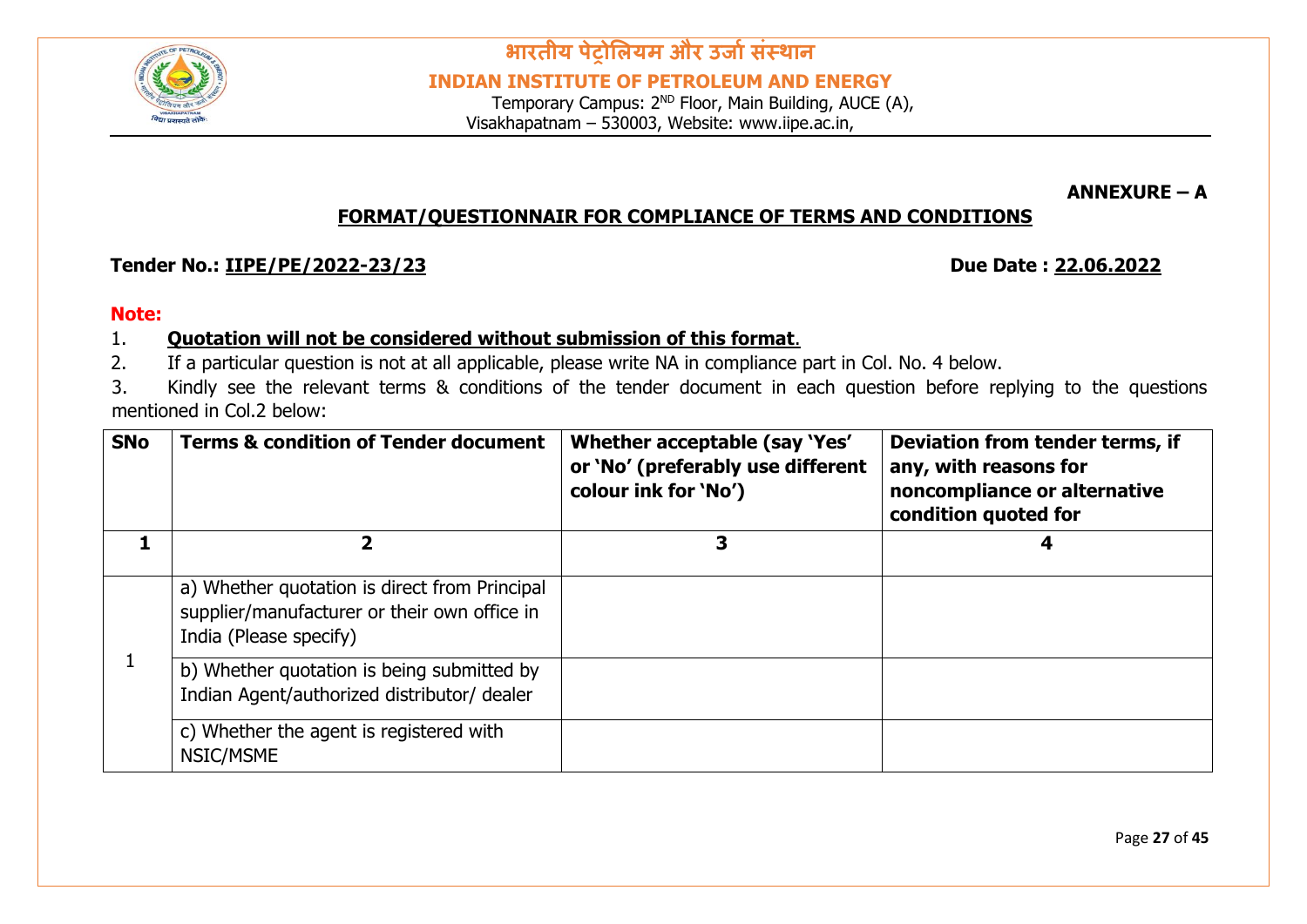

#### **INDIAN INSTITUTE OF PETROLEUM AND ENERGY**

| <b>SNo</b>     | <b>Terms &amp; condition of Tender document</b>                                                                                                                                                          | Whether acceptable (say 'Yes'<br>or 'No' (preferably use different<br>colour ink for 'No') | Deviation from tender terms, if<br>any, with reasons for<br>noncompliance or alternative<br>condition quoted for |
|----------------|----------------------------------------------------------------------------------------------------------------------------------------------------------------------------------------------------------|--------------------------------------------------------------------------------------------|------------------------------------------------------------------------------------------------------------------|
| $\overline{2}$ | Whether techno-commercial Bid contains,<br>technical literature/leaflets, detailed<br>specifications & commercial terms &<br>conditions etc. as applicable.                                              |                                                                                            |                                                                                                                  |
| 3              | c) Whether specific amounts or percentage<br>of expenses like packing, forwarding,<br>handling, freight, insurance, documentation<br>etc. have been mentioned in quotation<br>separately in clear terms. |                                                                                            |                                                                                                                  |
| $\overline{4}$ | a) Whether prevailing rates of sales tax,<br>excise duty & other govt. levies (for<br>indigenous supplies) have been given in<br>quotation                                                               |                                                                                            |                                                                                                                  |
| 5              | Have you mentioned the validity period of<br>the quotation as per our requirements                                                                                                                       |                                                                                            |                                                                                                                  |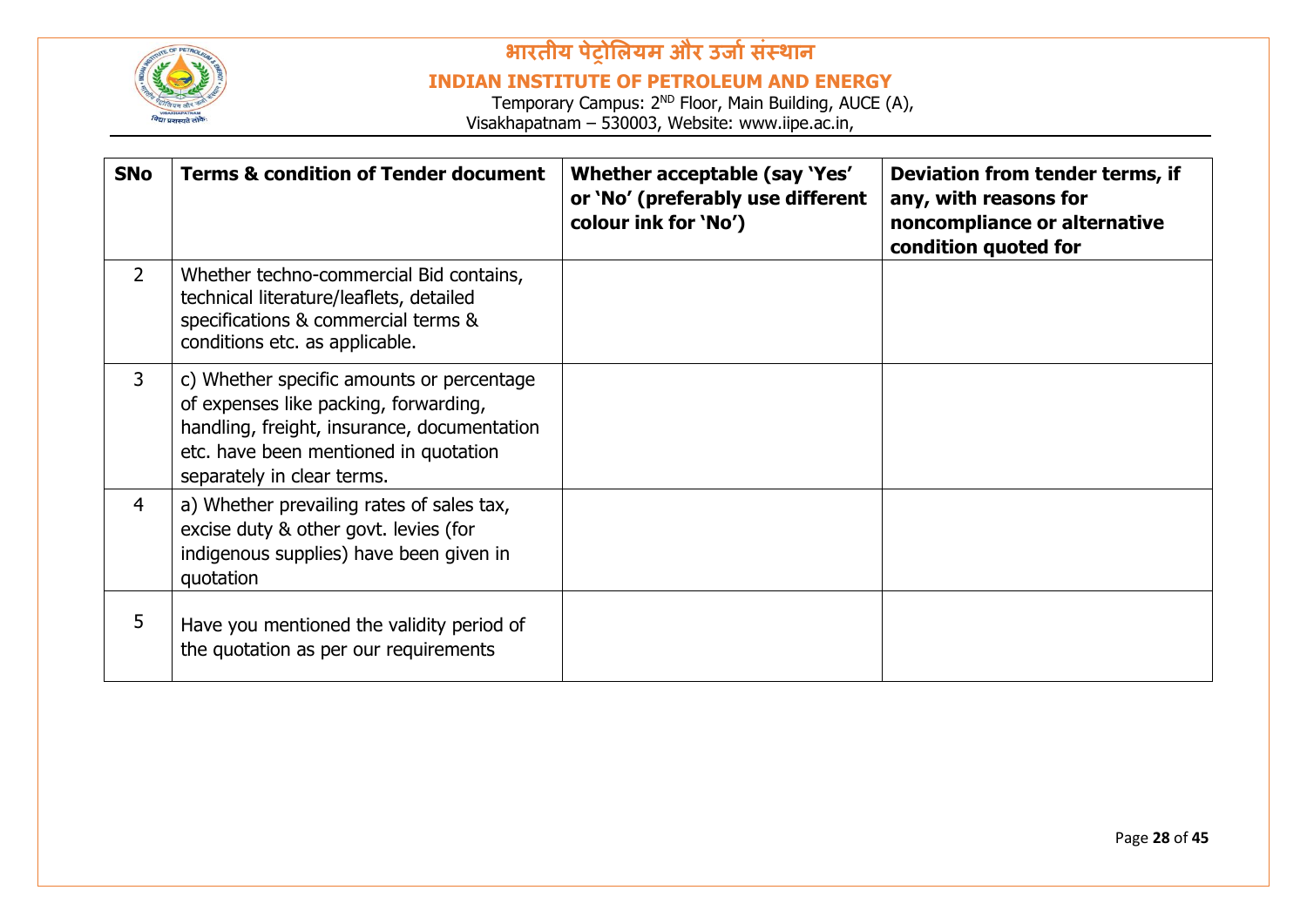

#### **INDIAN INSTITUTE OF PETROLEUM AND ENERGY**

| <b>SNo</b>      | <b>Terms &amp; condition of Tender document</b>                                                                                                                                              | Whether acceptable (say 'Yes'<br>or 'No' (preferably use different<br>colour ink for 'No') | Deviation from tender terms, if<br>any, with reasons for<br>noncompliance or alternative<br>condition quoted for |
|-----------------|----------------------------------------------------------------------------------------------------------------------------------------------------------------------------------------------|--------------------------------------------------------------------------------------------|------------------------------------------------------------------------------------------------------------------|
| 6               | a) Whether the Price reasonability Certificate<br>is submitted with quotation                                                                                                                |                                                                                            |                                                                                                                  |
|                 | b) Whether copies of last three supply orders<br>of the same item from other customers have<br>been attached with the quotation                                                              |                                                                                            |                                                                                                                  |
| $\overline{7}$  | Whether rates/amount of AMC after the<br>warranty period is over has been mentioned                                                                                                          |                                                                                            |                                                                                                                  |
| 8               | Have you gone through the specification<br>Clause & complied with the same                                                                                                                   |                                                                                            |                                                                                                                  |
| 9               | Whether the Make/Brand, Model number and<br>name of manufacturer has been mentioned<br>in the quotation and Printed technical<br>literature/ leaflets of quoted items have been<br>submitted |                                                                                            |                                                                                                                  |
| 10 <sup>°</sup> | Whether compliance statement of<br>specifications has been attached with the<br>quotation.                                                                                                   |                                                                                            |                                                                                                                  |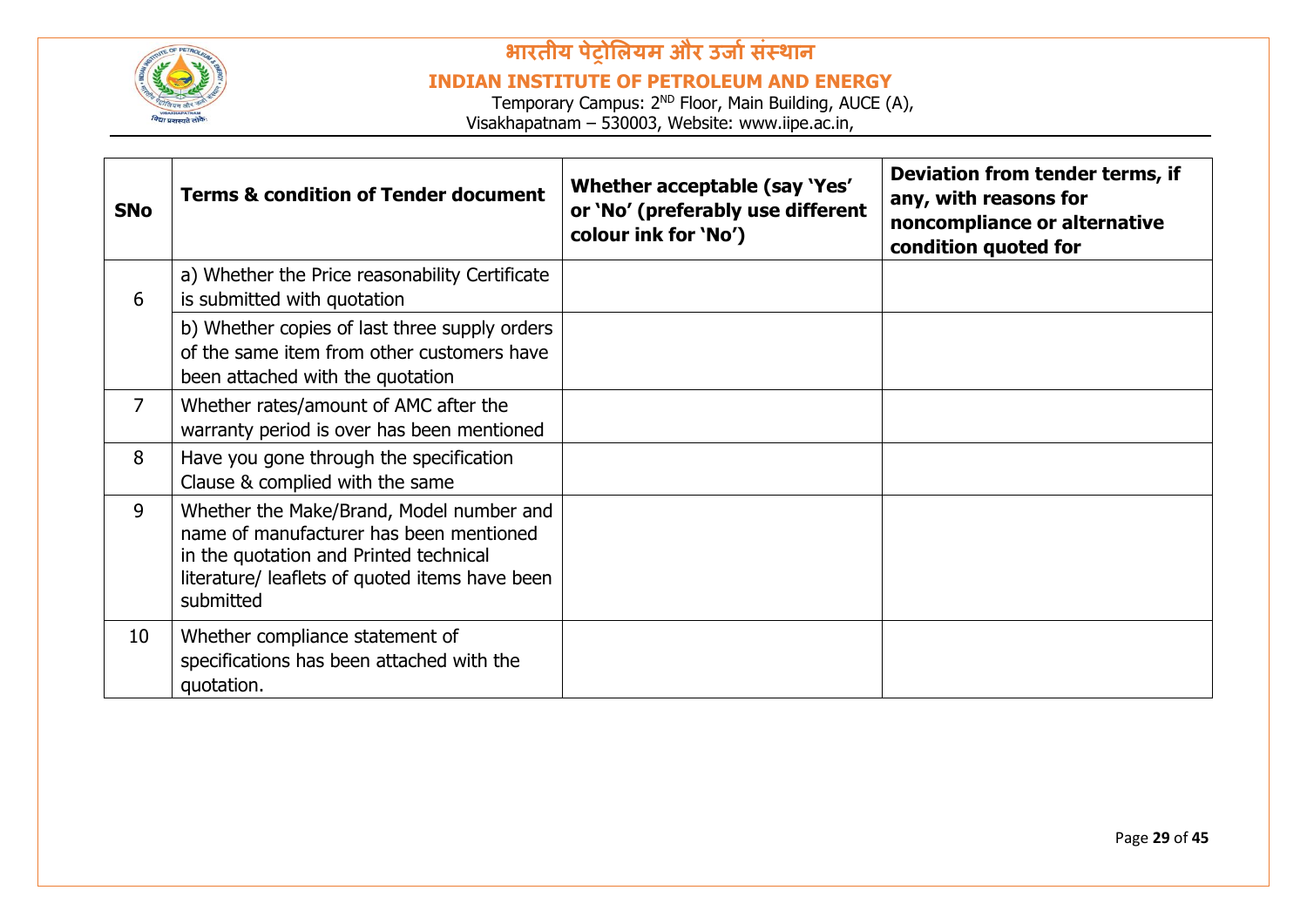

#### **INDIAN INSTITUTE OF PETROLEUM AND ENERGY**

| <b>SNo</b> | <b>Terms &amp; condition of Tender document</b>                                                                  | Whether acceptable (say 'Yes'<br>or 'No' (preferably use different<br>colour ink for 'No') | Deviation from tender terms, if<br>any, with reasons for<br>noncompliance or alternative<br>condition quoted for |
|------------|------------------------------------------------------------------------------------------------------------------|--------------------------------------------------------------------------------------------|------------------------------------------------------------------------------------------------------------------|
| 11         | a) Whether the delivery period for supply of<br>the items has been mentioned                                     |                                                                                            |                                                                                                                  |
|            | b) Whether mode of delivery & tentative size<br>& weight of the consignment has also been<br>indicated           |                                                                                            |                                                                                                                  |
| 12         | Do you agree with the payment terms for<br>indigenous supplies?                                                  |                                                                                            |                                                                                                                  |
| 13         | Do you agree about the date of<br>commencement of warranty period & its<br>extension is necessary?               |                                                                                            |                                                                                                                  |
| 14         | a) Who will install/commission and<br>demonstrate the equipment at IIPE<br>Visakhapatnam FREE OF COST.           |                                                                                            |                                                                                                                  |
|            | b) Will you be able to do it within a month                                                                      |                                                                                            |                                                                                                                  |
| 15         | Have you mentioned the guarantee/warranty<br>period in your quotation and do you agree<br>with guarantee clause? |                                                                                            |                                                                                                                  |
| 16         | Spare parts                                                                                                      |                                                                                            |                                                                                                                  |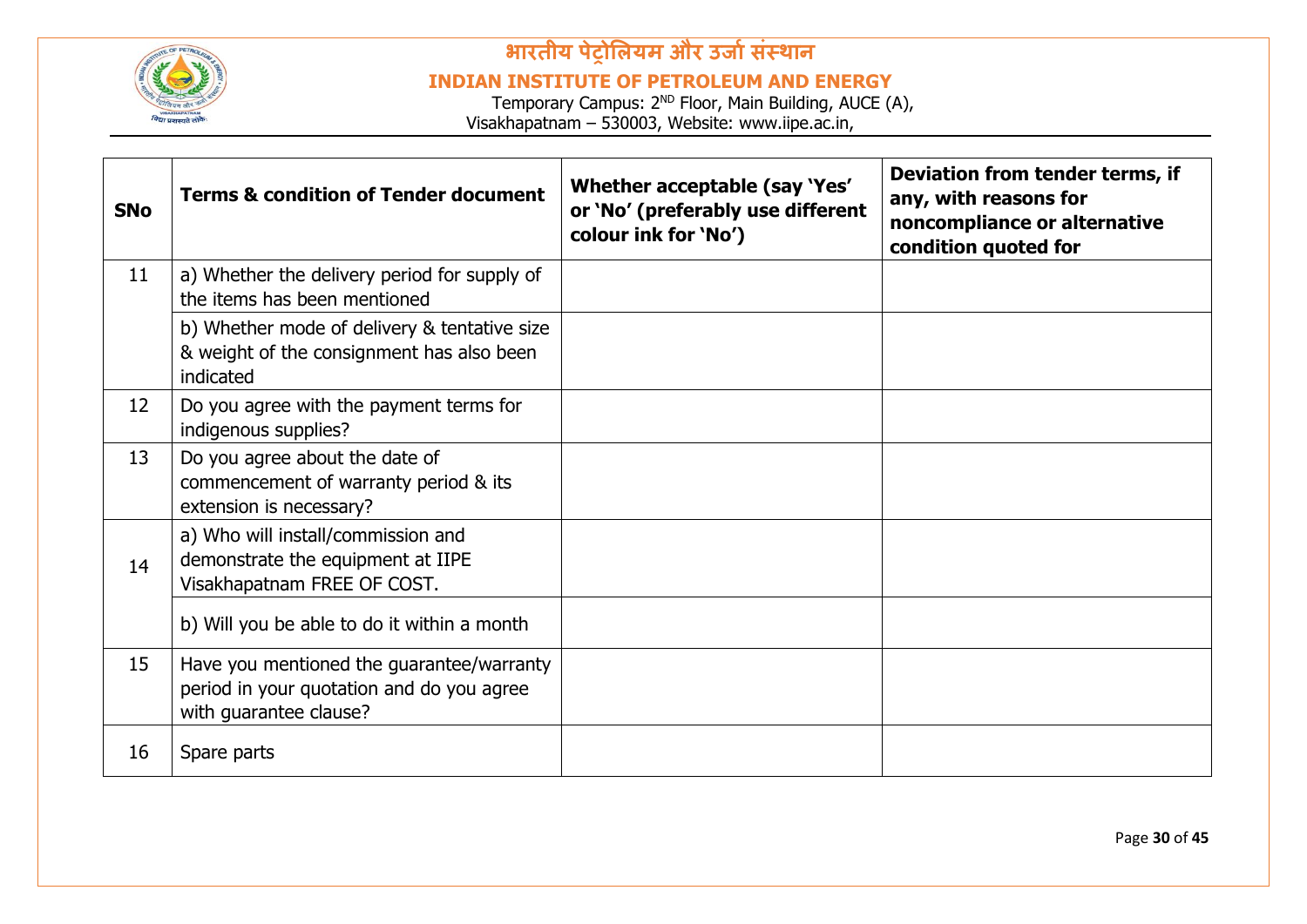

#### **INDIAN INSTITUTE OF PETROLEUM AND ENERGY**

| <b>SNo</b> | <b>Terms &amp; condition of Tender document</b>                                                                                                                                                             | Whether acceptable (say 'Yes'<br>or 'No' (preferably use different<br>colour ink for 'No') | Deviation from tender terms, if<br>any, with reasons for<br>noncompliance or alternative<br>condition quoted for |
|------------|-------------------------------------------------------------------------------------------------------------------------------------------------------------------------------------------------------------|--------------------------------------------------------------------------------------------|------------------------------------------------------------------------------------------------------------------|
| 17         | After Sales service                                                                                                                                                                                         |                                                                                            |                                                                                                                  |
| 18         | a) Do you agree that on receipt of material in<br>damaged condition or short supply you will<br>replace the same on CIF basis, free of cost<br>pending the settlement of the insurance<br>claim?            |                                                                                            |                                                                                                                  |
|            | b) Do you agree with the clause of physical<br>inspection?                                                                                                                                                  |                                                                                            |                                                                                                                  |
| 19         | Whether list of specific user's for the same<br>item & model as quoted along-with<br>performance certificates from the users is<br>submitted with offer                                                     |                                                                                            |                                                                                                                  |
| 20         | Whether you agree to the penalty clause for<br>late delivery & installation?                                                                                                                                |                                                                                            |                                                                                                                  |
| 21         | Whether training to our scientist/technical<br>person will be given free of cost. If yes,<br>have you specified in quotation whether it<br>will be in our lab? Or at supplier's site in<br>India or abroad. |                                                                                            |                                                                                                                  |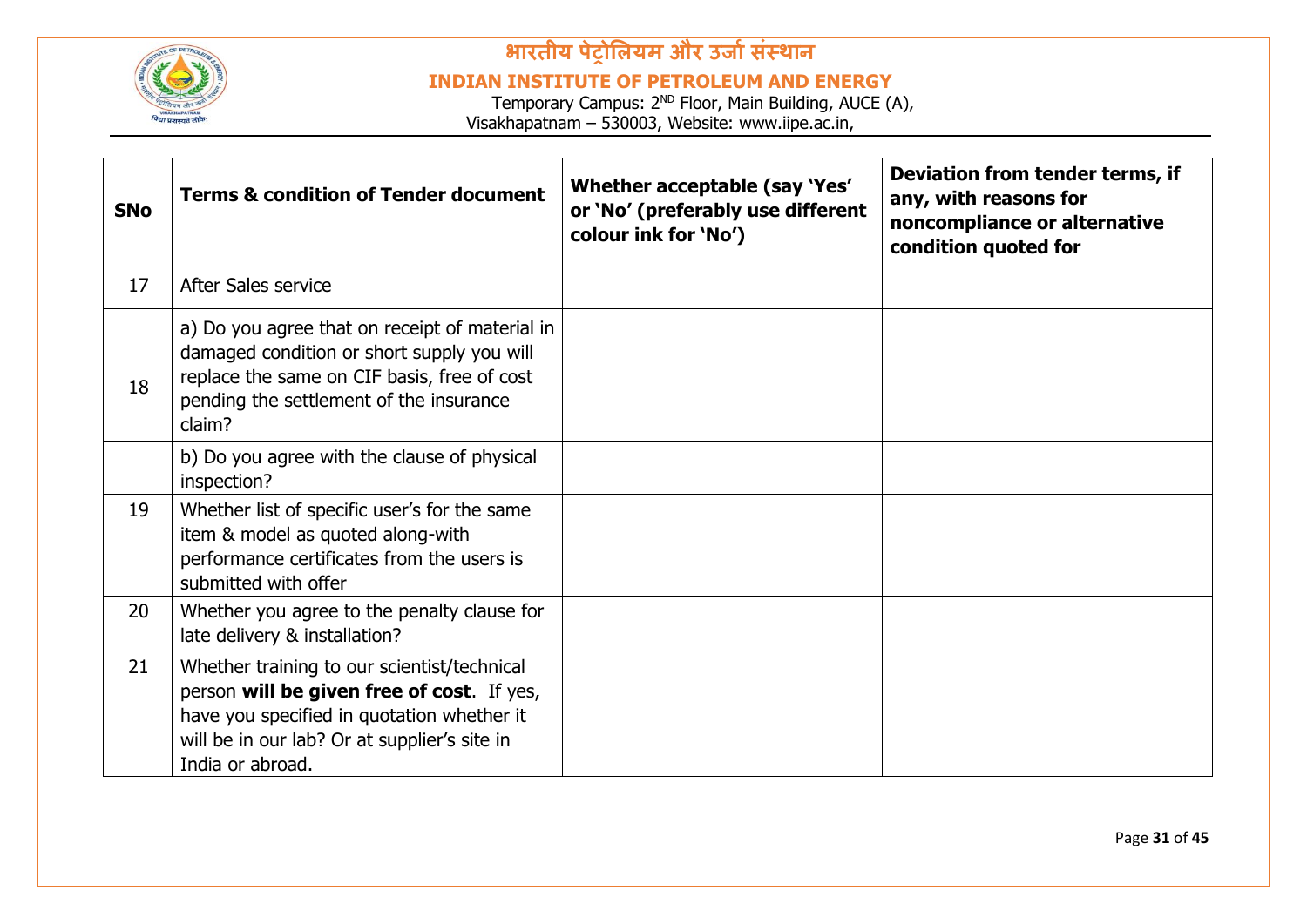

#### **INDIAN INSTITUTE OF PETROLEUM AND ENERGY**

| <b>SNo</b> | <b>Terms &amp; condition of Tender document</b>                                        | Whether acceptable (say 'Yes' or<br>No' (preferably use different<br>colour ink for 'No') | Deviation from tender terms, if<br>any, with reasons for<br>noncompliance or alternative<br>condition quoted for |
|------------|----------------------------------------------------------------------------------------|-------------------------------------------------------------------------------------------|------------------------------------------------------------------------------------------------------------------|
| 22         | a) Whether all the pages have been page<br>numbered?                                   |                                                                                           |                                                                                                                  |
|            | b) Whether quotation has been signed and<br>designation & name of signatory mentioned. |                                                                                           |                                                                                                                  |
| 23         | Whether documentary evidence of bidders as<br>given in Eligibility Criteria submitted  |                                                                                           |                                                                                                                  |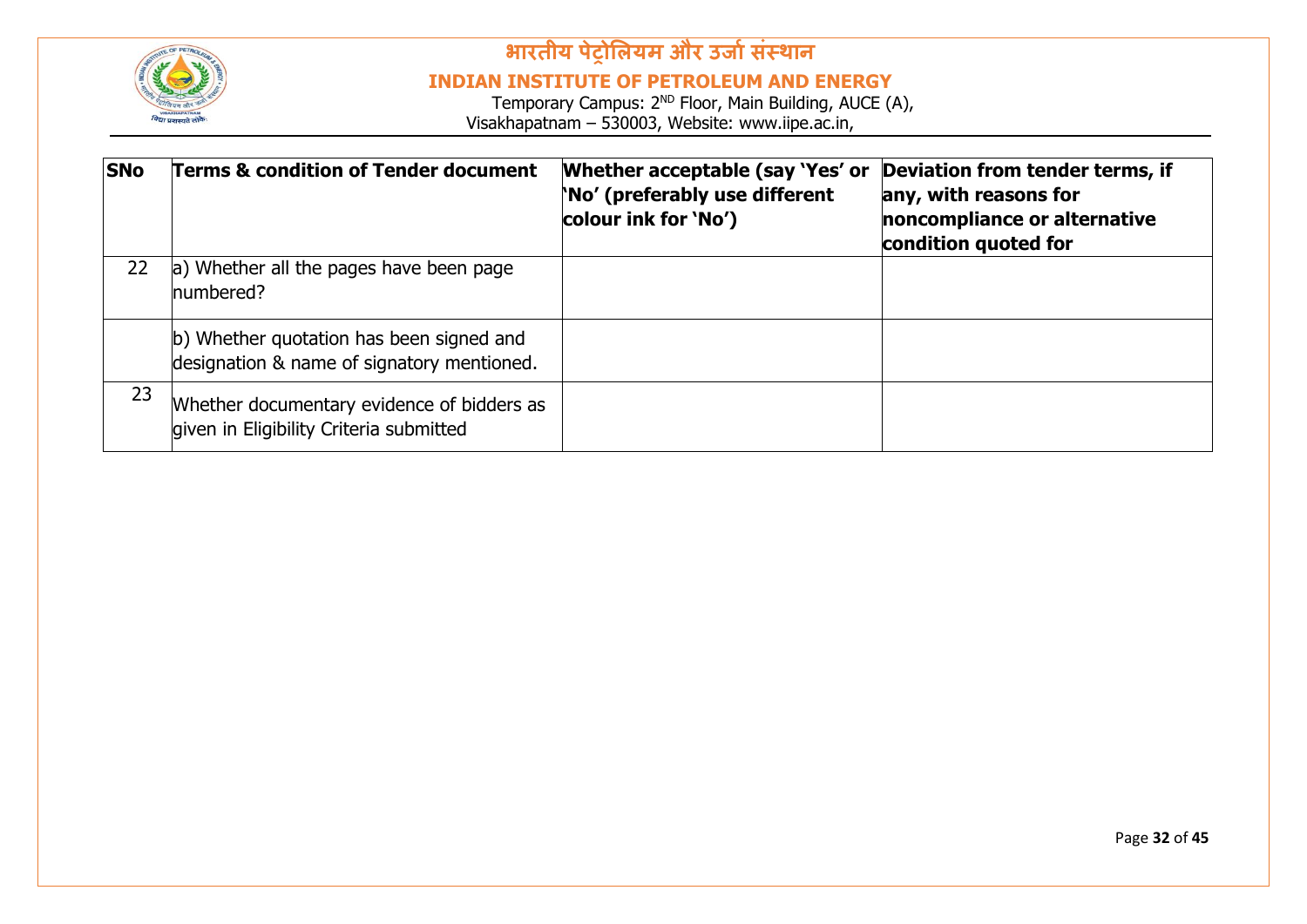

#### **ANNEXURE – B**

#### **FORMAT OF COMPLIANCE STATEMENT OF SPECIFICATIONS**

|     |                                                                                                                      |                            |                                            | 5                                                |                                                                     | 6                                                                                                                |
|-----|----------------------------------------------------------------------------------------------------------------------|----------------------------|--------------------------------------------|--------------------------------------------------|---------------------------------------------------------------------|------------------------------------------------------------------------------------------------------------------|
| SI. | Name of<br>specifications/part<br>Accessories of<br>tender enquiry as<br>per Chapter 4 of<br>the Tender<br>Document. | $%$ of<br>Local<br>Content | Specifications of<br>quoted Model/<br>Item | Compliance<br><b>Whether</b><br>"YES" or<br>"NO" | Deviation, if<br>any, to be<br>indicated in<br>unambiguous<br>terms | Whether<br>the<br>compliance<br>/ deviation<br>is clearly<br>mentioned<br>in technical<br>leaflet/<br>literature |
|     |                                                                                                                      |                            |                                            |                                                  |                                                                     |                                                                                                                  |
| 2   |                                                                                                                      |                            |                                            |                                                  |                                                                     |                                                                                                                  |
| 3   |                                                                                                                      |                            |                                            |                                                  |                                                                     |                                                                                                                  |

Note : Bidders are required to fill this table as per the specifications given in the Chapter 4 of this Tender Document. The points need to be reproduced in the table at Column No 2 and then fill in the relevant details for each specification.

Signature of the Bidder: \_\_\_\_\_\_\_\_\_\_\_\_\_\_\_\_\_\_\_\_\_\_

Name :

Stamp :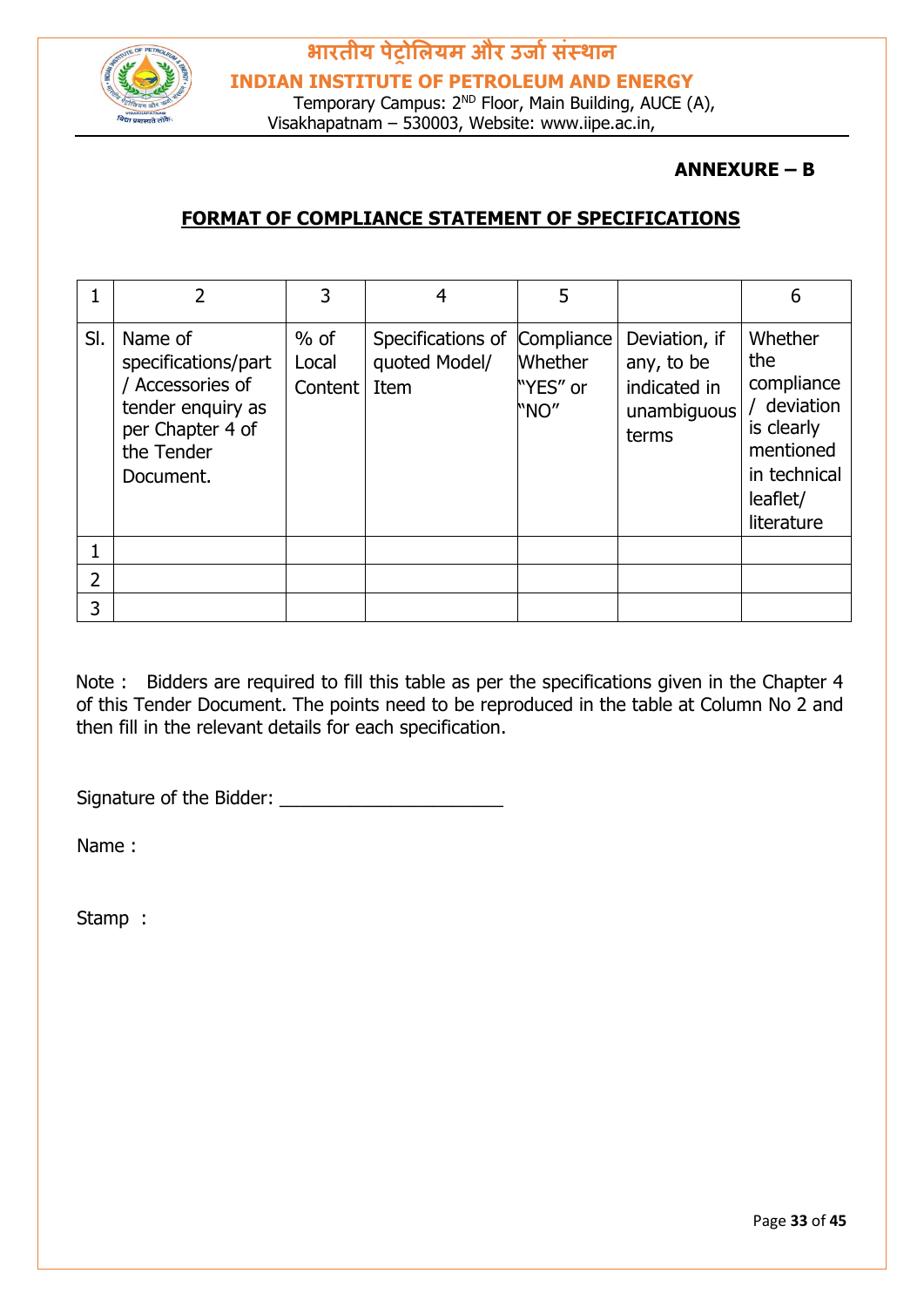

**ANNEXURE – C**

#### **MANUFACTURER'S AUTHORIZATION FORM**

[**The Bidder shall require the Manufacturer to fill in this Form in accordance with the instructions indicated. This letter of authorization should be on the letterhead of the Manufacturer and should be signed by a person with the proper authority to sign documents that Are binding on the Manufacturer**]

**Date:** [Insert date (as Day, month and year) of Bid submission]

**Tender No.: [Insert number from Invitation for Bids]** 

To: [Insert complete name and address of Purchaser]

#### WHEREAS

We [insert complete name of Manufacturer], who are official manufacturers of [Insert type of goods manufactured] having factories at [insert full address of Manufacturer's factories], do hereby authorize [insert complete name of Bidder] to submit a bid the purpose of which is to provide the following goods, manufactured by us [insert name and or brief description of the goods], and to subsequently negotiate and sign the contract.

We hereby extend our full quarantee and complete comprehensive warranty in accordance with the Terms and Conditions of Contract with respect to the Goods offered by the above firm for the complete warranty period.

**Signed:** [insert signature(s) of authorized representative(s) of the Manufacturer]

Name: linsert complete name(s) of authorized representative(s) of the Manufacturer

Title: [insert title]

|          | Duly authorized to sign this Authorization on behalf of: [insert complete name of Bidder] |                          |
|----------|-------------------------------------------------------------------------------------------|--------------------------|
| Dated on | day of                                                                                    | [insert date of sign in] |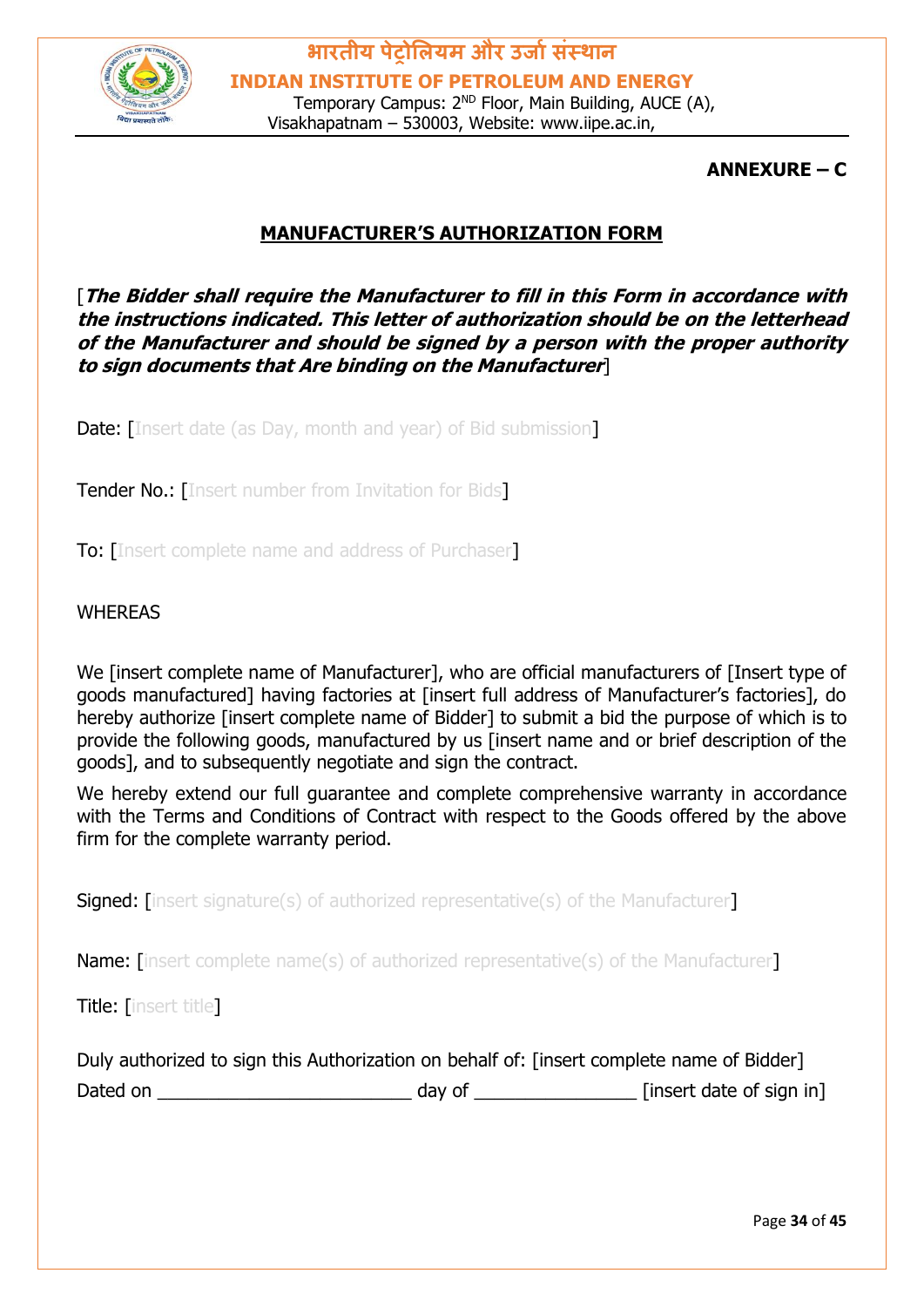

Temporary Campus: 2<sup>ND</sup> Floor, Main Building, AUCE (A), Visakhapatnam – 530003, Website: www.iipe.ac.in,

#### **ANNEXURE – D**

#### **BID SECURING DECLARATION FORM**

#### Date:\_\_\_\_\_\_\_\_\_\_\_\_\_\_\_\_\_\_\_ **Tender No. IIPE/PE/2022-23/23**

To (insert complete name and address of the purchaser)

I/We. The undersigned, declare that:

I/We understand that, according to your conditions, bids must be supported by a Bid Securing Declaration.

I/We accept that I/We may be disqualified from bidding for any contract with you for a period of two year from the date of notification if I am /We are in a breach of any obligation under the bid conditions, because I/We

- a) have withdrawn/ modified/ amended, impairs or derogates from the tender,
- my/ our Bid during the period of bid validity specified in the form of Bid; or

b) having been notified of the acceptance of our Bid by the purchaser during the period of bid validity (i) fail or reuse to execute the contract, if required, or (ii) fail or refuse to furnish the Performance Security, in accordance with the Instructions to Bidders.

I/We understand this Bid Securing Declaration shall cease to be valid if I am/we are not the successful Bidder, upon the earlier of (i) the receipt of your notification of the name of the successful Bidder; or (ii) thirty days after the expiration of the validity of my/our Bid.

Signed: (insert signature of person whose name and capacity are shown) in the capacity of (insert legal capacity of person signing the Bid Securing Declaration)

Name: (insert complete name of person signing he Bid Securing Declaration)

Duly authorized to sign the bid for an on behalf of (insert complete name of Bidder)

Dated on \_\_\_\_\_\_\_\_\_\_\_\_\_\_\_ day of \_\_\_\_\_\_\_\_\_\_\_\_\_\_\_\_\_\_\_\_\_\_\_\_(insert date of signing)

Corporate Seal (where appropriate)

(Note: In case of a Joint Venture, the Bid Securing Declaration must be in the name of all partners to the Joint Venture that submits the bid)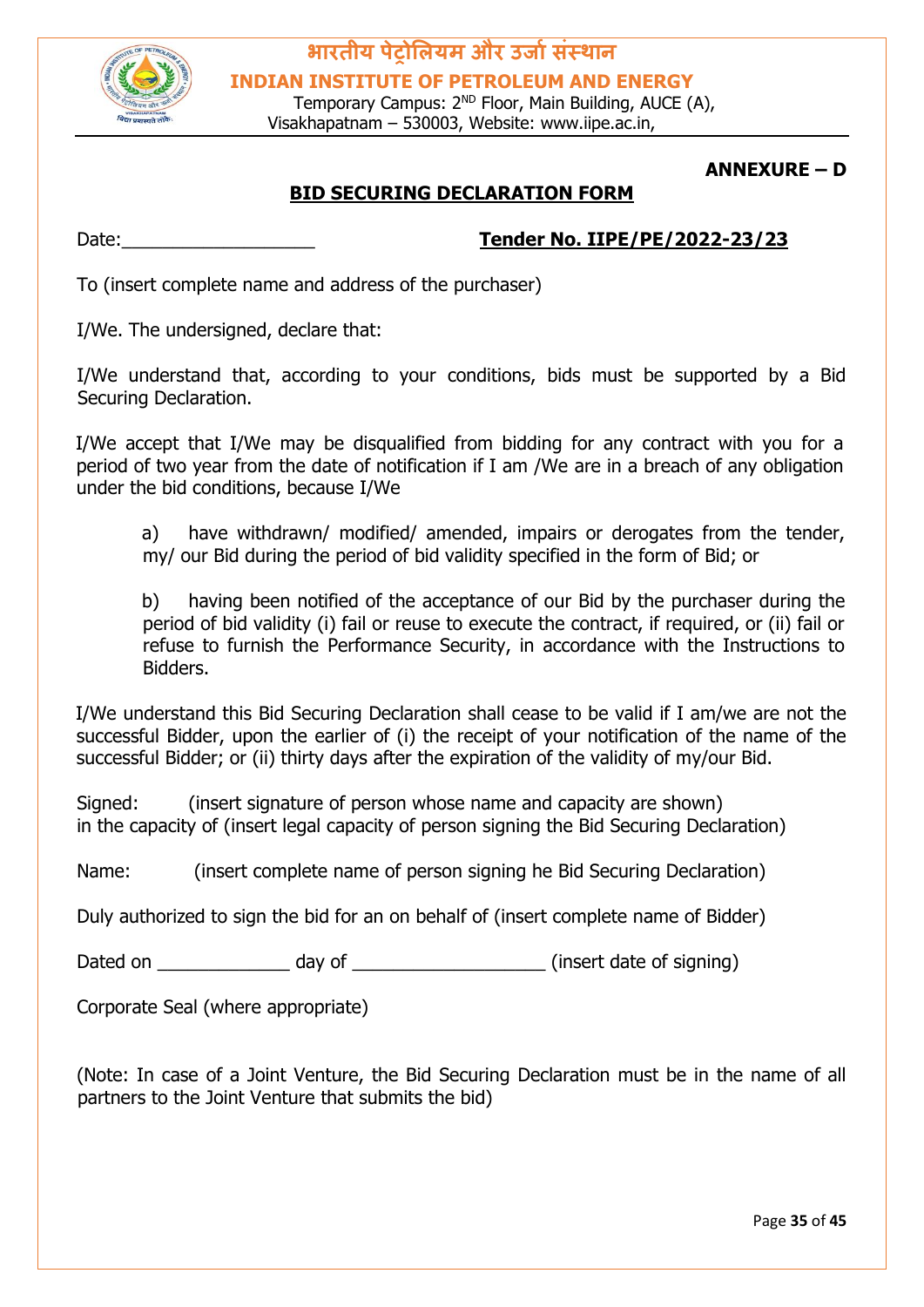

**INDIAN INSTITUTE OF PETROLEUM AND ENERGY**

Temporary Campus: 2<sup>ND</sup> Floor, Main Building, AUCE (A), Visakhapatnam – 530003, Website: www.iipe.ac.in,

**ANNEXURE – E** 

#### **PREVIOUS SUPPLY ORDERS FORMAT**

Name of the Firm  $\blacksquare$ 

| Order placed by Order No.<br><i>{Full address of</i> and Date<br>Purchaser <sub>1</sub> | Description<br>and quantity<br>of ordered<br>equipment | Value of<br>order | Date of<br>completion<br>of delivery<br>as per<br>contract | Date of<br>actual<br>completion<br>of delivery | Remarks<br>indicating reasons<br>for late delivery,<br>if any and<br>justification for<br>price difference of<br>their supply order<br>& those quoted to<br>us. | Has the<br>equipment<br>been installed<br>satisfactorily? | Contact<br>Person along<br>with<br>Telephone<br>no., Fax no.<br>and e-mail<br>address. |
|-----------------------------------------------------------------------------------------|--------------------------------------------------------|-------------------|------------------------------------------------------------|------------------------------------------------|-----------------------------------------------------------------------------------------------------------------------------------------------------------------|-----------------------------------------------------------|----------------------------------------------------------------------------------------|
|                                                                                         |                                                        |                   |                                                            |                                                |                                                                                                                                                                 |                                                           |                                                                                        |

Signature and Seal of the Manufacturer/ bidder …………………………………

Place:

Date: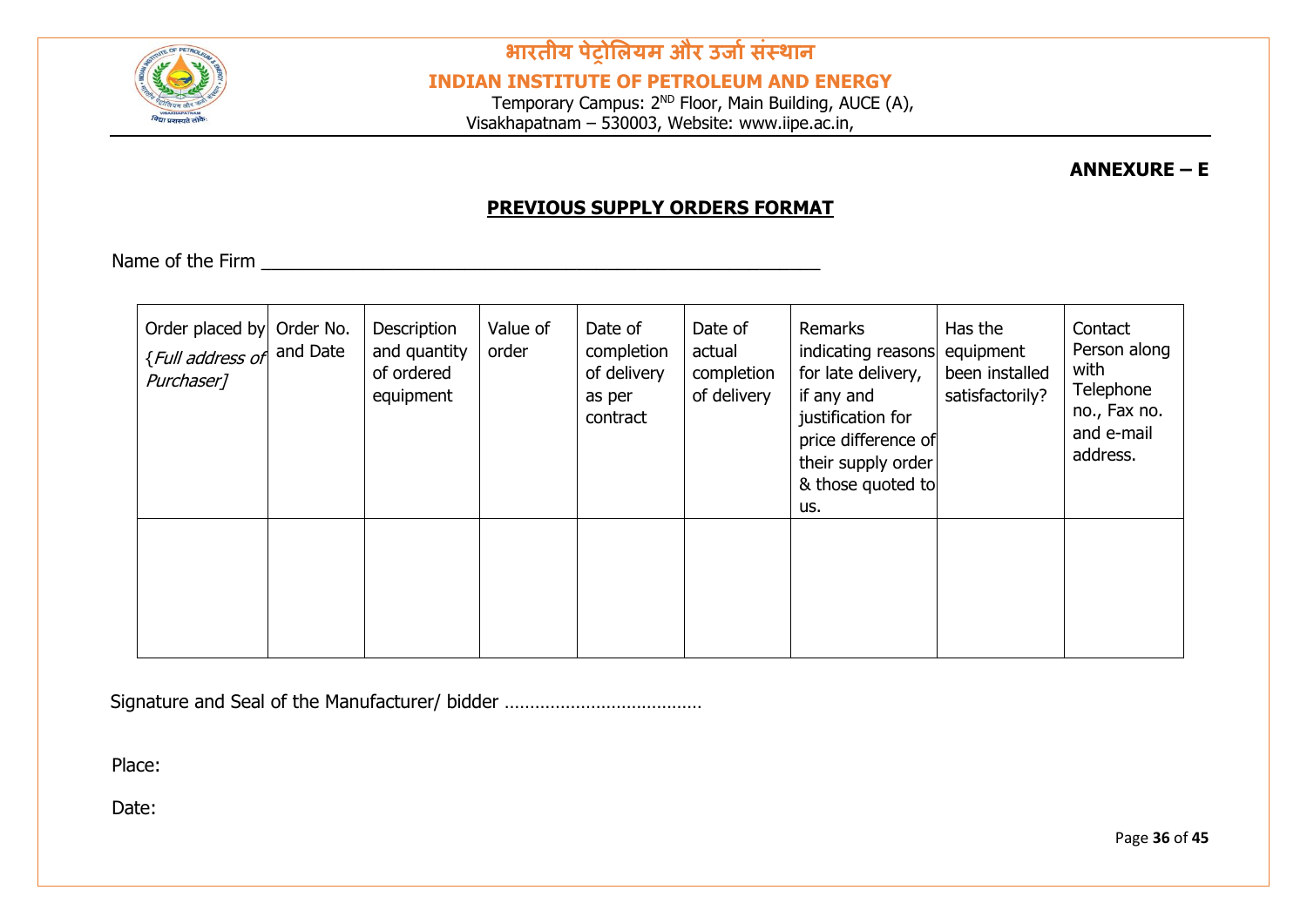

**INDIAN INSTITUTE OF PETROLEUM AND ENERGY**

Temporary Campus: 2<sup>ND</sup> Floor, Main Building, AUCE (A), Visakhapatnam – 530003, Website: www.iipe.ac.in,

#### **ANNEXURE – F**

|                                                                  | <b>BIDDER INFORMATION FORM</b> |               |
|------------------------------------------------------------------|--------------------------------|---------------|
|                                                                  |                                |               |
|                                                                  |                                |               |
|                                                                  |                                |               |
|                                                                  |                                |               |
| Name of Partners /Director :                                     |                                |               |
| City:                                                            |                                |               |
|                                                                  |                                |               |
|                                                                  |                                |               |
| Company's Legal Status                                           | 1) Limited Company             |               |
| ( <i>tick on appropriate option</i> )                            | 2) Undertaking                 |               |
|                                                                  | 3) Joint Venture               |               |
|                                                                  | 4) Partnership                 |               |
|                                                                  | 5) Others                      |               |
| Company Category                                                 | 1) Micro Unit as per MSME      |               |
|                                                                  | 2) Small Unit as per MSME      |               |
|                                                                  | 3) Medium Unit as per MSME     |               |
|                                                                  | 4) Ancillary Unit              |               |
|                                                                  |                                | 6) Others     |
| <u> Contact Details:</u><br>Contact Name:                        | Designation :__                |               |
| Email Id<br><u> 1989 - Johann Stein, Amerikaansk politiker (</u> |                                |               |
|                                                                  |                                |               |
| <u>Bank details</u>                                              |                                |               |
| <u> Other Details</u>                                            |                                |               |
|                                                                  |                                |               |
|                                                                  |                                |               |
|                                                                  |                                | Page 37 of 45 |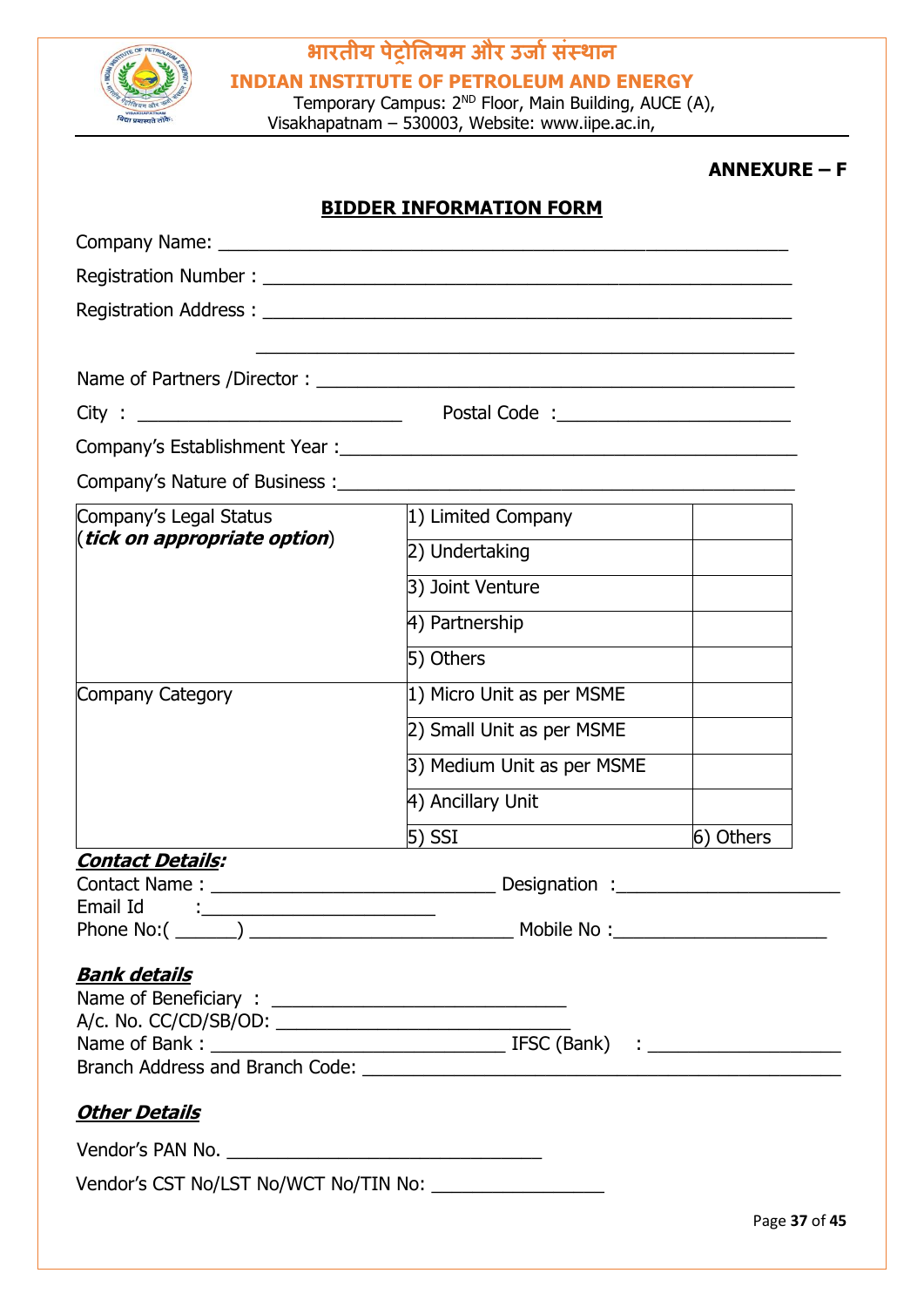

#### **ANNEXURE – G**

#### **DECLARATION REGARDING CLEAN TRACK/NO LEGAL ACTION**

#### **(to be provided on letter head of the firm**)

I hereby certify that the above firm namely \_\_\_\_\_\_\_\_\_\_\_\_\_\_\_\_\_\_\_\_\_\_\_\_\_\_\_\_\_\_\_\_\_\_\_ is neither blacklisted by any Central/ State Government/ Public Undertaking/ Institute nor any criminal case registered/ pending against the firm or its owner/ partners anywhere in India (or) against any of its branches (or) partners abroad.

I also certify that the above information is true and correct in any every respect and in any case at a later date it is found that any details provided above are incorrect, any contract given to the above firm may be summarily terminated and the firm blacklisted.

Date: **Date: Authorized Signatory** 

Name: Place: Designation: Contact No.: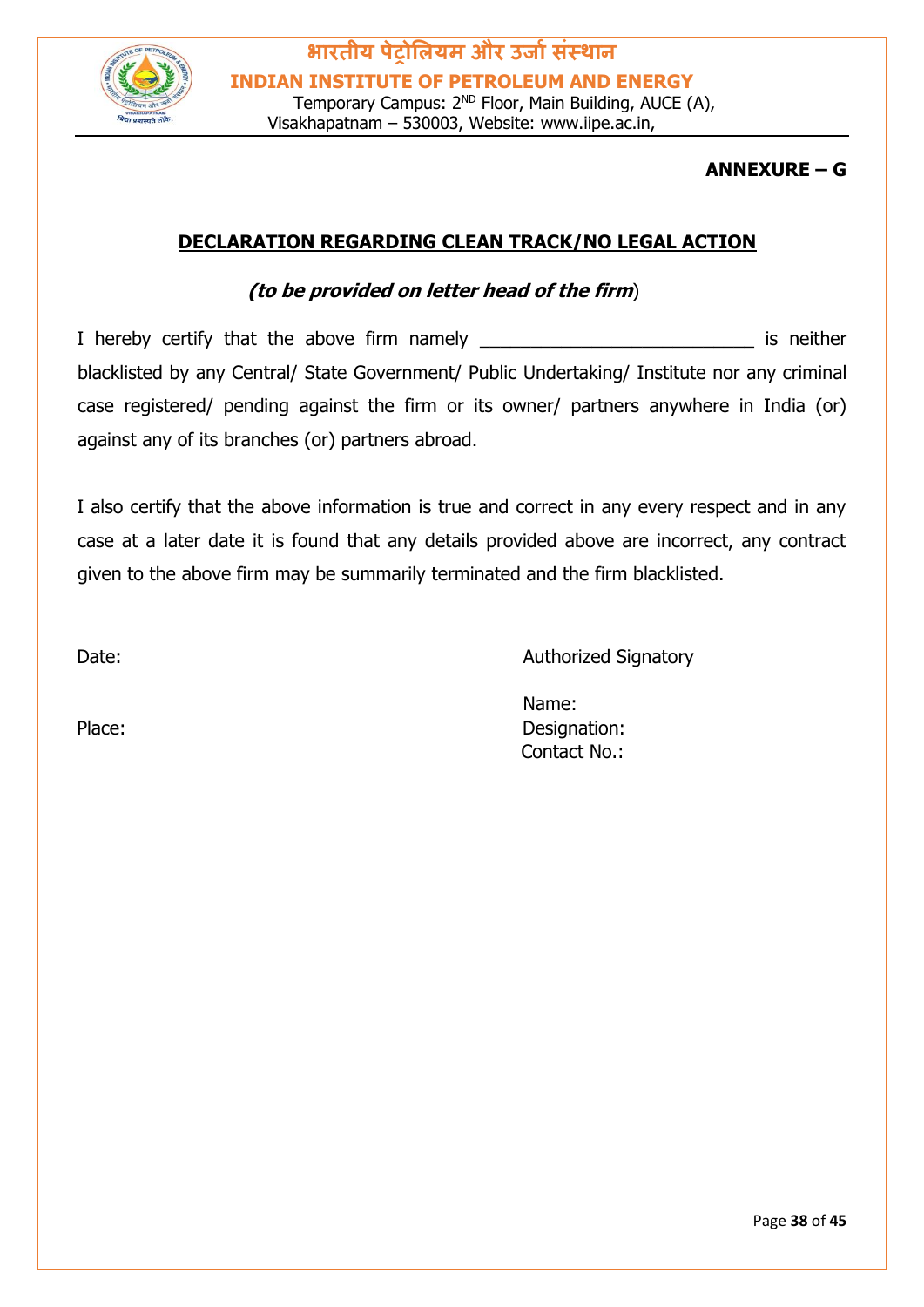

#### **ANNEXURE – H**

#### **CERTIFICATE BY BIDDER- DPIIT REGISTRATION**

#### **(Certificate on Company Letterhead)**

I have read the clause regarding restrictions on procurement from a bidder of a country which shares a land border with India; I certify that this bidder is not from such a country or, / if from such a county, has been registered with the Competent Authority (copy of the Registration Certificate enclosed) .

I hereby certify that this bidder fulfils all requirements in this regard and is eligible to be considered for this tender no. The considered for this tender no. IIPE Visakhapatnam.

Signature with Date and Stamp of the Bidder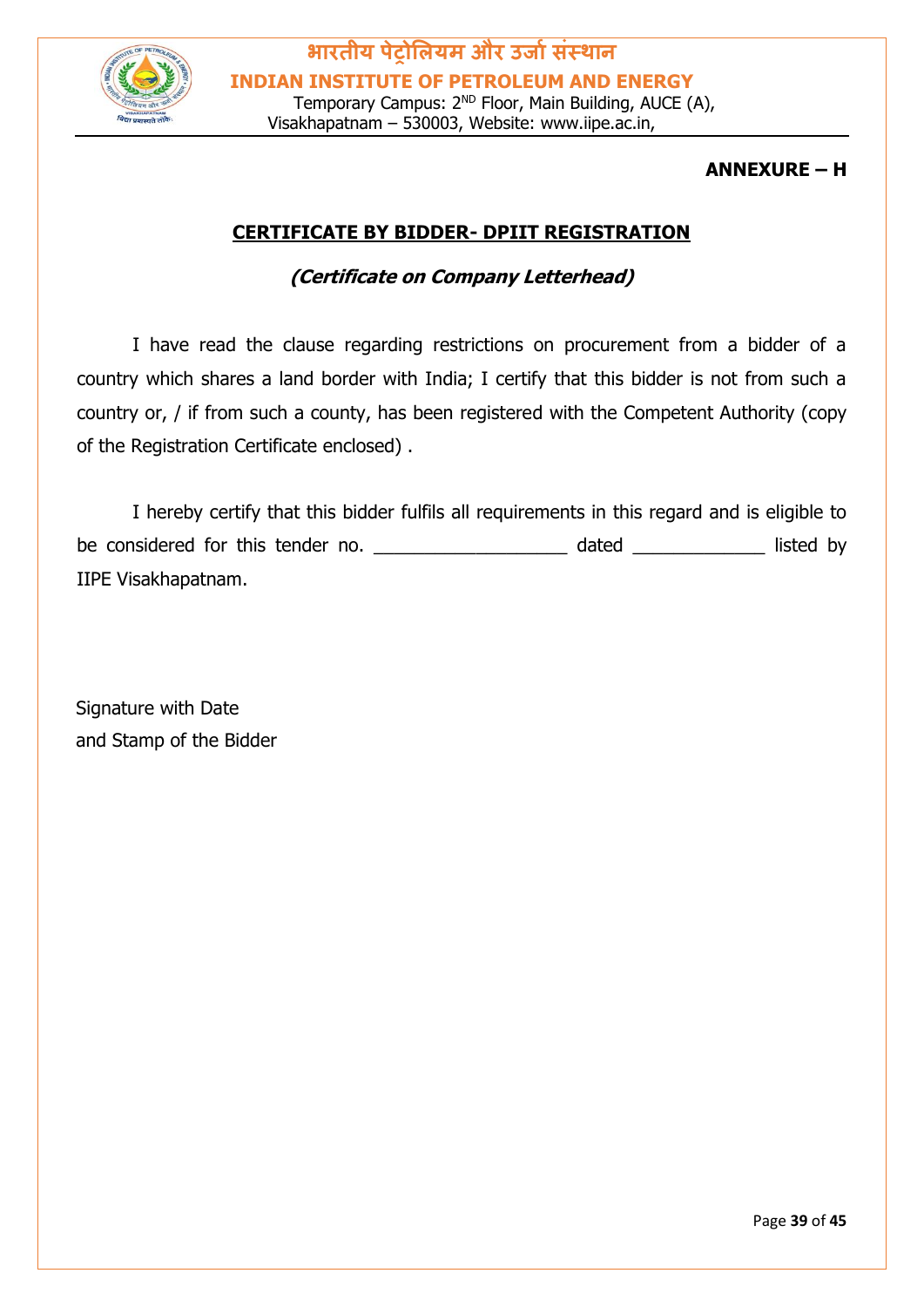

#### ANNEXURE - I

#### **SELF-CERTIFICATION REGARDING LOCAL CONTENT (LC) FOR GOODS, SERVICES OR WORKS**

**(to be provided on Rs. 100/- Stamp Paper)**

Date: ........................

I \_\_\_\_\_\_\_\_\_\_\_\_\_\_\_\_\_\_\_\_\_\_\_\_\_\_\_\_\_ S/o, D/o, W/o \_\_\_\_\_\_\_\_\_\_\_\_\_\_\_\_\_\_\_\_\_\_\_\_\_\_\_, Resident of **Example 20** Resident of **Resident of**  $\alpha$  and  $\beta$  do hereby solemnly affirm and declare as under:

That I will agree to abide by the terms and conditions of Indian Institute of Petroleum and Energy, Visakhapatnam, Ministry of Petroleum & Natural Gas, Government of India issued vide Tender Enquiry No. ………….………………………. dated ……….……………….

That the information furnished hereinafter is correct to best of my knowledge and belief and I undertake to produce relevant records before the procuring authority or any authority nominated by IIPE Visakhapatnam for the purpose of assessing the LC.

That the LC for all inputs which constitute the said Goods/ Services/ Works has been verified by me and I am responsible for the correctness of the claims made therein.

That in the event of the LC of the Goods/ Services/ Works mentioned herein is found to be incorrect and not meeting the prescribed LC norms, based on the assessment of an authority nominated by IIPE Visakhapatnam and I will be liable as under clause 9(f) of Public Procurement (Preference to Make in India) Order 2017.

I agree to maintain all information regarding my claim for LC in the Company's record for a period of 2 years and shall make this available for verification to any statutory authorities:

| (a)                  | Name and details of the Local Supplier:<br>(Registered Office, Manufacturing unit location, nature of legal entity) |                       |
|----------------------|---------------------------------------------------------------------------------------------------------------------|-----------------------|
| (b)                  | Date on which this certificate is issued:                                                                           |                       |
| (c)                  | Product for which the certificate is produced:                                                                      |                       |
| (d)                  | Procuring agency to whom the certificate is furnished:                                                              |                       |
| (e)                  |                                                                                                                     | $\%$                  |
| (f)                  | Name and contact details of the unit of the manufacturer:                                                           |                       |
| For and on behalf of |                                                                                                                     | (Name of firm/entity) |
|                      | Authorized signatory (To be duly authorized by the Board of Directors)                                              |                       |
|                      | <insert and="" contact="" designation="" name,="" no.=""></insert>                                                  |                       |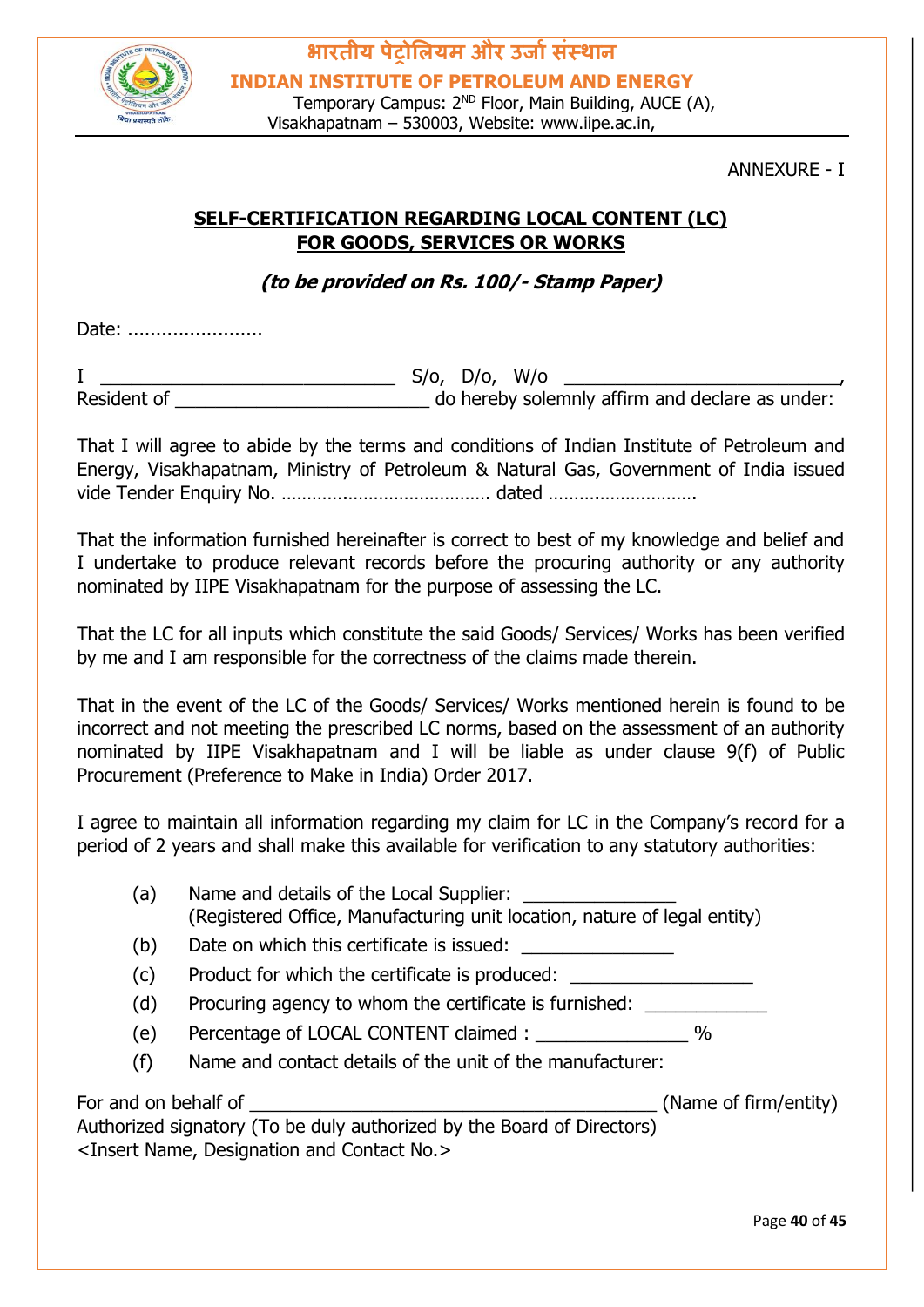

ANNEXURE - J

### **NO RELATIONSHIP CERTIFICATE (On Company Letterhead)**

1. I/We hereby certify that I/We\* am/are\* related/not related (\*) to any officer of IIPE Visakhapatnam. (If related provide the details of the employee)

2. I/We\* am/are\* aware that, if the facts subsequently proved to be false, my/our\* contract will be rescinded with forfeiture security deposit and I/We\* shall be liable to make goods the loss or damage resulting from such cancellation.

3. I/We also note that, non-submission of this certificate will render my/ our tender liable for rejection.

Date: **Authorized Signatory Contract Contract Contract Contract Contract Contract Contract Contract Contract Contract Contract Contract Contract Contract Contract Contract Contract Contract Contract Contract Contract Con**  Name: Place: Designation: Contact No.: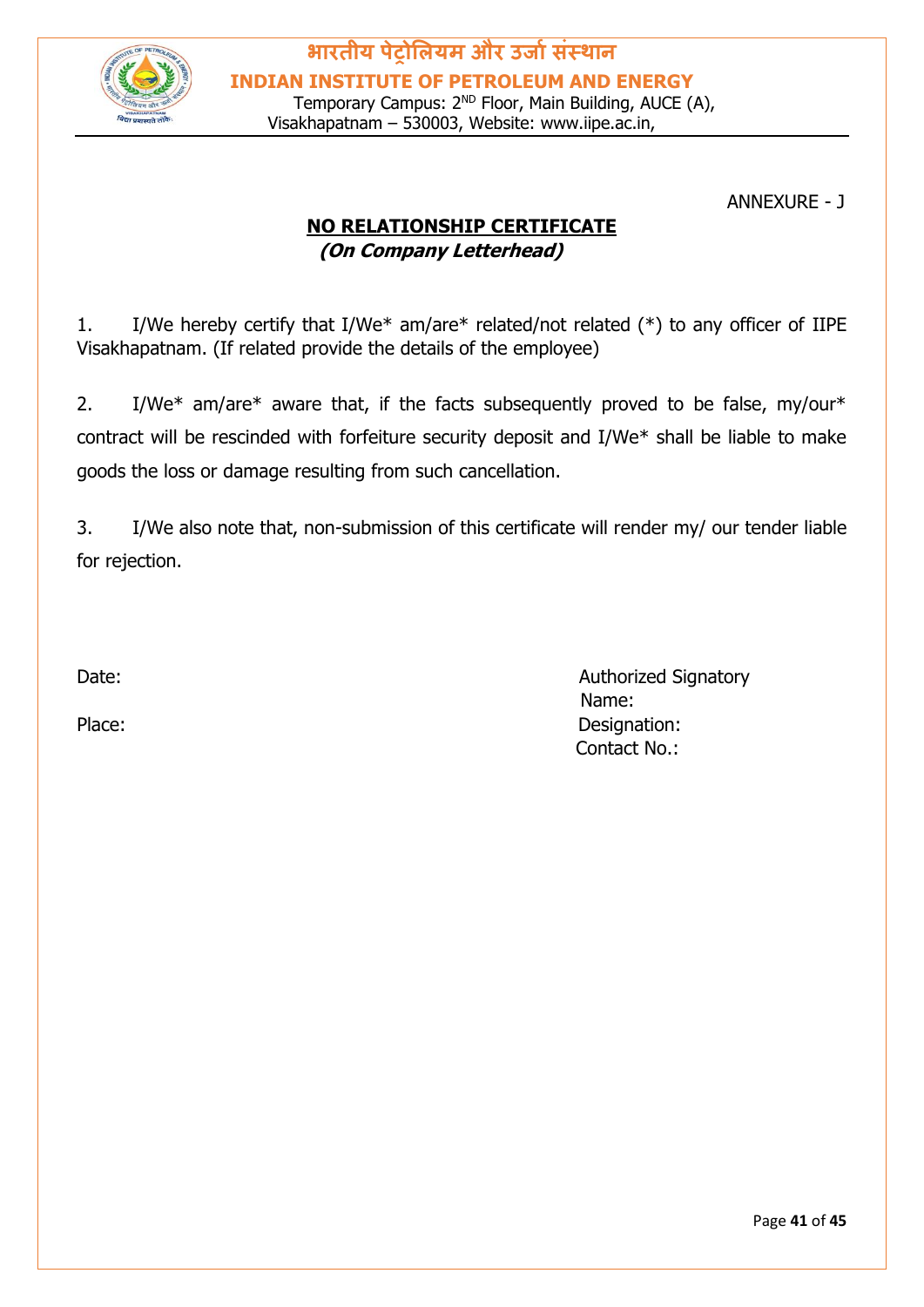

ANNEXURE - K

#### **ANNUAL MAINTENANCE CONTRACT**

We hereby certify that the Annual Maintenance Contract for the equipment, after expiry of warranty period will be charged as follows:

#### **For Comprehensive AMC**

- 1)  $1^{st}$  year  $\frac{9}{6}$  of the equipment value
- 2)  $2<sup>nd</sup>$  year  $\frac{9}{6}$  of the equipment value
- 3)  $3<sup>rd</sup>$  year  $\frac{9}{6}$  of the equipment value.

#### **For Non - Comprehensive AMC**

- 1)  $1^{st}$  year  $\%$  of the equipment value
- 2)  $2<sup>nd</sup>$  vear  $\frac{9}{6}$  of the equipment value
- 3)  $3<sup>rd</sup>$  year  $\_\_\_\_\%$  of the equipment value.

We also certify that the spares for the equipment will be available for the equipment for \_\_\_\_\_\_\_\_\_\_\_\_\_ years.

Date: **Authorized Signatory Contract Contract Contract Contract Contract Contract Contract Contract Contract Contract Contract Contract Contract Contract Contract Contract Contract Contract Contract Contract Contract Con**  Name: Place: Designation: Contact No.: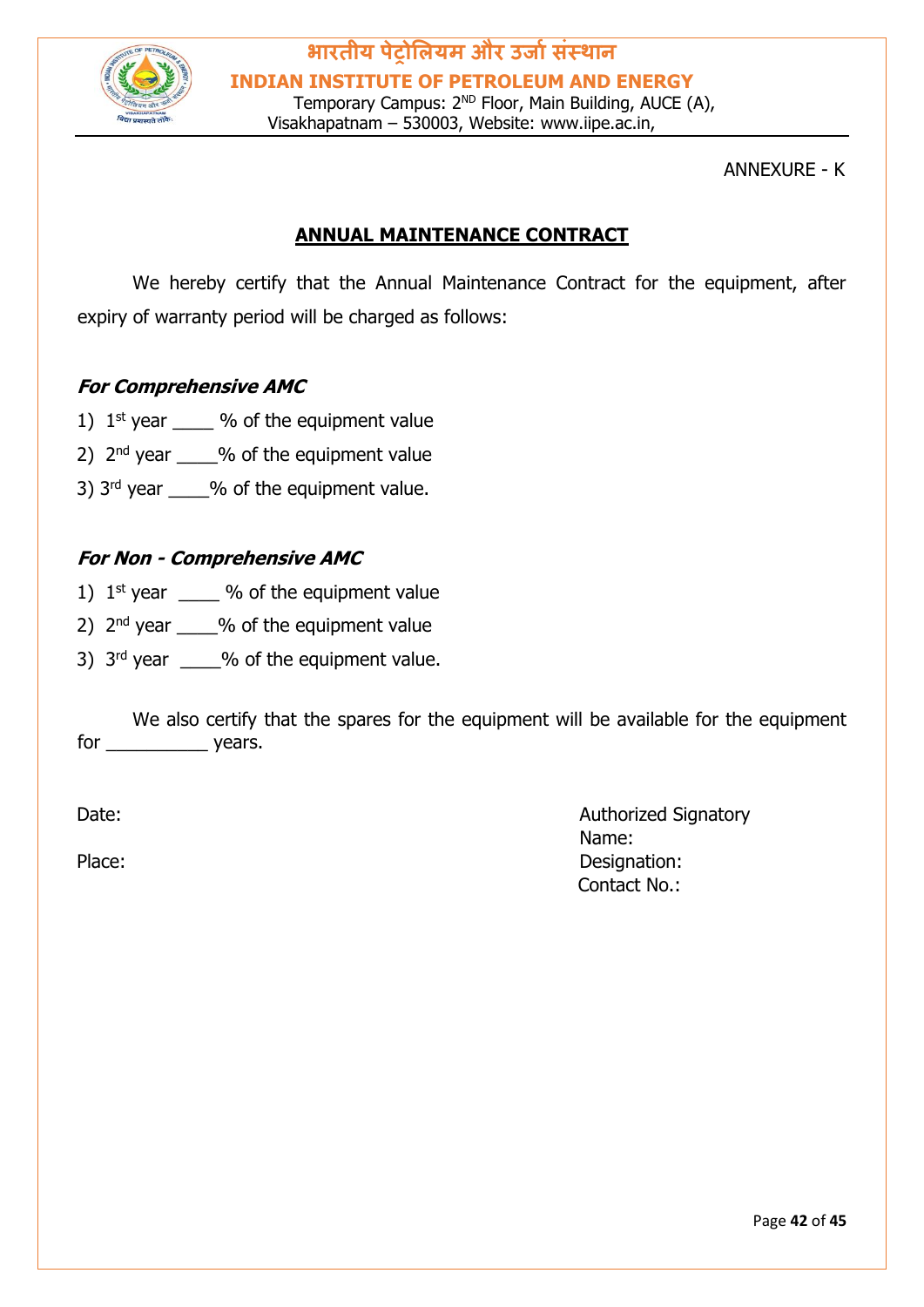

Temporary Campus: 2<sup>ND</sup> Floor, Main Building, AUCE (A), Visakhapatnam – 530003, Website: www.iipe.ac.in,

#### ANNEXURE - L

#### **ACCEPTANCE OF TENDER TERMS** (**To be given on Company Letter Head**)

Date: DD/MM/YYYY

The Director Indian Institute of Petroleum and Energy Visakhapatnam - 530003

#### **Sub: Acceptance of Terms & Conditions of Tender.**

Tender Reference No : **IIPE/PE/2022-23/23**

Name of Tender / Work: Supply, Installation, Testing & Commissioning of Cyclone Separator

Dear Sir,

To,

1. I/ We have downloaded / obtained the tender document(s) for the above mentioned 'Tender' from the web site(s) namely \_\_\_\_\_\_\_\_\_\_\_\_\_\_\_\_\_\_\_\_\_\_\_\_\_\_\_\_\_\_\_\_\_\_\_\_\_\_\_\_\_\_as per your advertisement, given in the above mentioned website(s).

2. I/ We hereby certify that I/ we have read the entire terms and conditions of the tender documents (including all documents like annexure(s), schedule(s), etc.,), which form part of the contract agreement and I/ we shall abide hereby by the terms/ conditions/ clauses contained therein.

3. The corrigendum(s) issued from time to time by your department/ Organisation too have also been taken into consideration, while submitting this acceptance letter.

4. I/ We hereby unconditionally accept the tender conditions of above mentioned tender document(s)/ corrigendum(s) in its totality/ entirety.

5. I/ We certify that all information furnished by our Firm is true & correct and in the event that the information is found to be incorrect/ untrue or found violated, then your department/ Organization shall without giving any notice or reason therefore or summarily reject the bid or terminate the contract, without prejudice to any other rights or remedy including that we can be debarred for a period up to two years as, per Rule 151(iii) of GFR 2017, in case of false declaration.

Yours Faithfully,

(Signature of the Bidder, with Official Seal)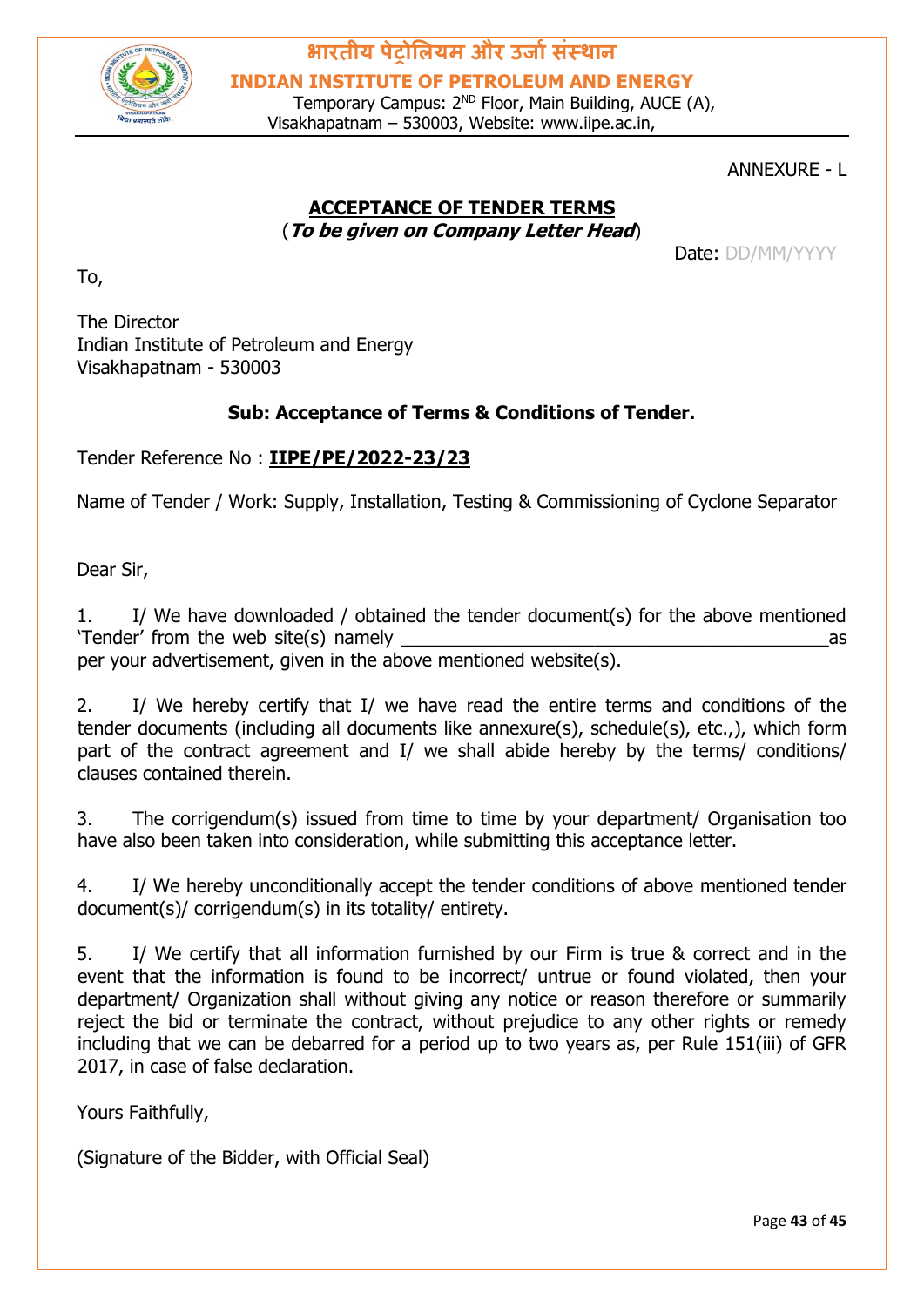

**INDIAN INSTITUTE OF PETROLEUM AND ENERGY**

Temporary Campus: 2<sup>ND</sup> Floor, Main Building, AUCE (A), Visakhapatnam – 530003, Website: www.iipe.ac.in,

#### **CHECKLIST FOR BIDDER**

BIDDERS to indicate whether the following are enclosed/mentioned by striking out the non-relevant option:

| <b>Envelope-1(Technical-Bid)</b><br>(Following documents to be provided as single PDF file) |                                |                                                                                          |                      |                             |  |  |
|---------------------------------------------------------------------------------------------|--------------------------------|------------------------------------------------------------------------------------------|----------------------|-----------------------------|--|--|
| SI. No.                                                                                     | Documents                      | Content                                                                                  | File<br><b>Types</b> | <b>Document</b><br>Attached |  |  |
| $\mathbf{1}$                                                                                |                                | Annexure – A - Format/Questionnaire for compliance of Pdf<br><b>Terms and Conditions</b> |                      | (Yes / No)                  |  |  |
| 3                                                                                           |                                | Annexure – B - Format of Compliance Statement of Pdf<br><b>Specifications</b>            |                      | (Yes / No)                  |  |  |
| 4                                                                                           |                                | Annexure – C- Manufacturer's Authorization Form                                          | .Pdf                 | (Yes / No)                  |  |  |
| 5                                                                                           |                                | Annexure – D- Bid Securing Declaration Form                                              | .Pdf                 | (Yes / No)                  |  |  |
| 6                                                                                           |                                | Annexure - E - Previous Supply Order List Format                                         | .Pdf                 | (Yes / No)                  |  |  |
| 7                                                                                           |                                | Annexure - F - Bidder Information Form                                                   | .Pdf                 | (Yes / No)                  |  |  |
| 8                                                                                           | <b>Technical</b><br><b>Bid</b> | Annexure – G - Blacklist Certificate<br>.Pdf                                             |                      | (Yes / No)                  |  |  |
| 9                                                                                           |                                | Annexure - H - Certificate by Bidder- DPIIT Registration                                 |                      | (Yes / No)                  |  |  |
| 10                                                                                          |                                | Annexure – I - Local/ Non-Local Content<br>.Pdf                                          |                      | (Yes / No)                  |  |  |
| 11                                                                                          |                                | Annexure – J - No Relationship Certificate                                               | .Pdf                 | (Yes / No)                  |  |  |
| 12                                                                                          |                                | Annexure – K – Annual Maintenance Contract                                               | .Pdf                 | (Yes /No)                   |  |  |
| 13                                                                                          |                                | Annexure – L- Acceptance of Tender Terms                                                 | .Pdf                 | (Yes / No)                  |  |  |
| 14                                                                                          |                                | Self-attested copy of PAN, GST Number (as applicable)                                    | .Pdf                 | (Yes / No)                  |  |  |
| 15                                                                                          |                                | Tender Terms & Conditions acceptance signed with official<br>seal is attached            | .Pdf                 | (Yes / No)                  |  |  |
| <b>Envelope-2(Financial-Bid)</b>                                                            |                                |                                                                                          |                      |                             |  |  |
| SI. No.                                                                                     | <b>Documents</b>               | Content                                                                                  | File<br><b>Types</b> | <b>Document</b><br>Attached |  |  |
| 1                                                                                           | <b>Financial</b>               | Price bid should be submitted in PDF Format along with bill odf<br>of material           |                      | (Yes / No)                  |  |  |
| $\overline{2}$                                                                              | <b>Bid</b>                     | Price bid should be submitted in Excel (BOQ) Format                                      | .xls                 | (Yes / No)                  |  |  |